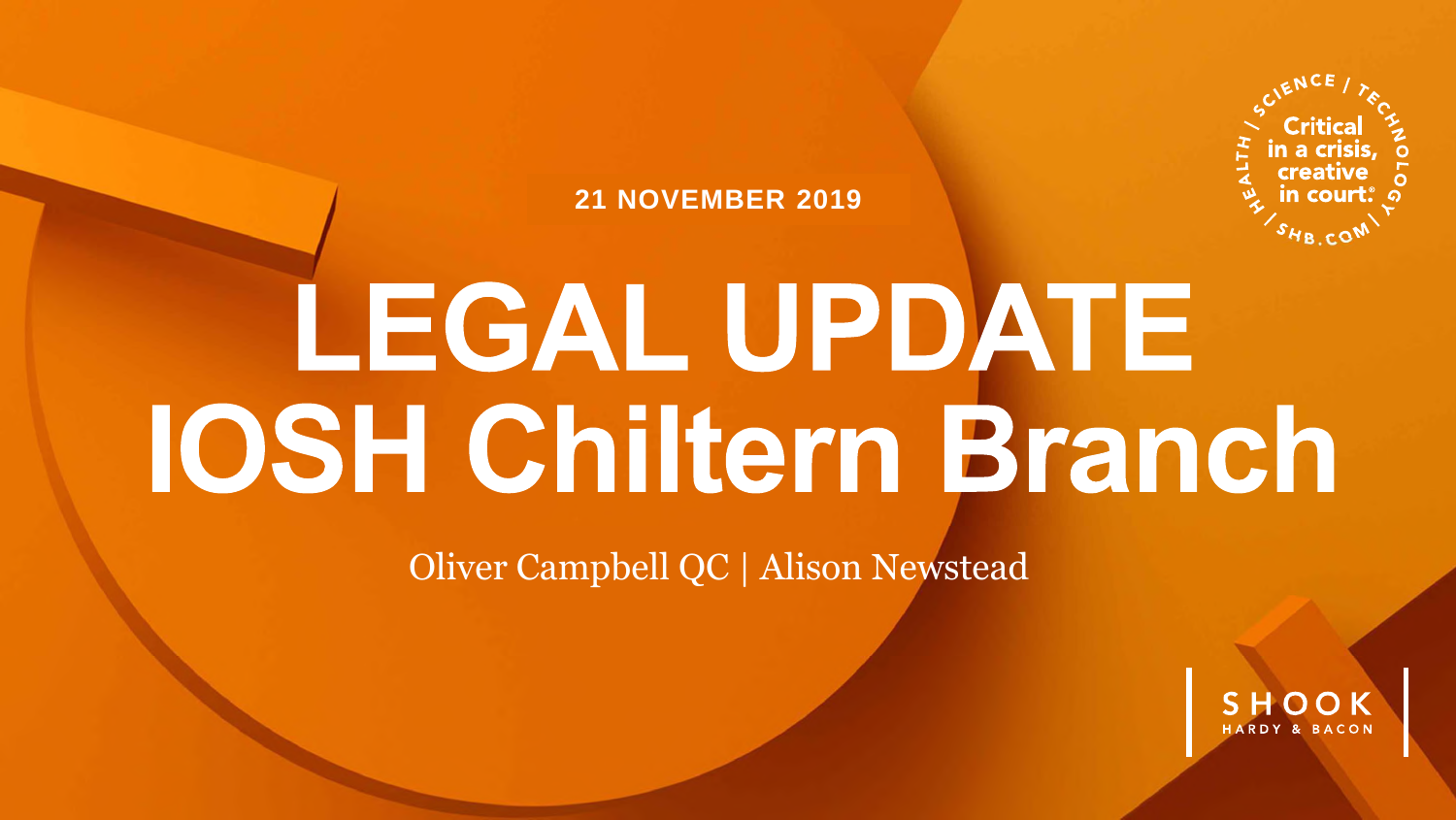# **Navigating the Legal Landscape**

# **Recent Developments and Case Law**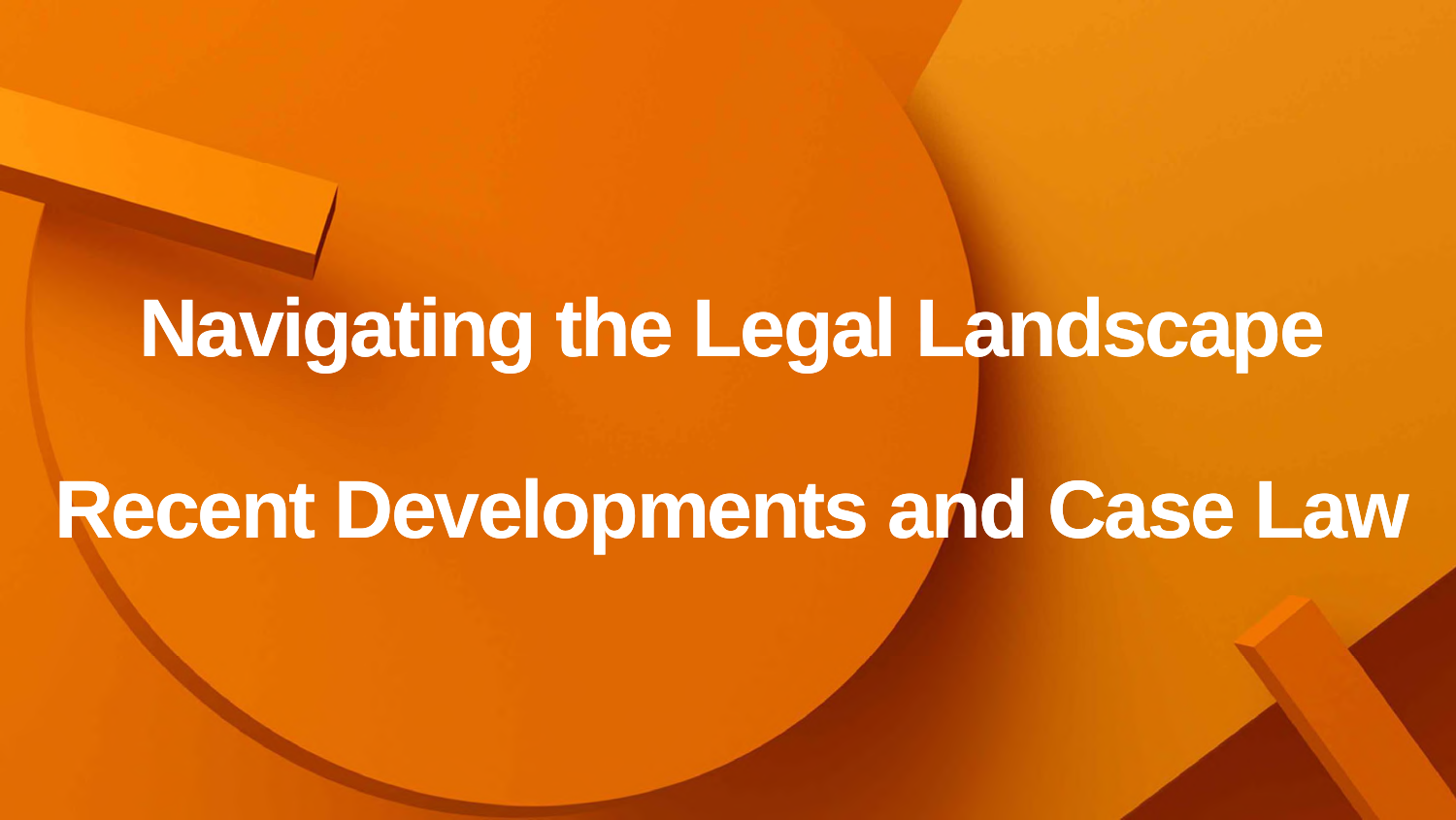# **Navigating the Legal Landscape**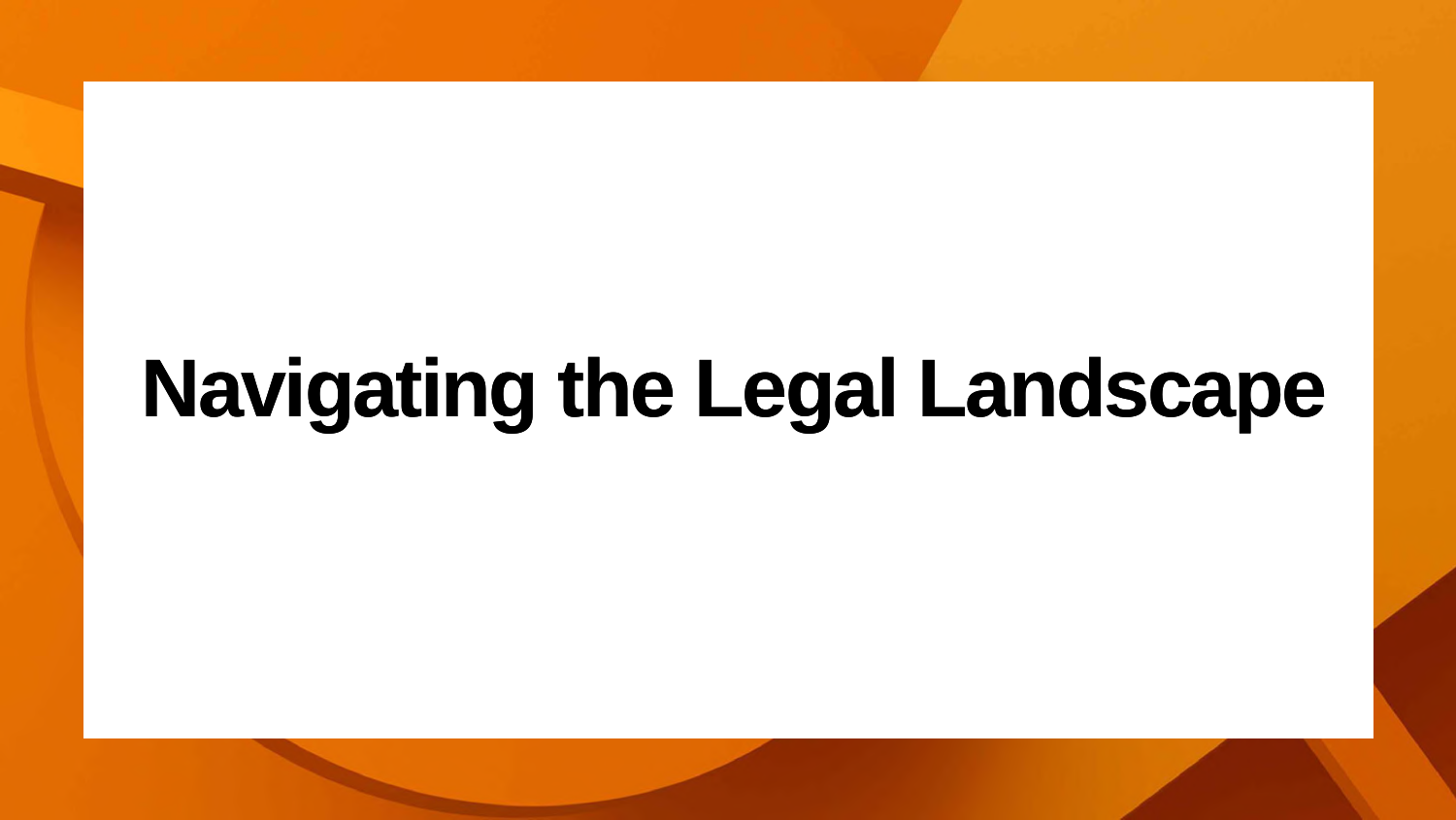# **Injury in the workplace**



**4**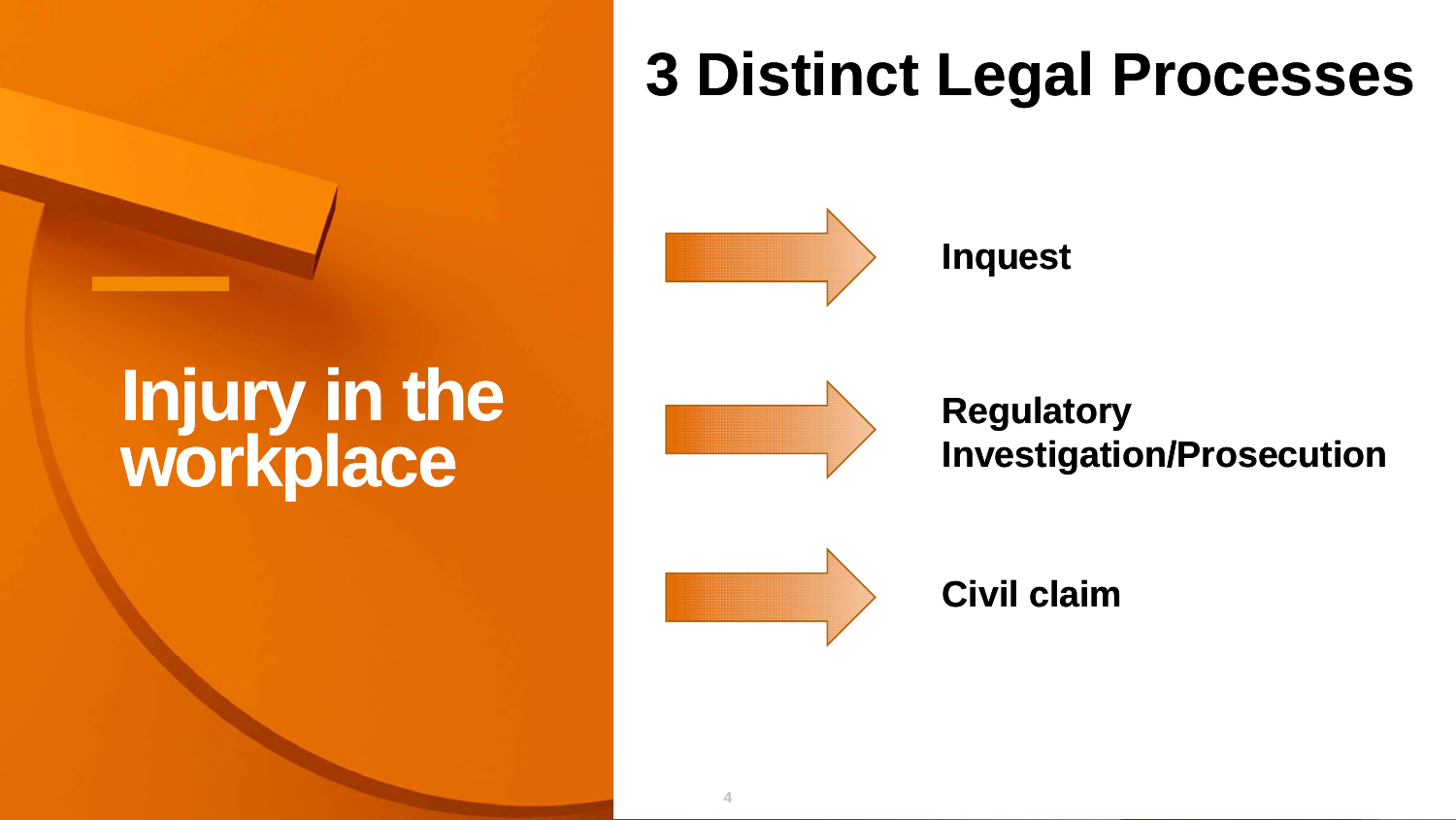## **Inquest Timeline**

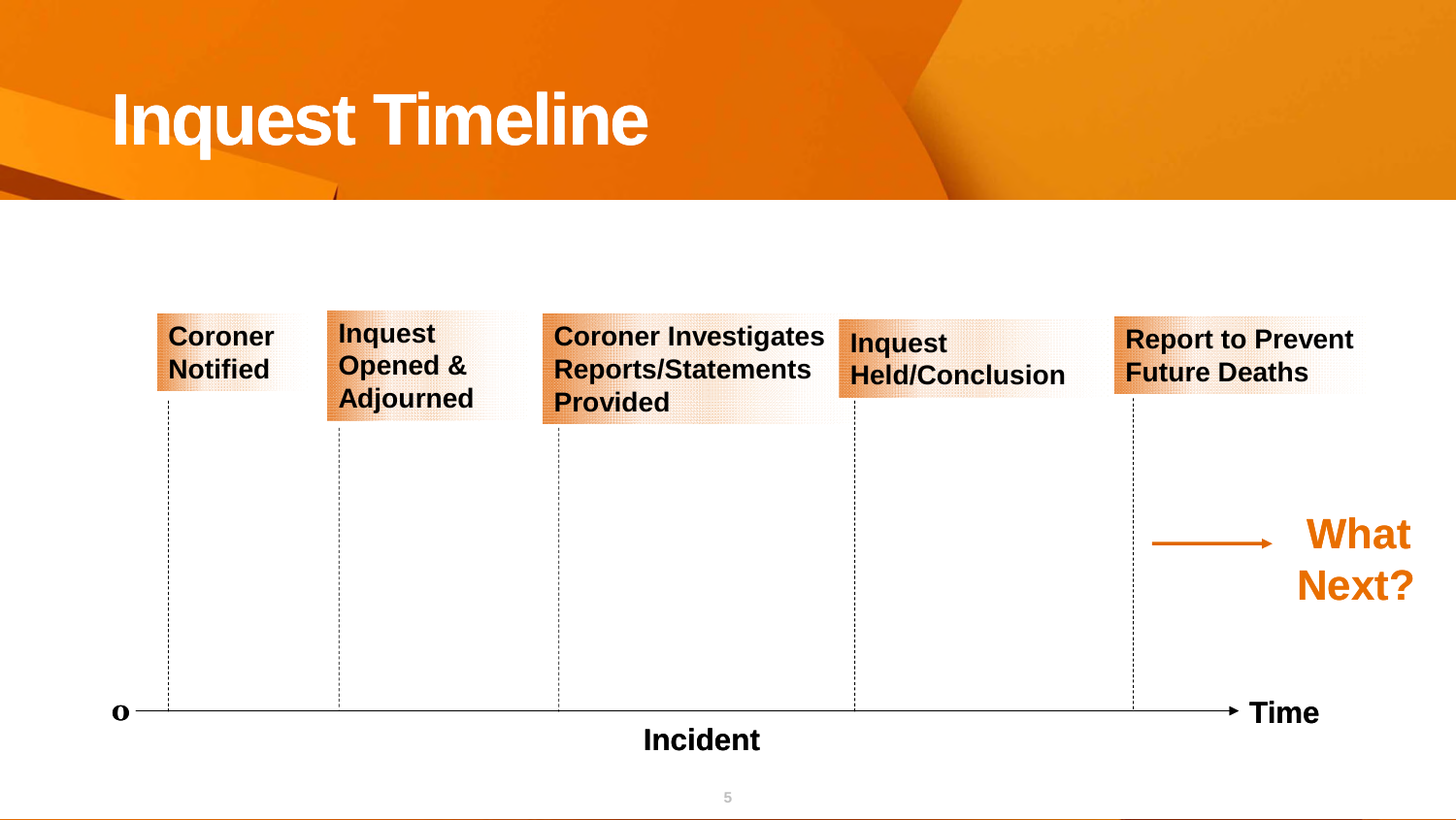# **When will a claim for damages be made?**

#### **If fatal incident:**

- ◊ Civil Claim is unlikely to commence until after an Inquest
- $\Diamond$  No fault finding at the inquest, but evidence will inform Claimant of potential chances of success
- $\Diamond$  3 years from date of death

#### **If not a fatal incident:**

- $\Diamond$  Injured party has 3 years from:
	- The date on which the cause of action accrued; or
	- The date (if later) of Claimant's knowledge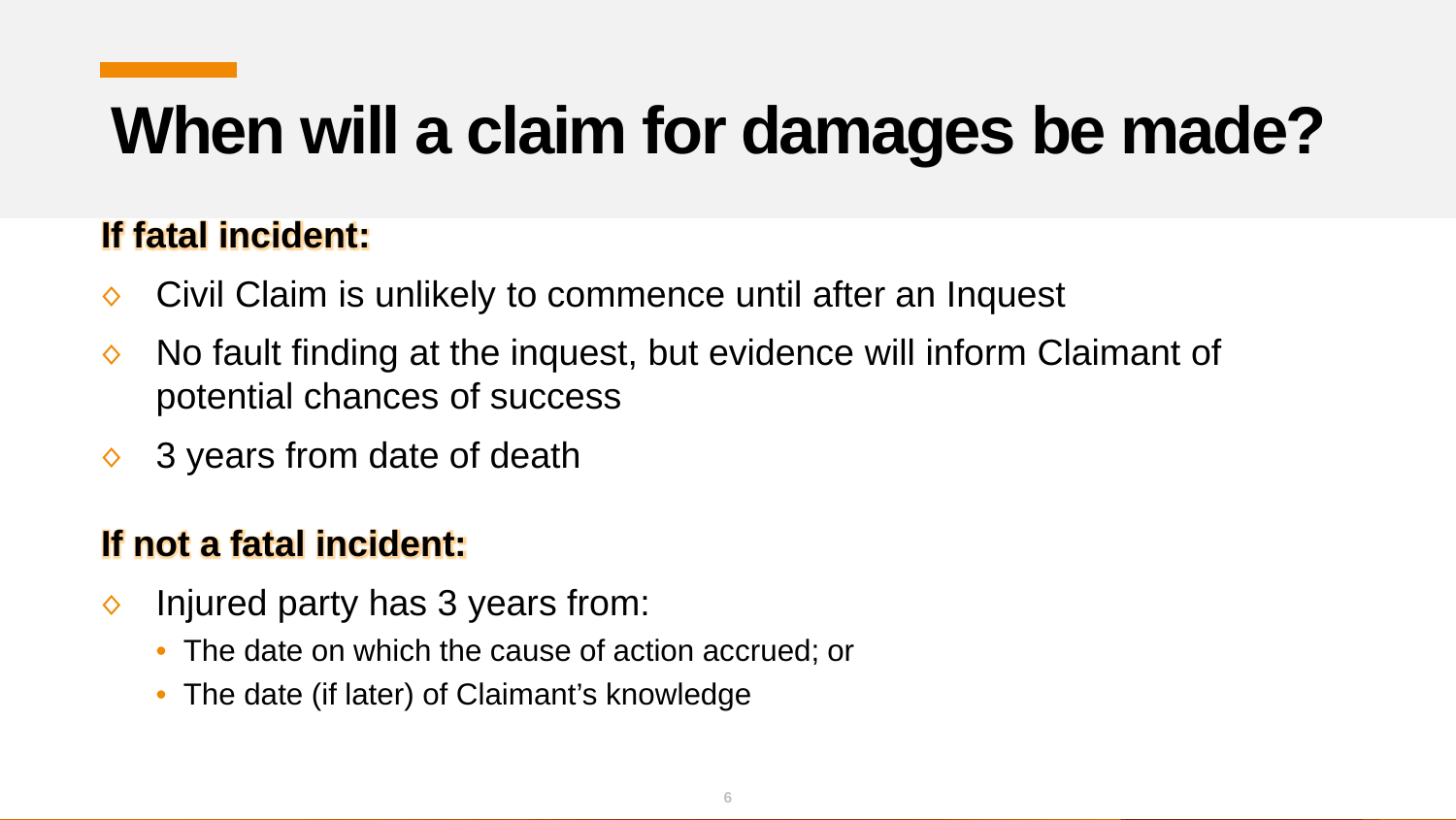# **Timeline – Civil Claim**

| <b>Letter</b><br><b>Before</b><br><b>Action</b> | <b>Letter of</b><br><b>Response</b>    | of Service<br><b>Issue of legal</b><br><b>Proceedings</b> | <b>Acknowledgement</b>                          |              | <b>CCMC Disclosure</b>              |                                 |              |  |
|-------------------------------------------------|----------------------------------------|-----------------------------------------------------------|-------------------------------------------------|--------------|-------------------------------------|---------------------------------|--------------|--|
| $\mathbf 0$                                     | <b>Pre-Action</b><br><b>Disclosure</b> | <b>Service of</b><br><b>Proceedings</b>                   | Defence or<br><b>Default</b><br><b>Judgment</b> | <b>Reply</b> | <b>Witness</b><br><b>Statements</b> | <b>Expert</b><br><b>Reports</b> | <b>Trial</b> |  |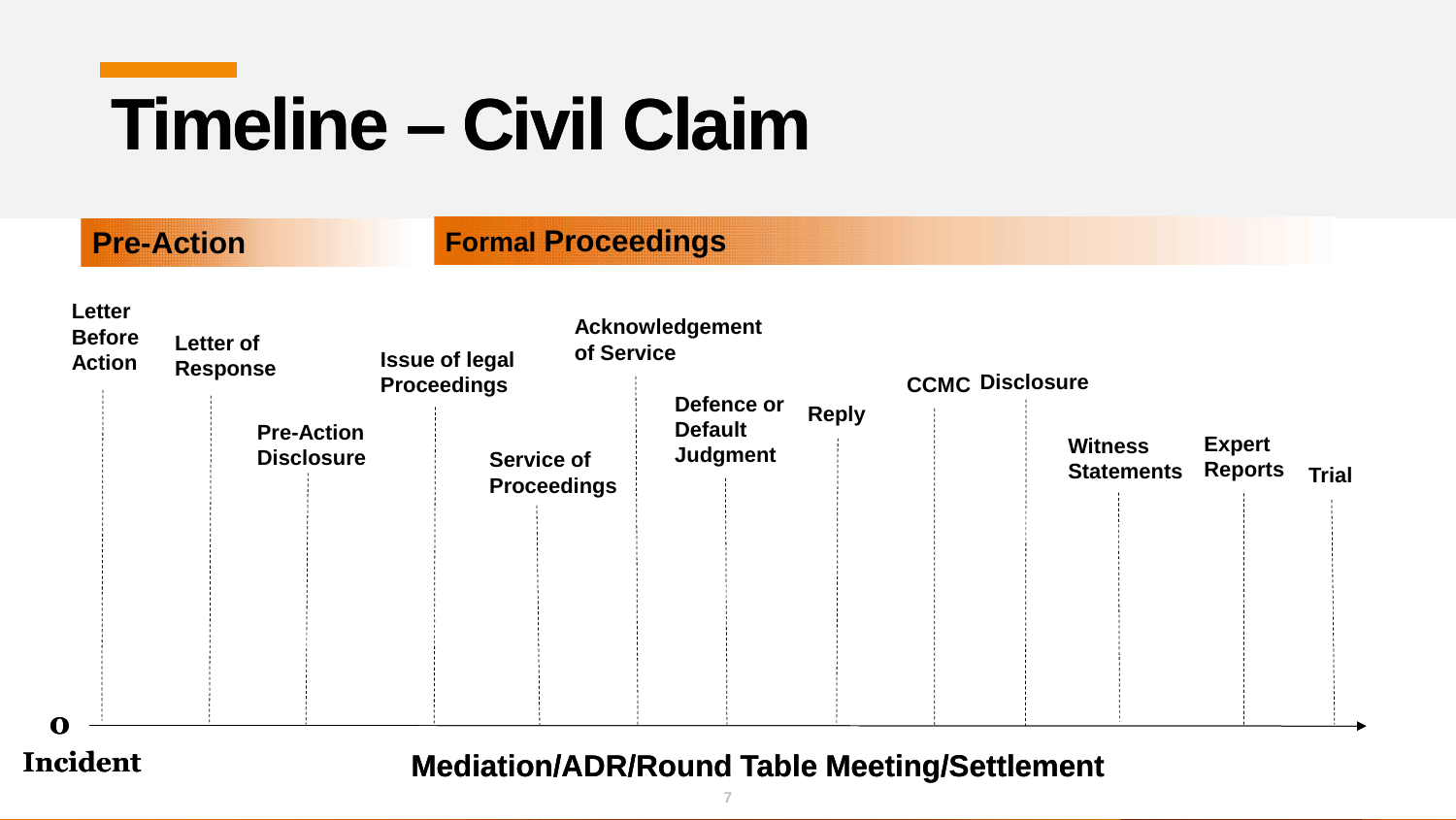### **Questions, questions …**

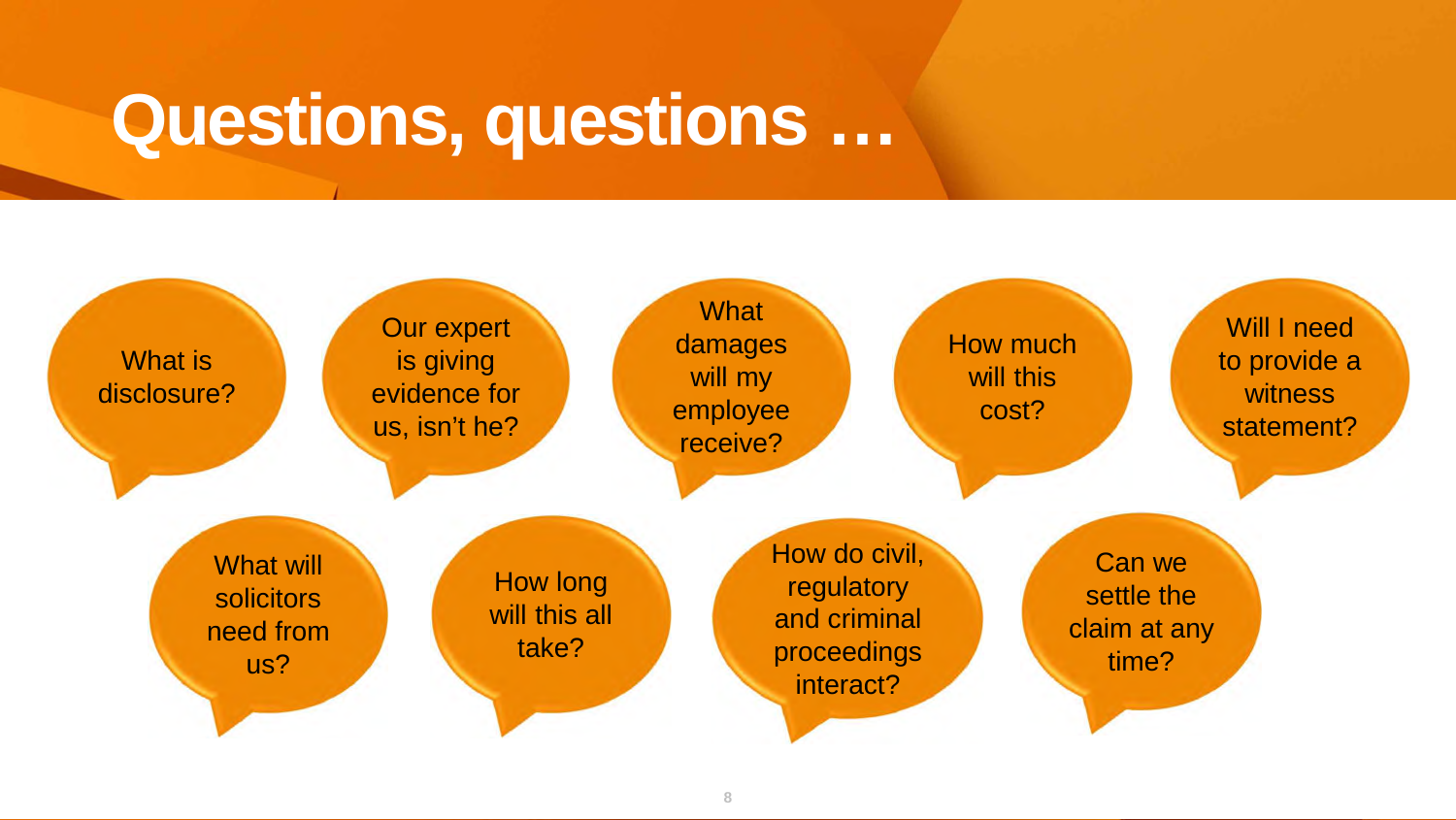### **Pre-Action**

- o Must follow "*Pre-Action Protocol"*
- o Aim to minimise cost and delay
- o Co-operation/sharing of information between parties encouraged
- Sanctions?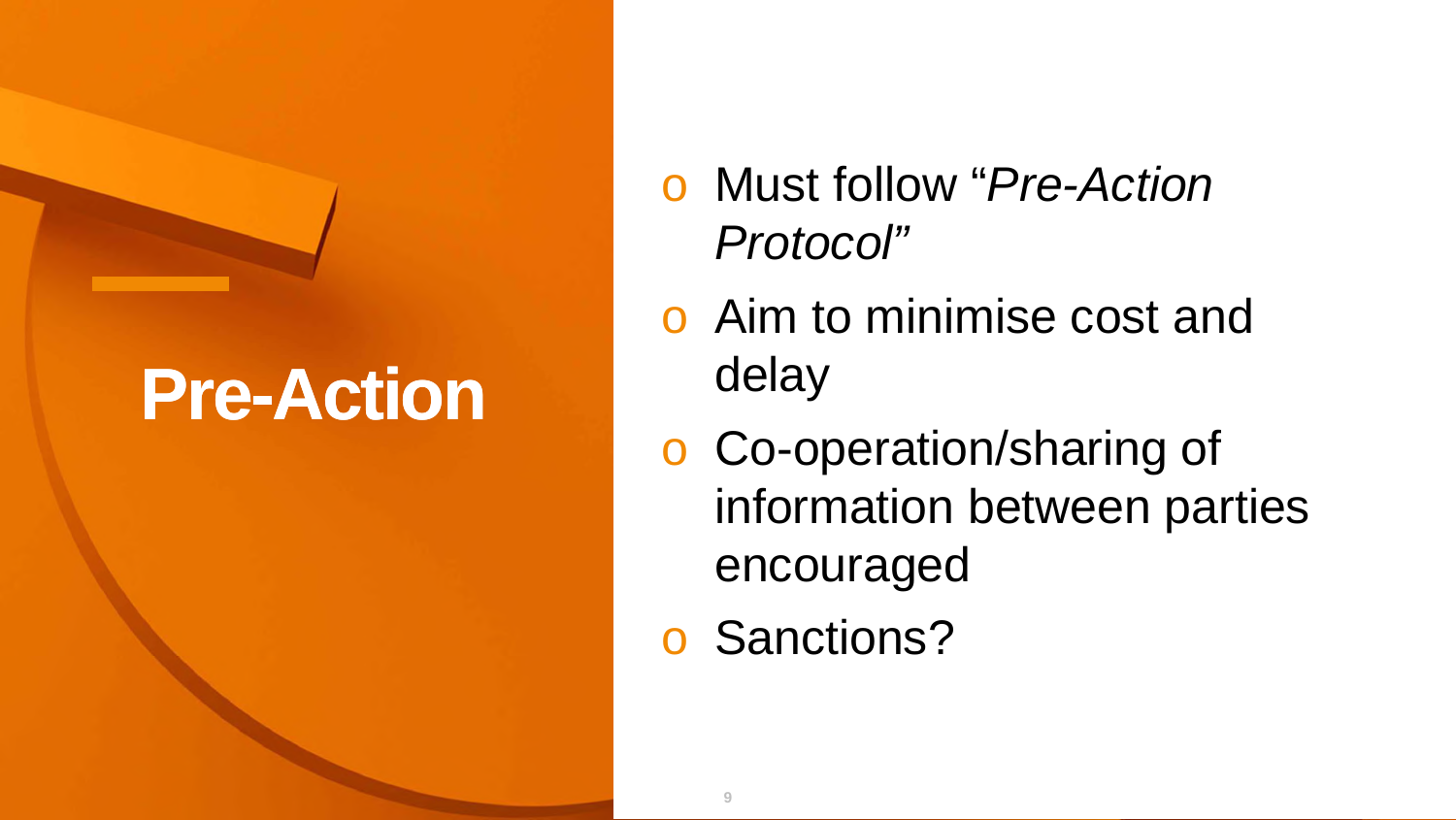### **Letter Before Claim**

- ◊ Details of nature of claim and date, location
- ◊ Summary of the facts/circumstances of the accident
- $\diamond$  Reason why liability is alleged
- ◊ Outline of Injuries sustained
- ◊ Details of loss of earnings/other losses
- ◊ Possibly request documents
- ◊ Request that letter be sent to your insurer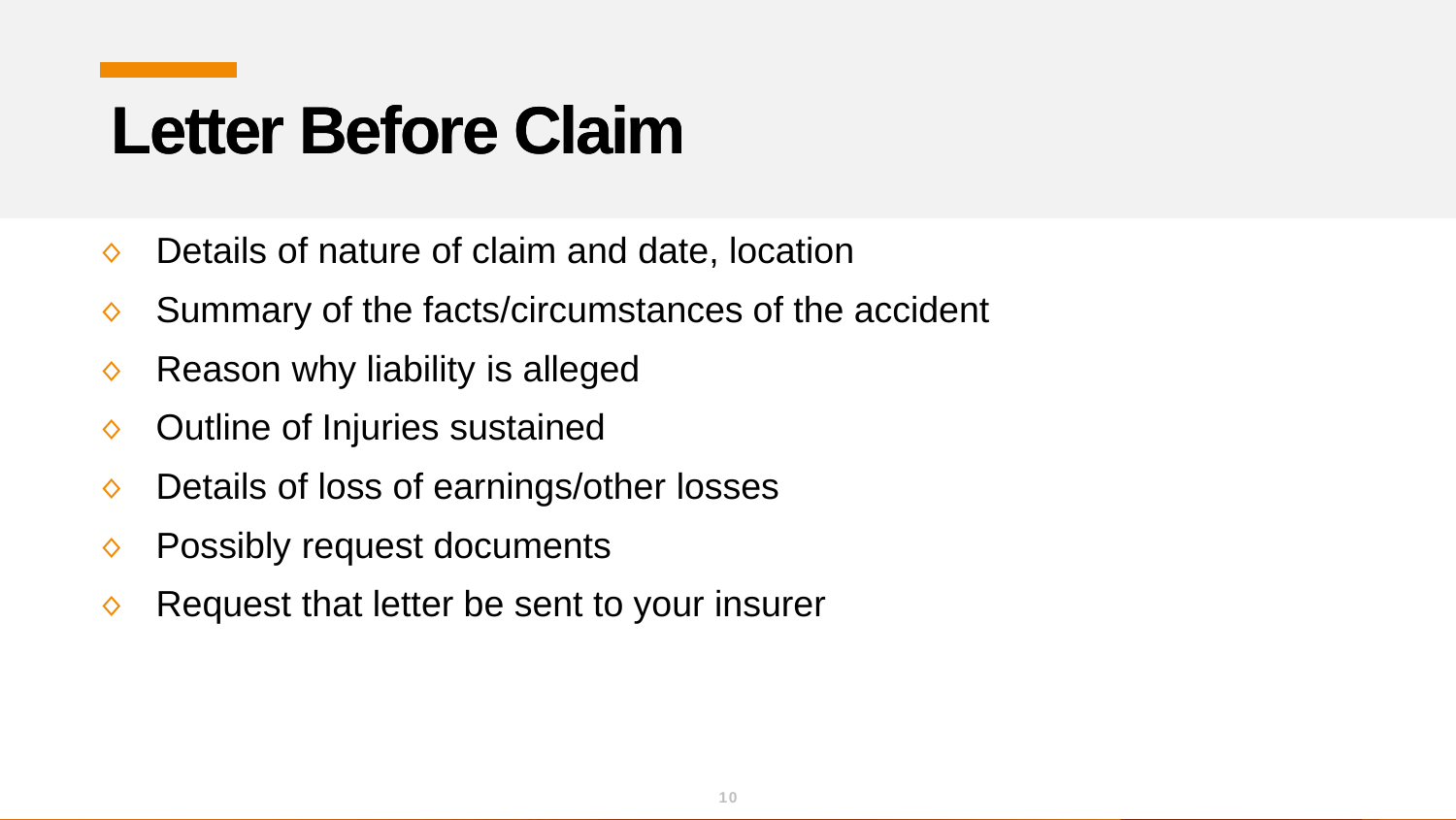### **Letter of Response**

- ◊ Sent after allegations investigated
- ◊ Usually within 3 months (if sufficient time to investigate)
- ◊ Set out the Defendant's position on liability
- $\Diamond$  Set out any defence on limitation
- $\Diamond$  Provide documents requested, e.g.,

accident book entry, accident reports, CCTV footage, RIDDOR report, service/maintenance records, risk assessments, health surveillance records…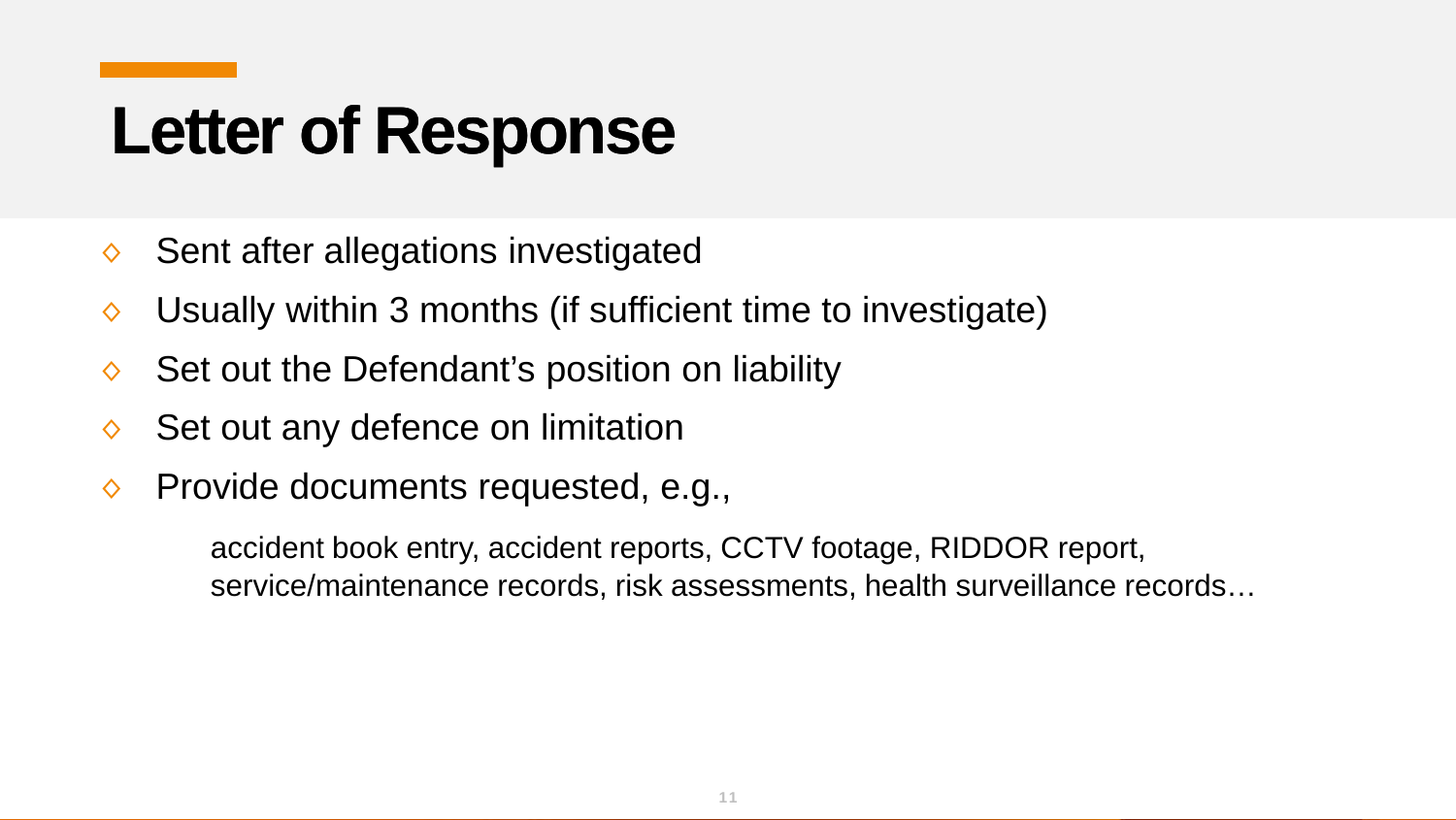# **Resolution?**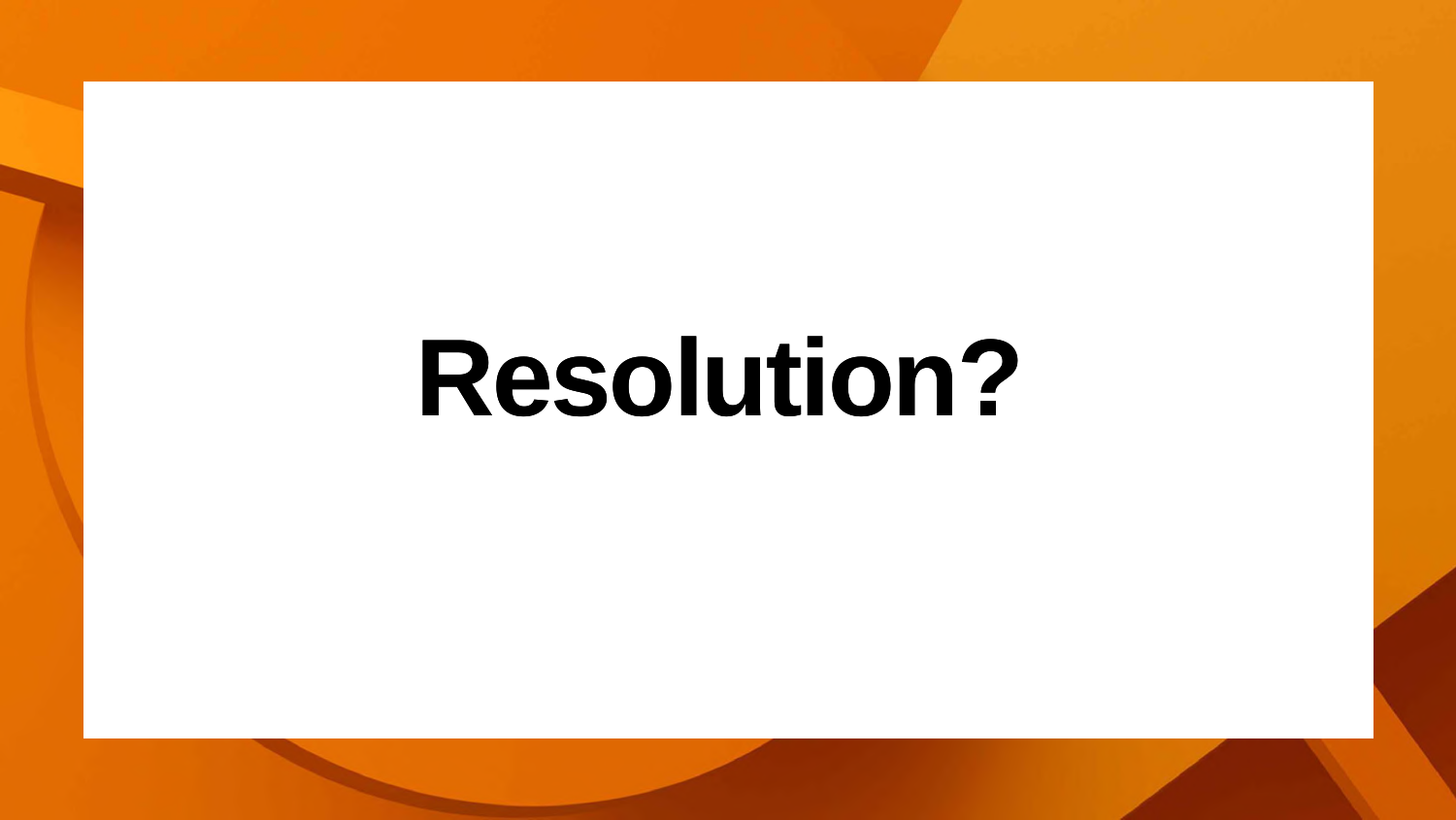#### **How are damages calculated?**



"PSLA" Pain, Suffering and Loss of Amenity Loss of future earnings Loss of earnings capacity

Quantifiable sums up to trial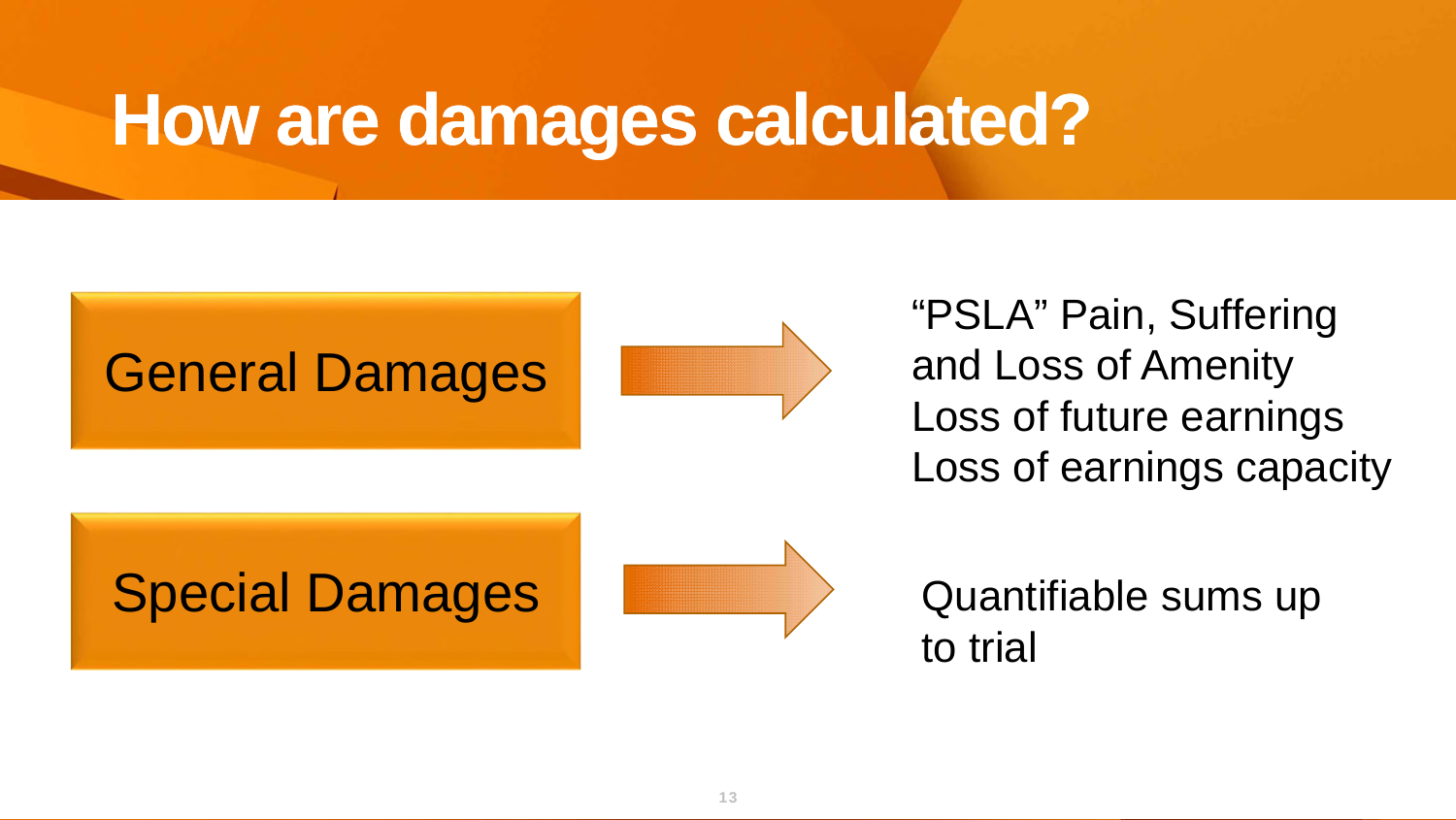# **Formal Litigation**

#### **Pre-Action Formal Proceedings**

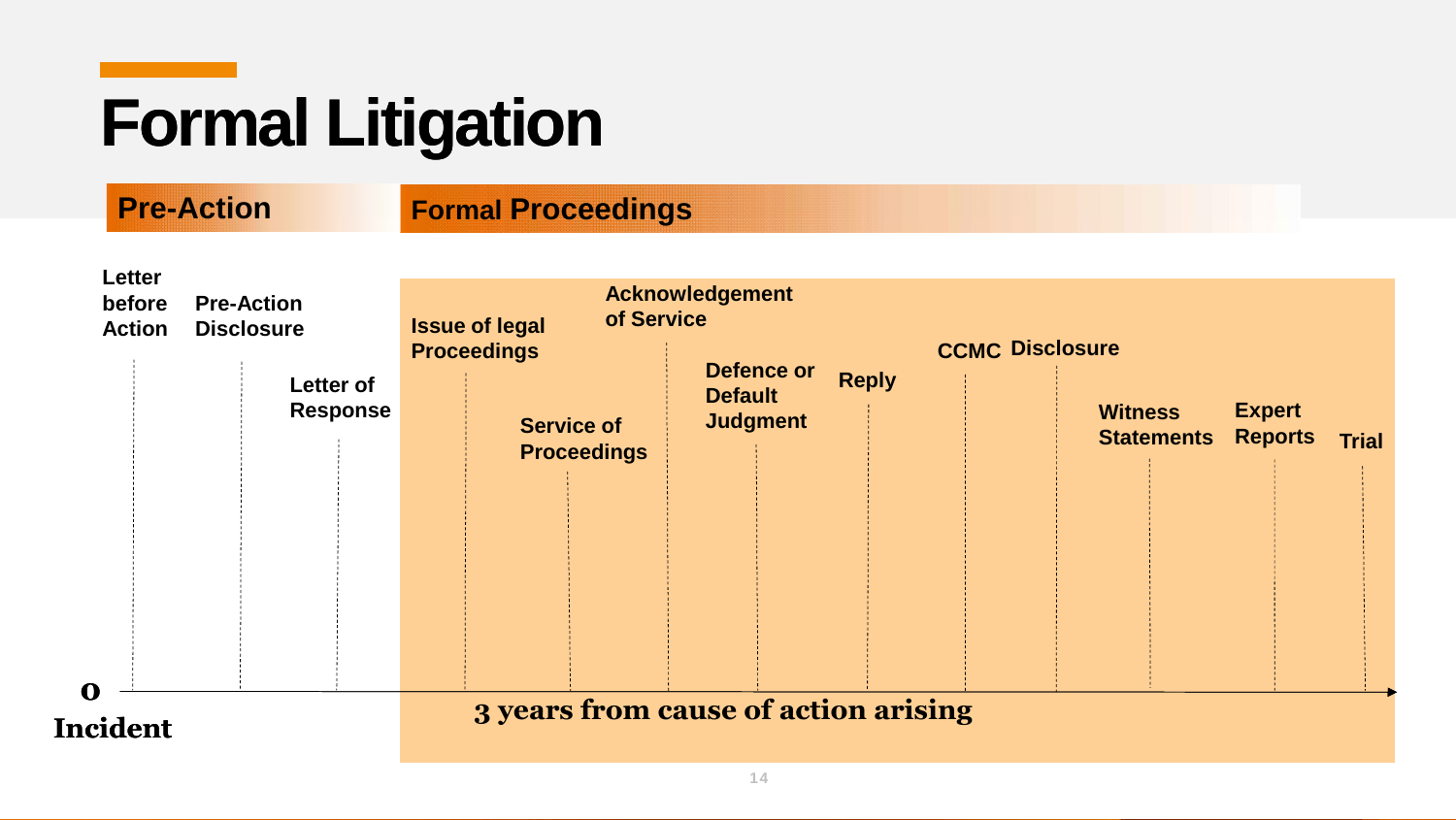# **What are "Pleadings?"**

- ◊ Claim Form and Particulars of Claim
- ◊ Schedule of Loss
- ◊ Defence and Counterclaim/Claim against a third party
- ◊ Reply to Defence/Defence to Counterclaim



Facts on which the Claimant and Defendant intend to rely



Basis on which the claim will proceed – will inform decisions on disclosure, witness evidence and expert reports.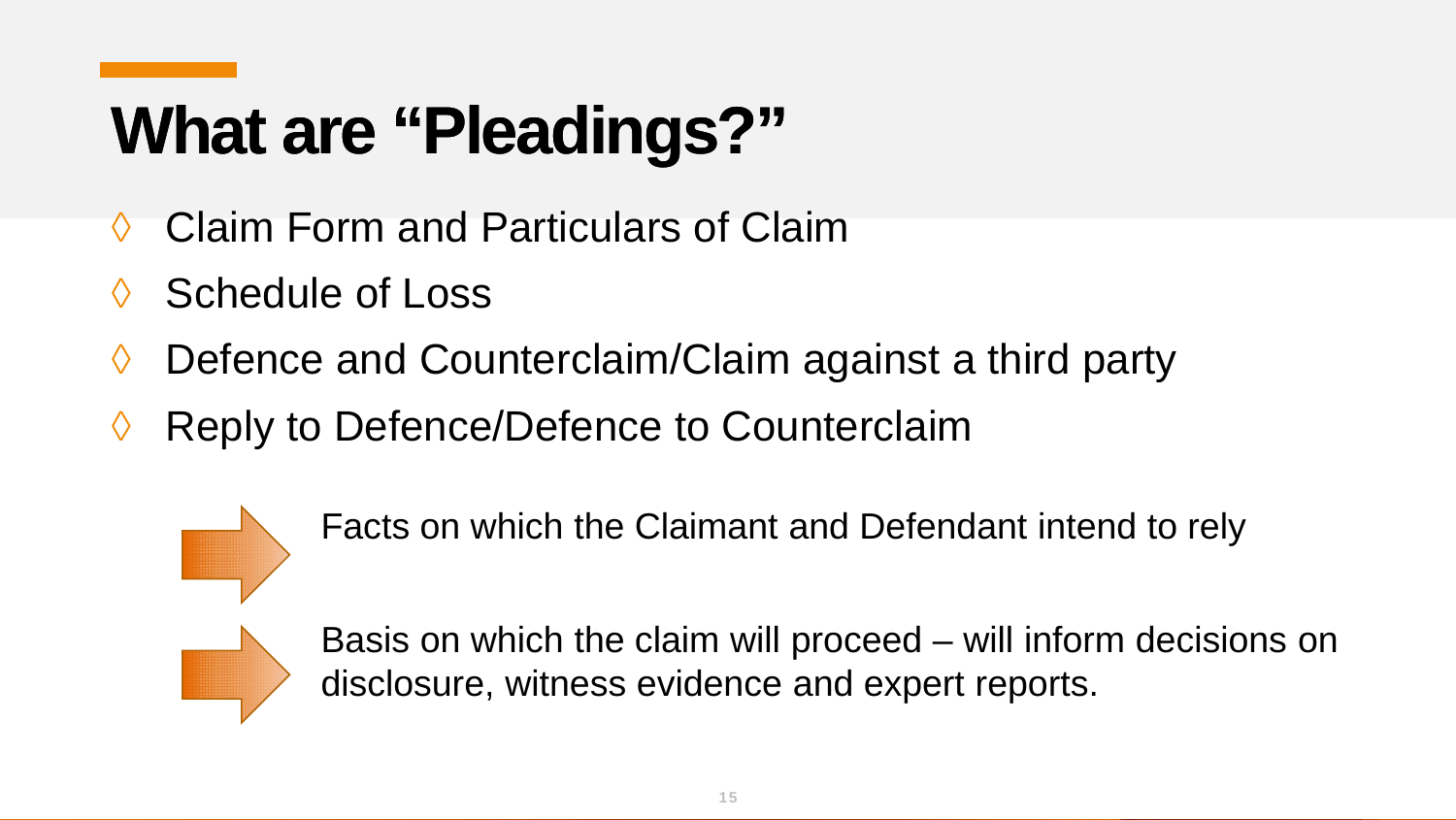### **What is disclosure?**

*"In plain language, litigation in this country is conducted 'cards face up on the table'. Some people from other lands regard this an incomprehensible. 'Why' they ask, 'should I be expected to provide my opponent with the*  means of defeating me? The answer, of course, is that litigation is not a *war, or even a game. It is designed to do real justice between opposing* parties and, if the court does not have all the relevant information, it *cannot achieve that. "*

*Sir John Donaldson M.R.*

*Davis v Eli Lilly & Co [1987] I WLR 428*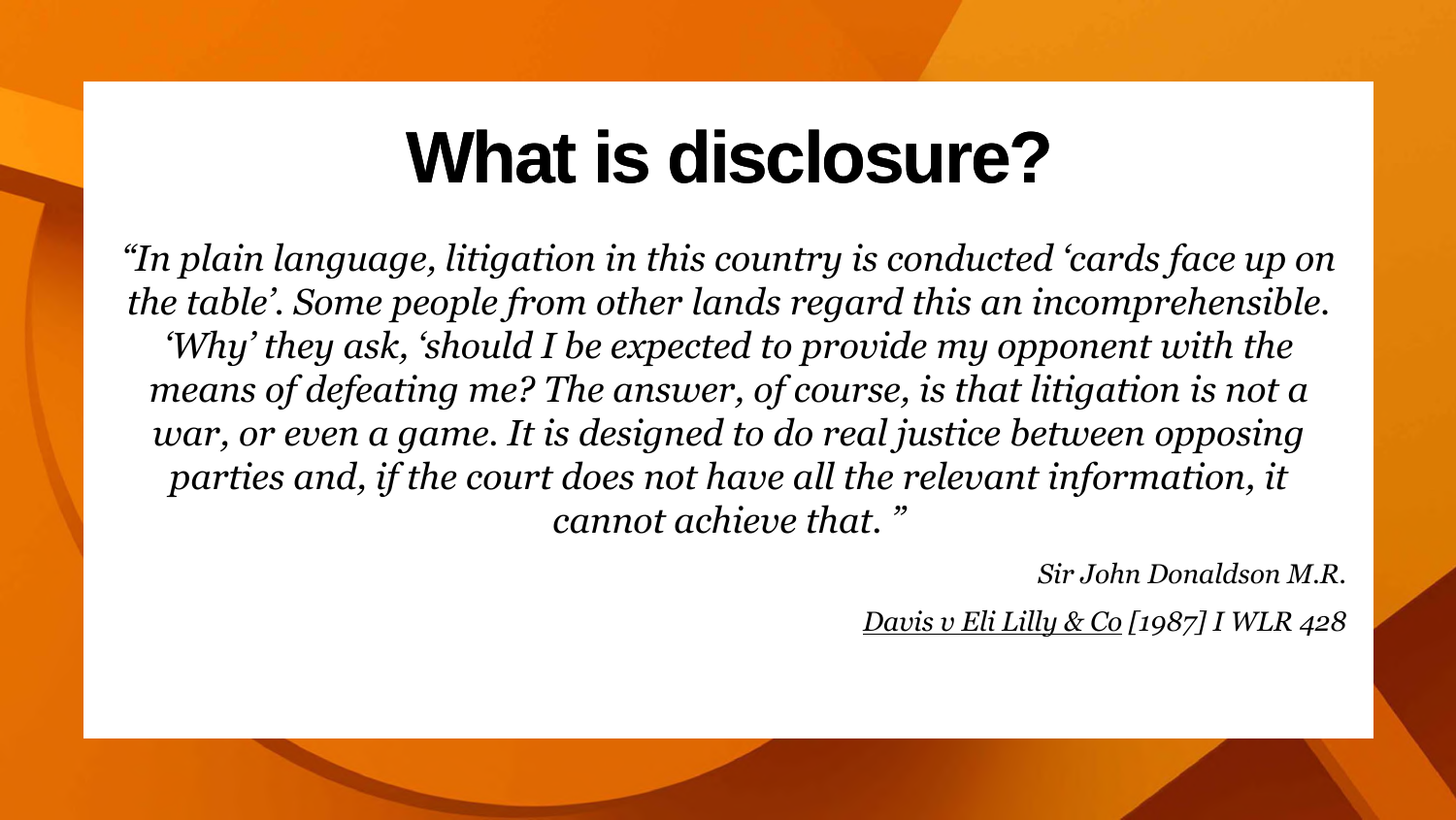### **What does disclosure involve?**

- ◊ Search for, and disclosure of, list of documents in your "control"
- ◊ Those that you intend to **rely upon** or which **adversely affect your case**
- ◊ *"Cards on the table"*
- ◊ Concentrates minds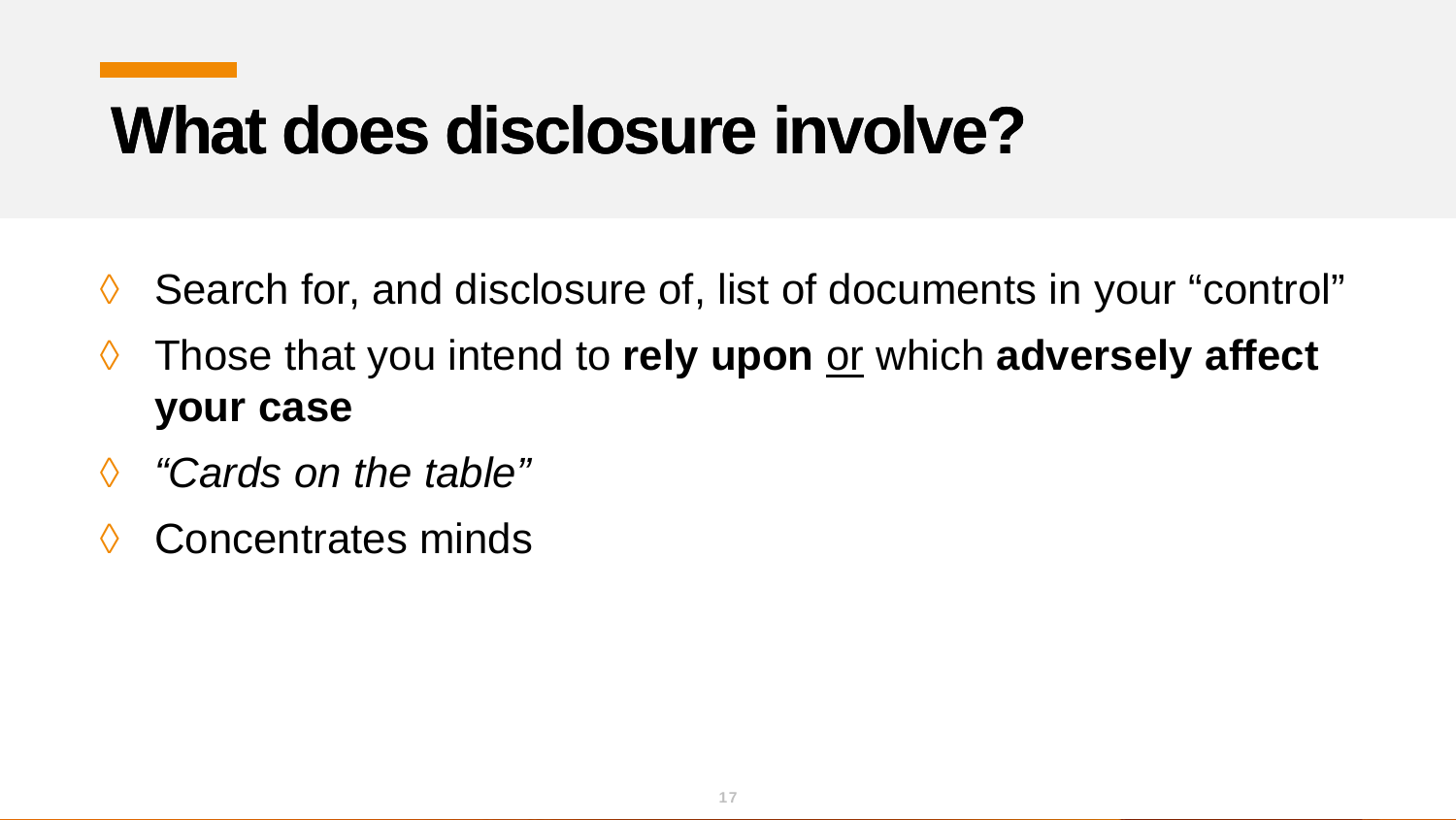### **Exceptions?**

◊ Document is privileged ◊ Disclosure would harm public interest

◊ Disproportionate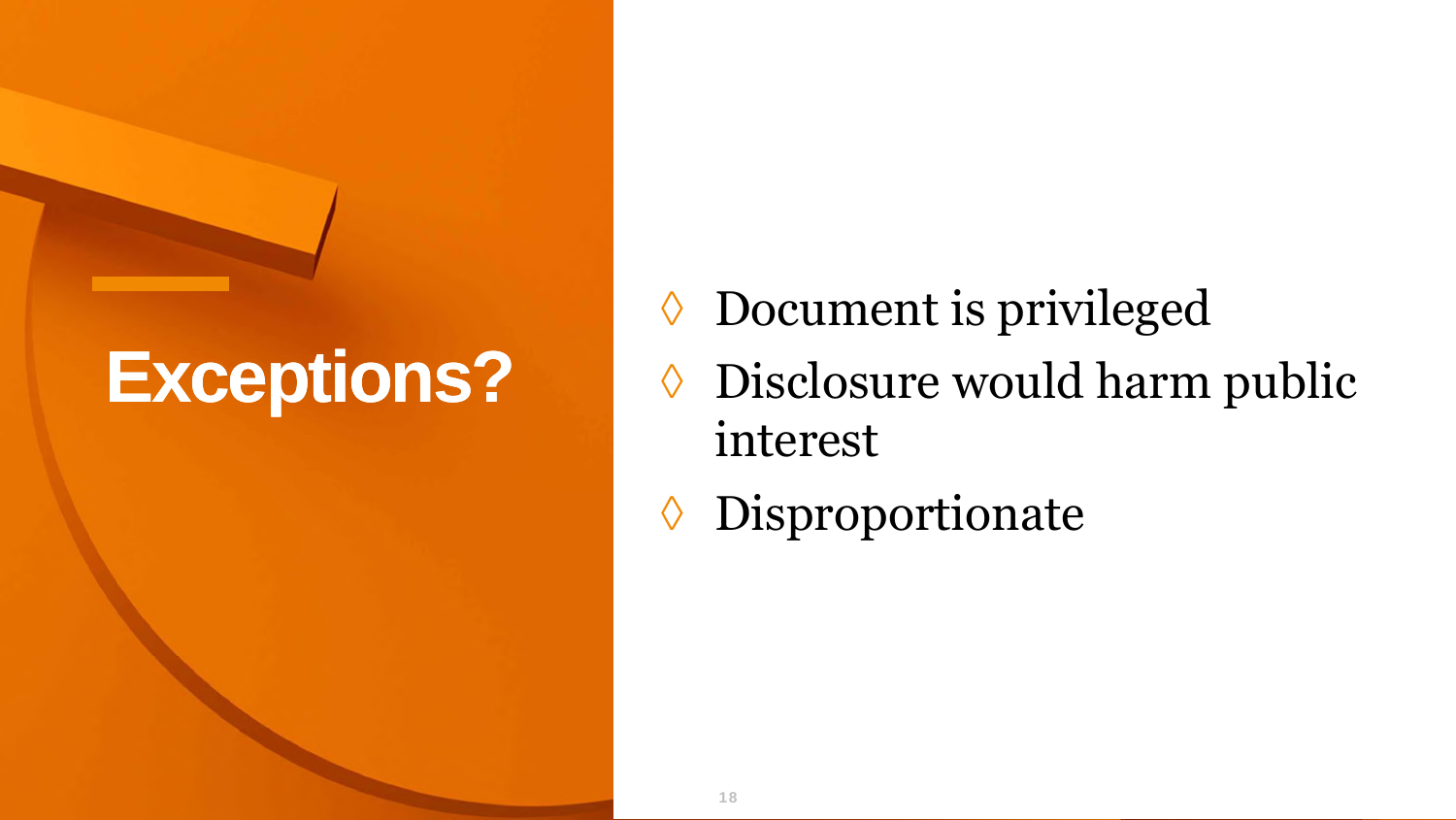# **Is disclosure a big task?**

- ◊ Can be enormous!
- ◊ Document includes anything in which information of any description is recorded – including electronic.
- ◊ Papers, DVDs, CDs, emails, voicemails, WhatsApp, texts …
- ◊ Make sure documents are preserved!
- ◊ Continuing obligation of disclosure
- ◊ Order for specific disclosure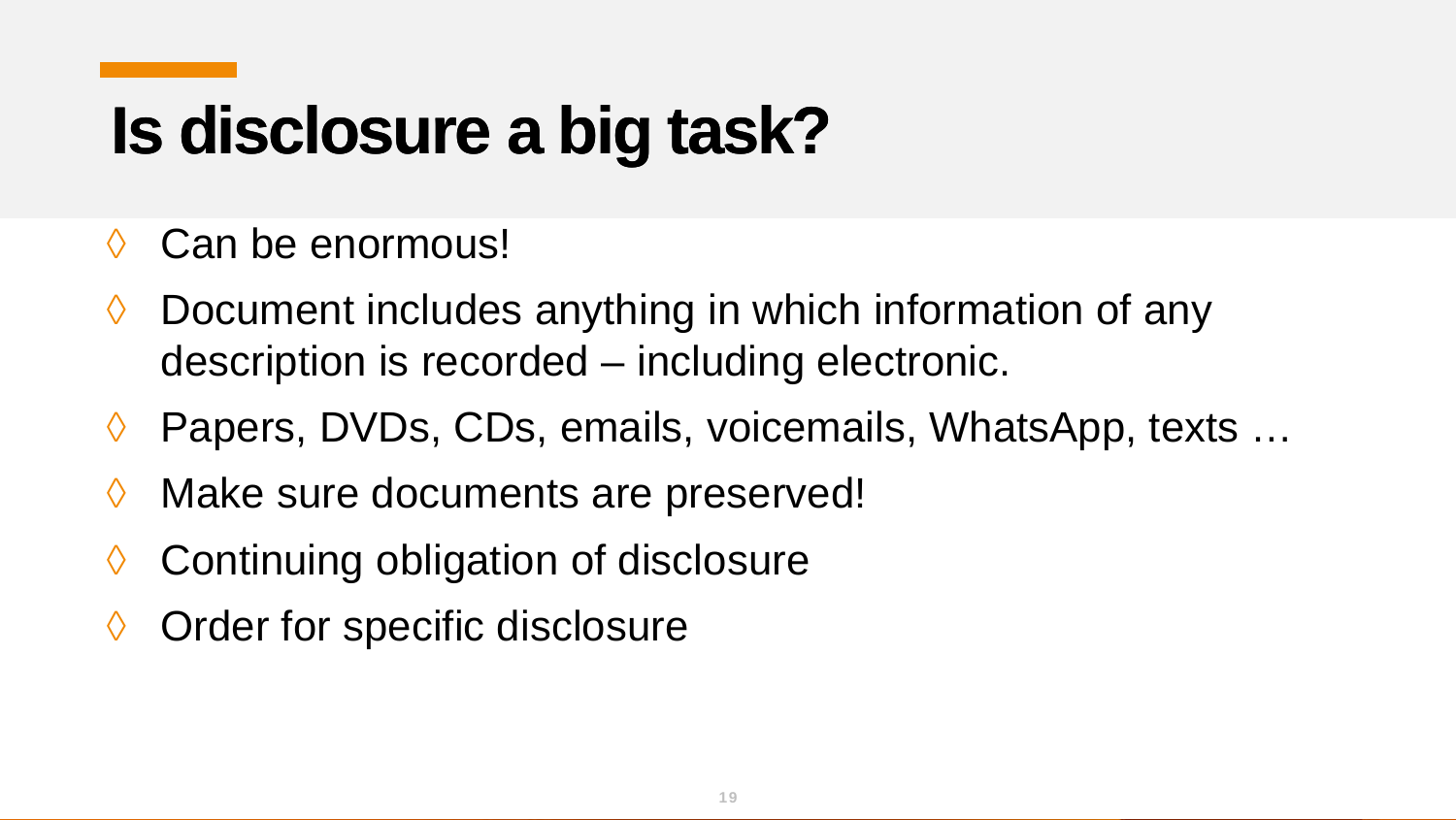### **Witness Evidence**

- ◊ What facts must be proved and how will this be done?
- ◊ Party who asserts a fact must prove it
- ◊ Witness statements prepared and exchanged before trial
- $\Diamond$  May not be the first statement employer, Police, HSE may have already taken statments
- $\Diamond$  No property in a witness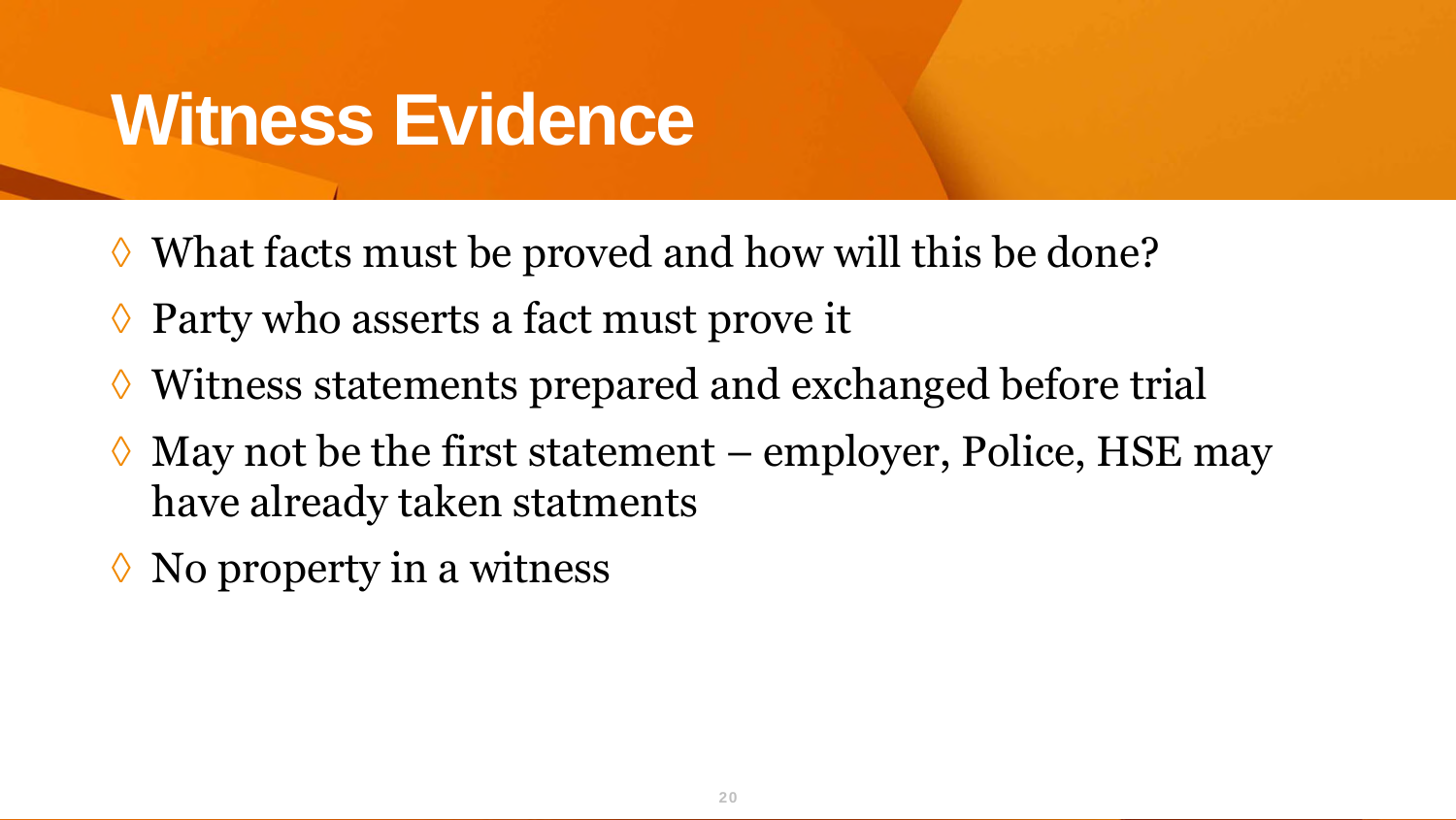## **Expert Reports**

- ◊ Likely that experts will be appointed
- ♦ Overriding duty is to the Court
- ◊ Will prepare a written report
- ◊ Reports will be exchanged
- ◊ Meetings will be held between the experts to narrow the issues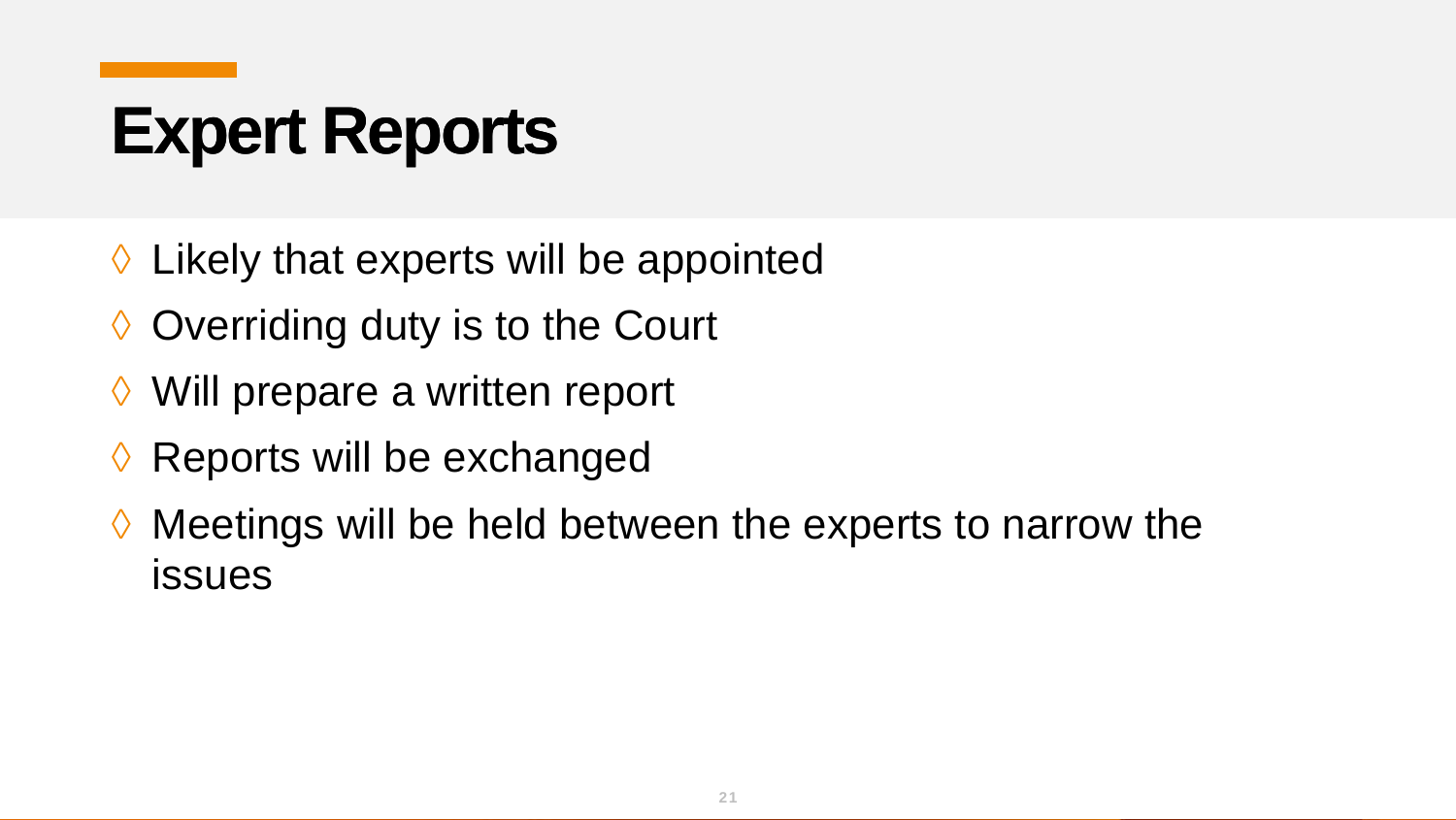#### **Preparation for Trial**

- ◊ A Pre-Trial checklist will be completed.
- **Revisit all Statements of Case and** evidence of witnesses and experts
- May need to issue a witness summons
- ◊ Trial bundles, Skeleton arguments, reading lists
- ◊ Trials are extremely costly
- Resolution before trial is nearly always preferable for all involved.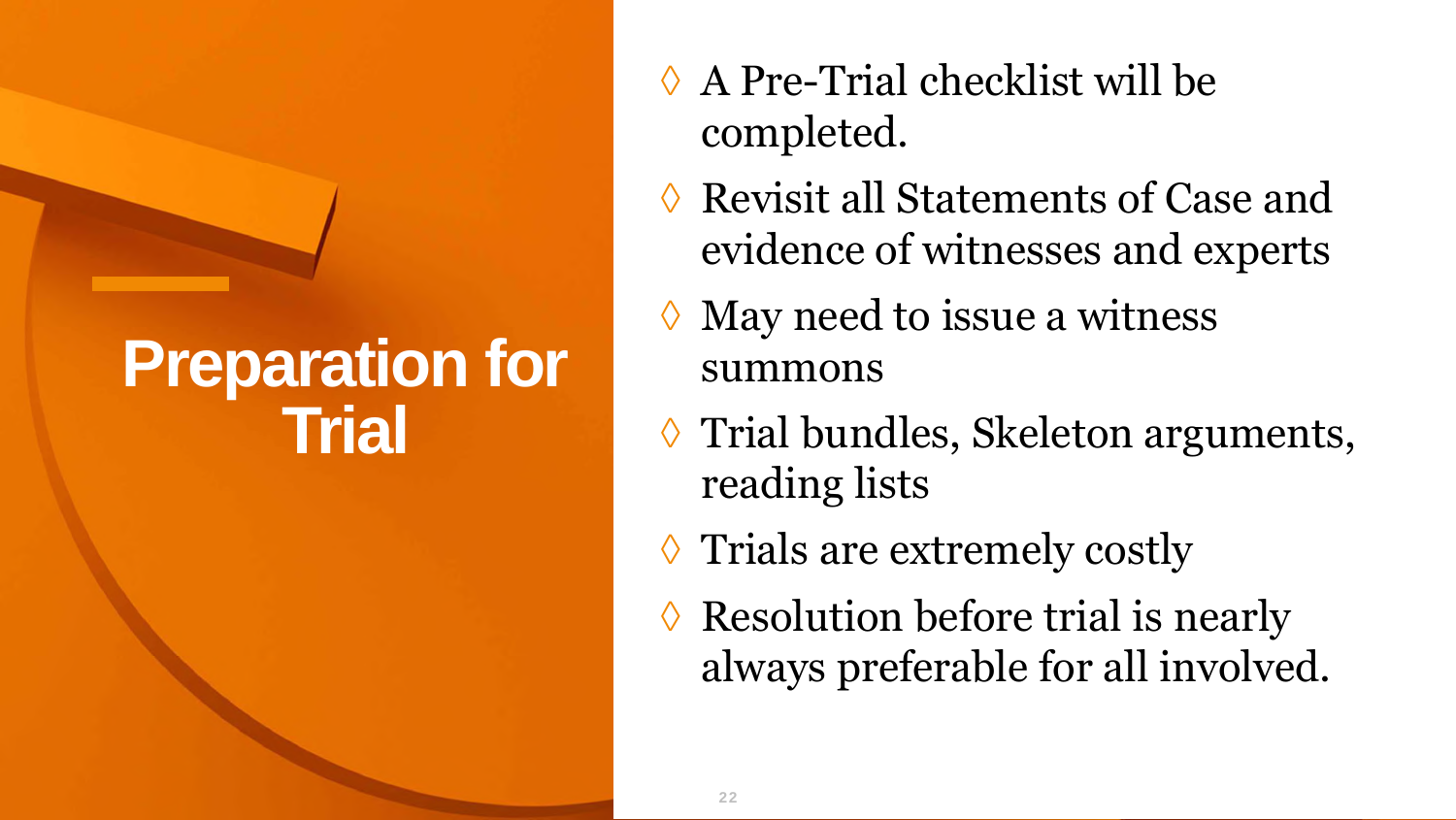# **Always try ADR**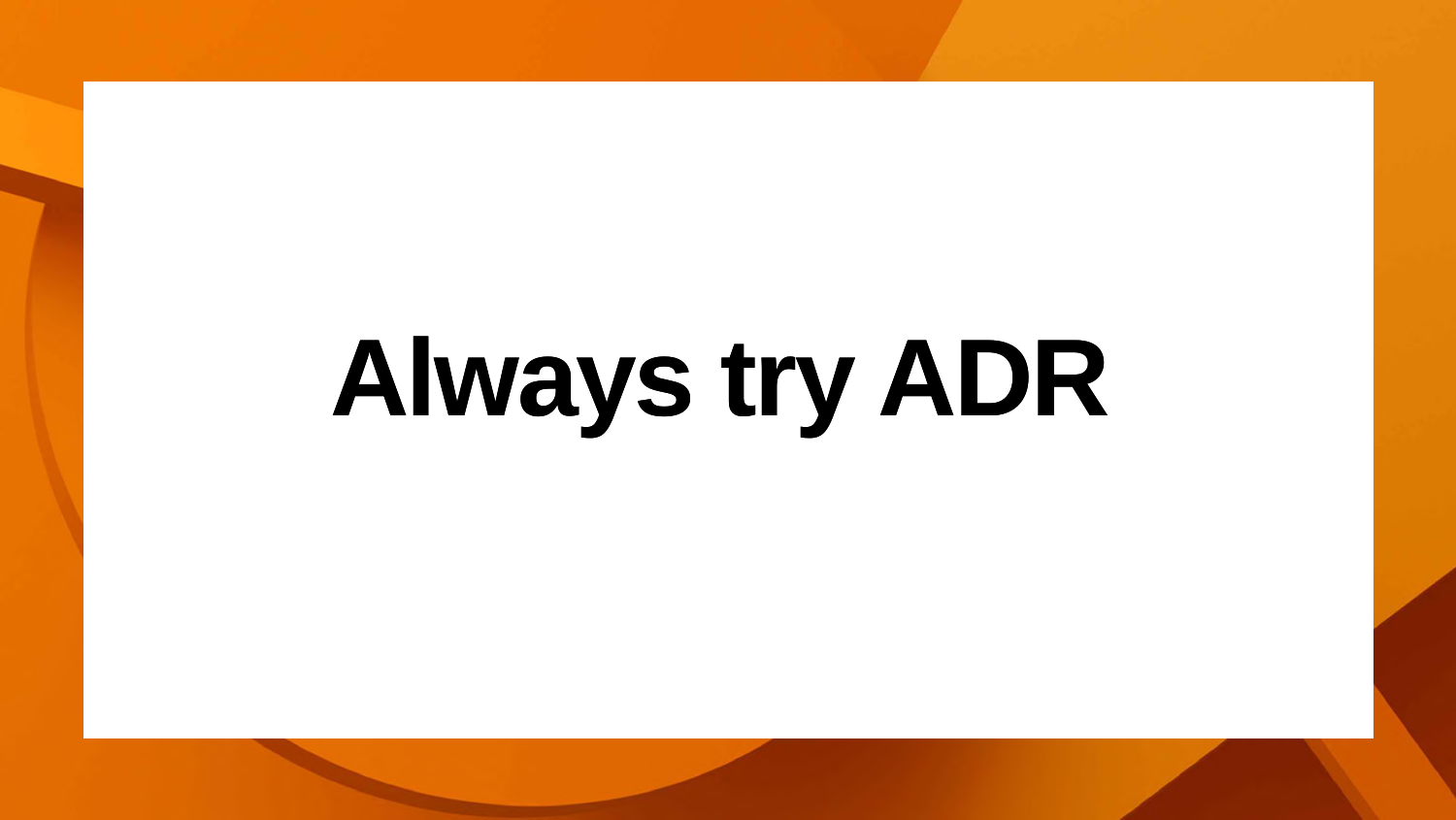*"The message which this court sent out in PGF II was that to remain silent in the face of an offer to mediate is, absent exceptional circumstances, unreasonable conduct meriting a costs sanction, even in cases where mediation is unlikely to succeed. The message which the court sends out in this case is that in a case where bilateral negotiations fail but mediation is obviously appropriate, it behoves both parties to get on with it. If one party frustrates the process by delaying and dragging its feet for no good reason, that will merit a costs sanction."*

56

*Thakker–v-Patel [2017]*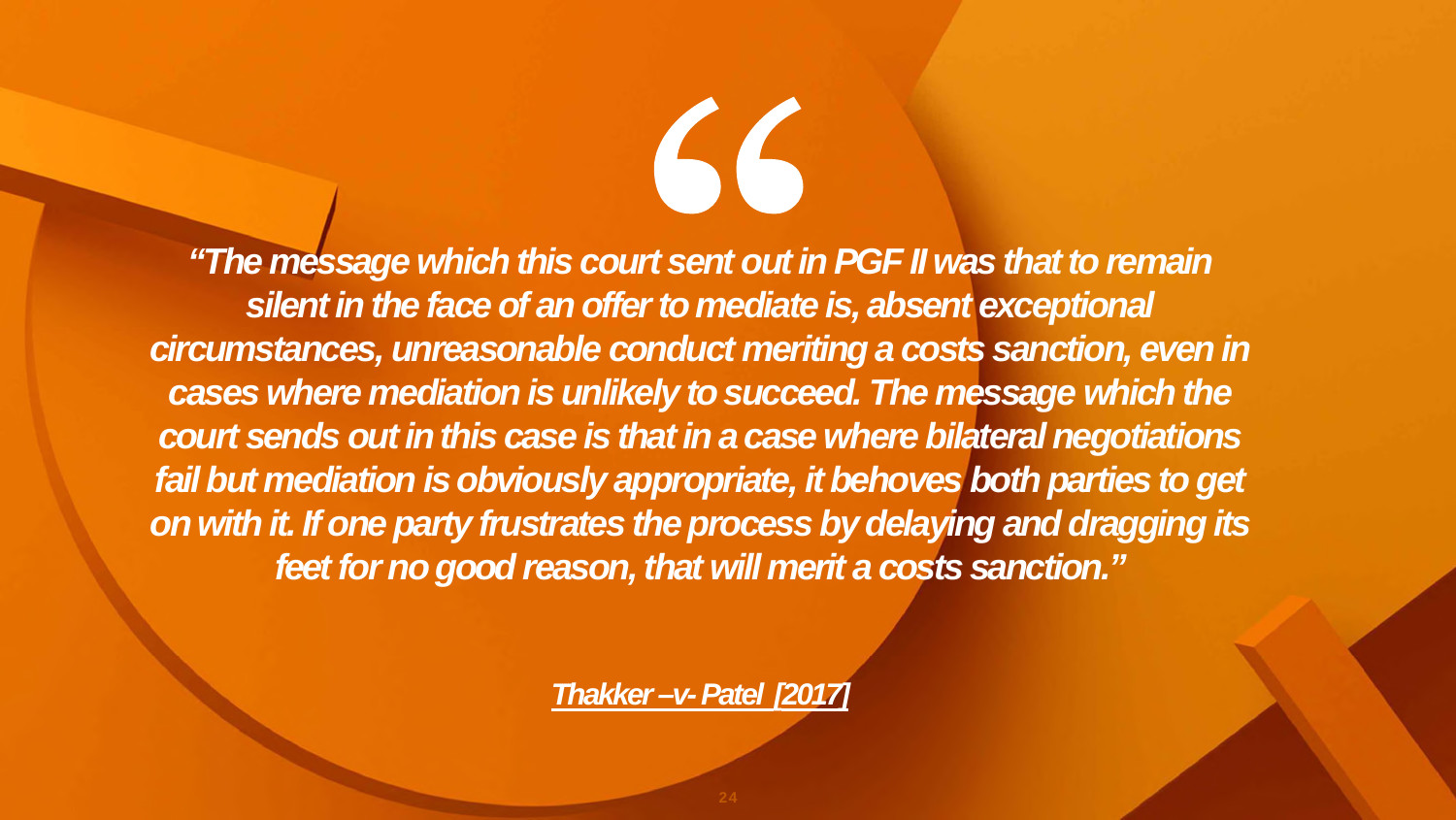### **How will a civil claim impact the business?**

- ◊ Litigation is time-consuming
- ◊ Detracts from day-to-day running of business
- ◊ Stressful especially for witnesses, employee involved
- ◊ Costly financial, reputational, emotional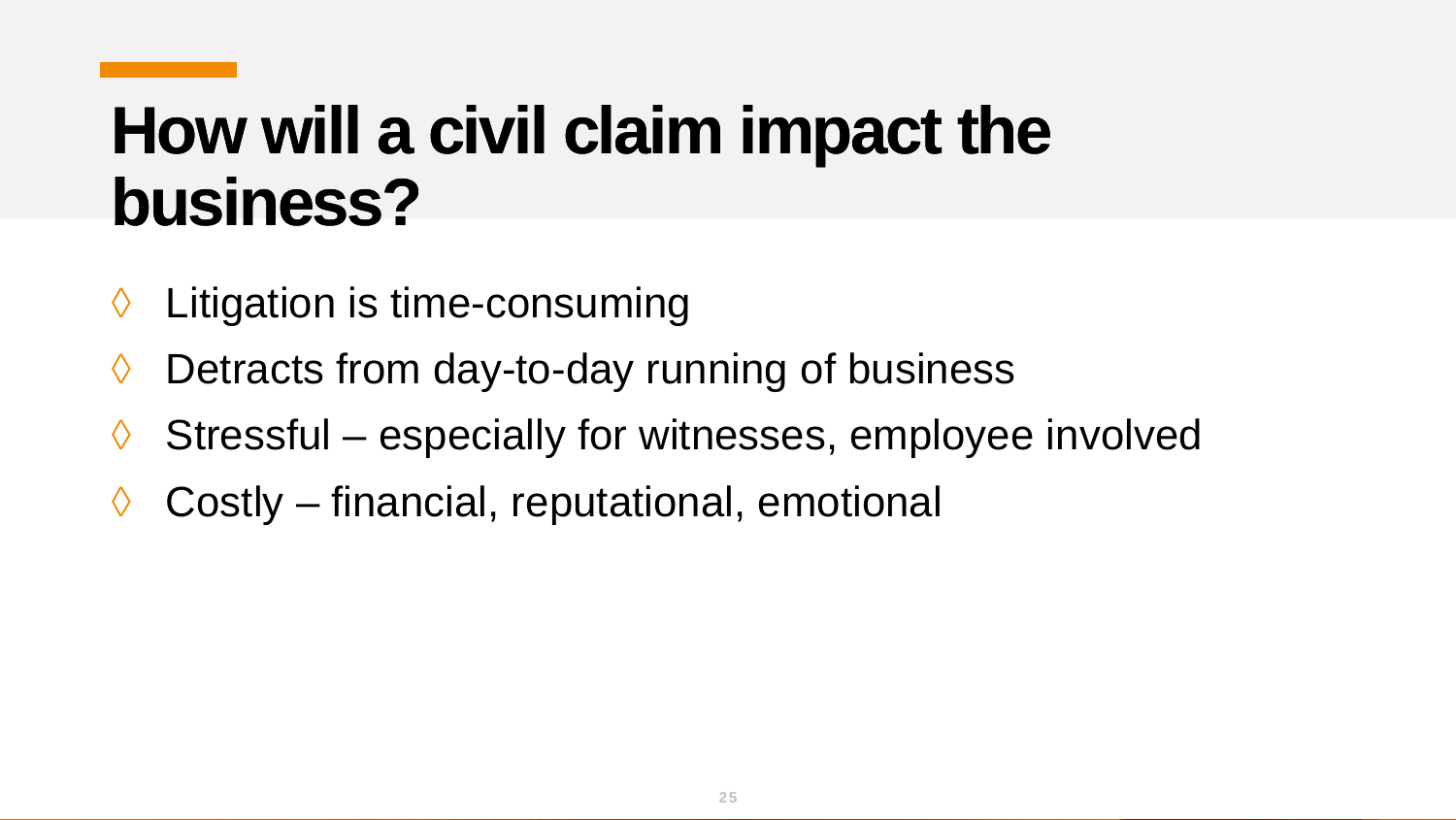# **Managing a regulatory investigation**

#### • **Interviews**

- On what basis are you being questioned?
- What does this mean in practice?
- Do you have any legal protection?
- **Interviews Under Caution**
- What are the pros and cons of attending such an interview?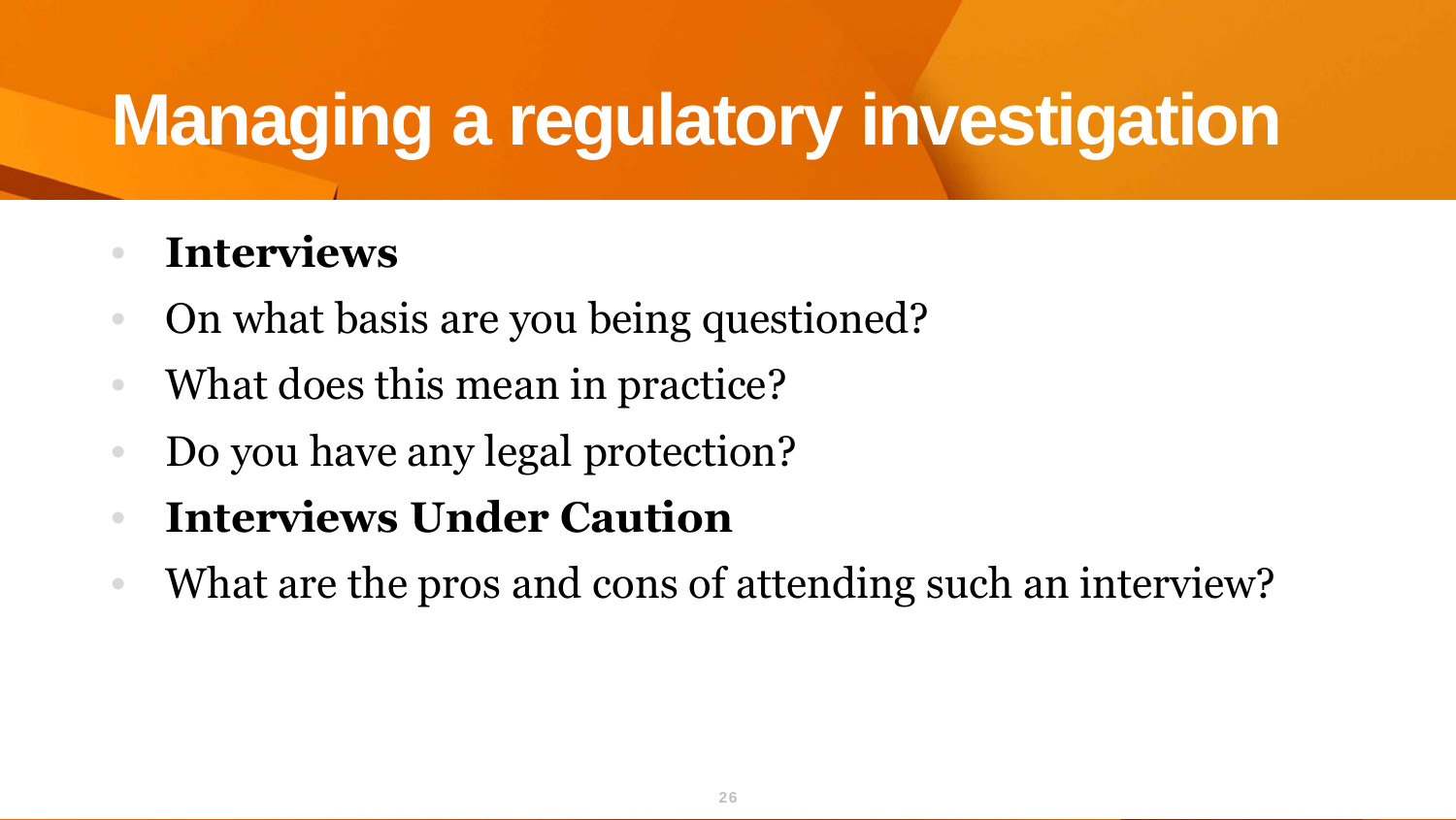

-Reporting obligation under Reporting of Injuries, Diseases and Dangerous Occurrences Regulations 2013 ('RIDDOR') -Obligation on 'responsible person' (normally the employer) to report significant injuries, including where employee incapacitated for more than 7 days.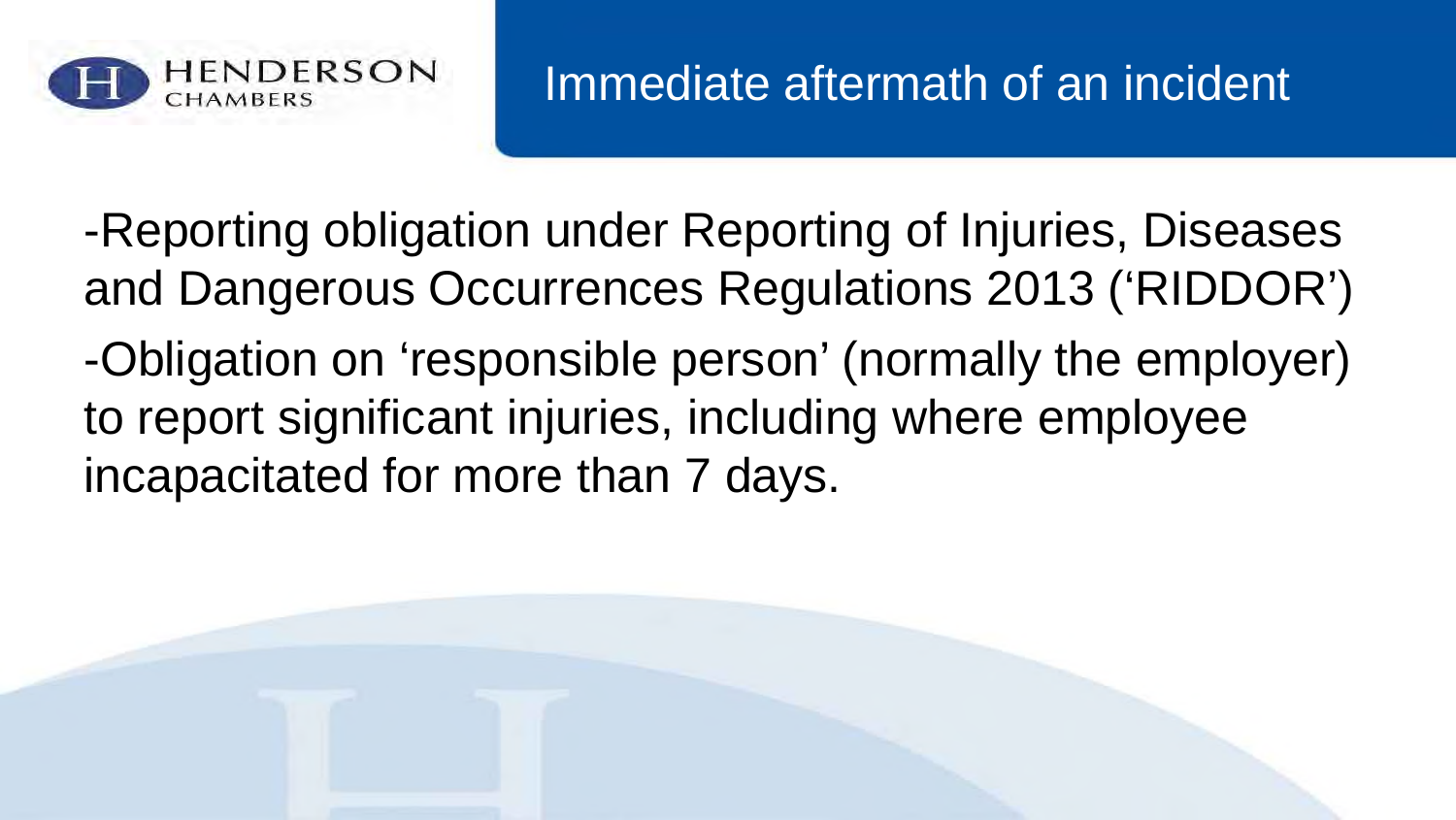

#### Inspector's powers under s. 20 HSWA

Inspector has a range of powers under s. 20 when investigating an incident including:

- -enter and examine premises;
- -take samples and undertake tests;
- -take copies of books, documents etc;
- -direct that premises be left undisturbed.

NB powers different from those of the police, and not circumscribed by the need to obtain a search warrant.

Can't compel production of documents which are privileged.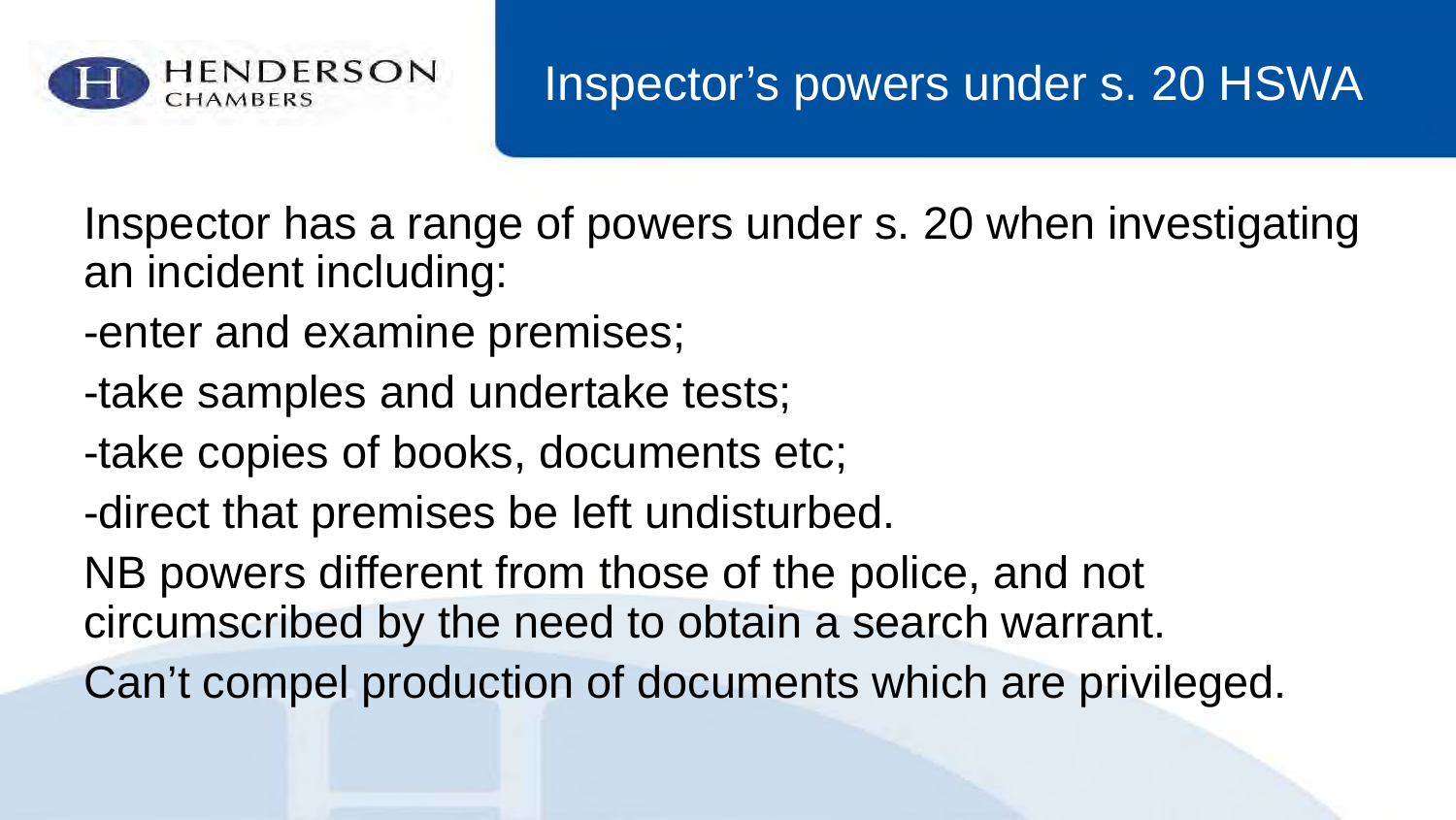

Inspectors powers under s. 20 to require answers to questions.

Inspector also has power to require any person he has reasonable cause to believe has relevant information to answer questions and sign a declaration of truth of his answers.

- -no answer given is admissible in evidence against that person, or his spouse or partner.
- -person being questioned has the right to have another person present.
- Typically results in a statement being produced in the form of a series of questions and answers.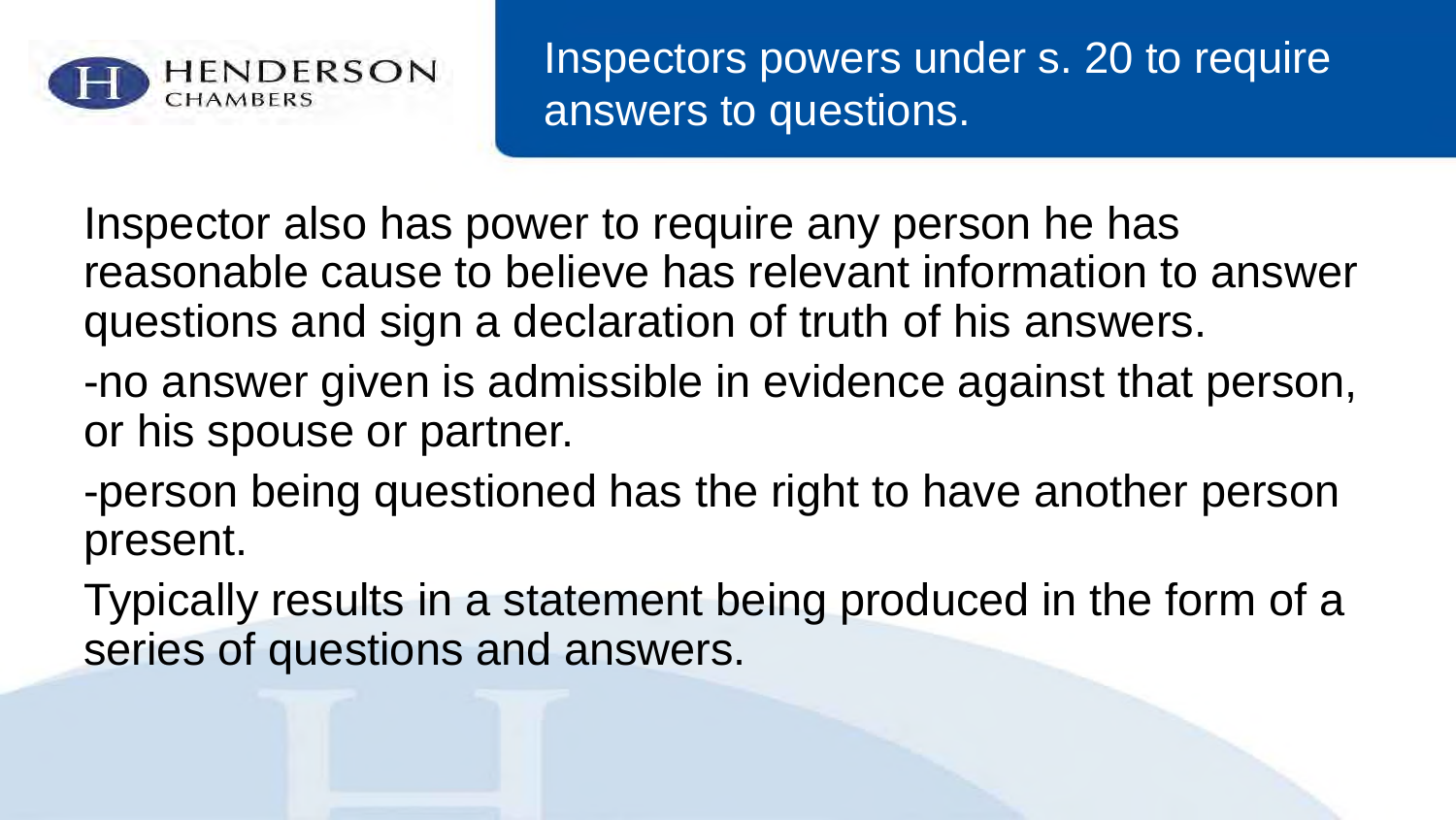

#### Voluntary / s. 9 interviews

HSE will take voluntary / s. 9 statements at a variety of stages through the investigation including:

- -From witnesses in the days after an incident.
- -Following voluntary interviews.
- -Following a s. 20 interview.
- Key differences from a s. 20 interview are:
- -No protection against self-incrimination.
- -No right to representation.
- -No obligation to answer questions or attend the interview.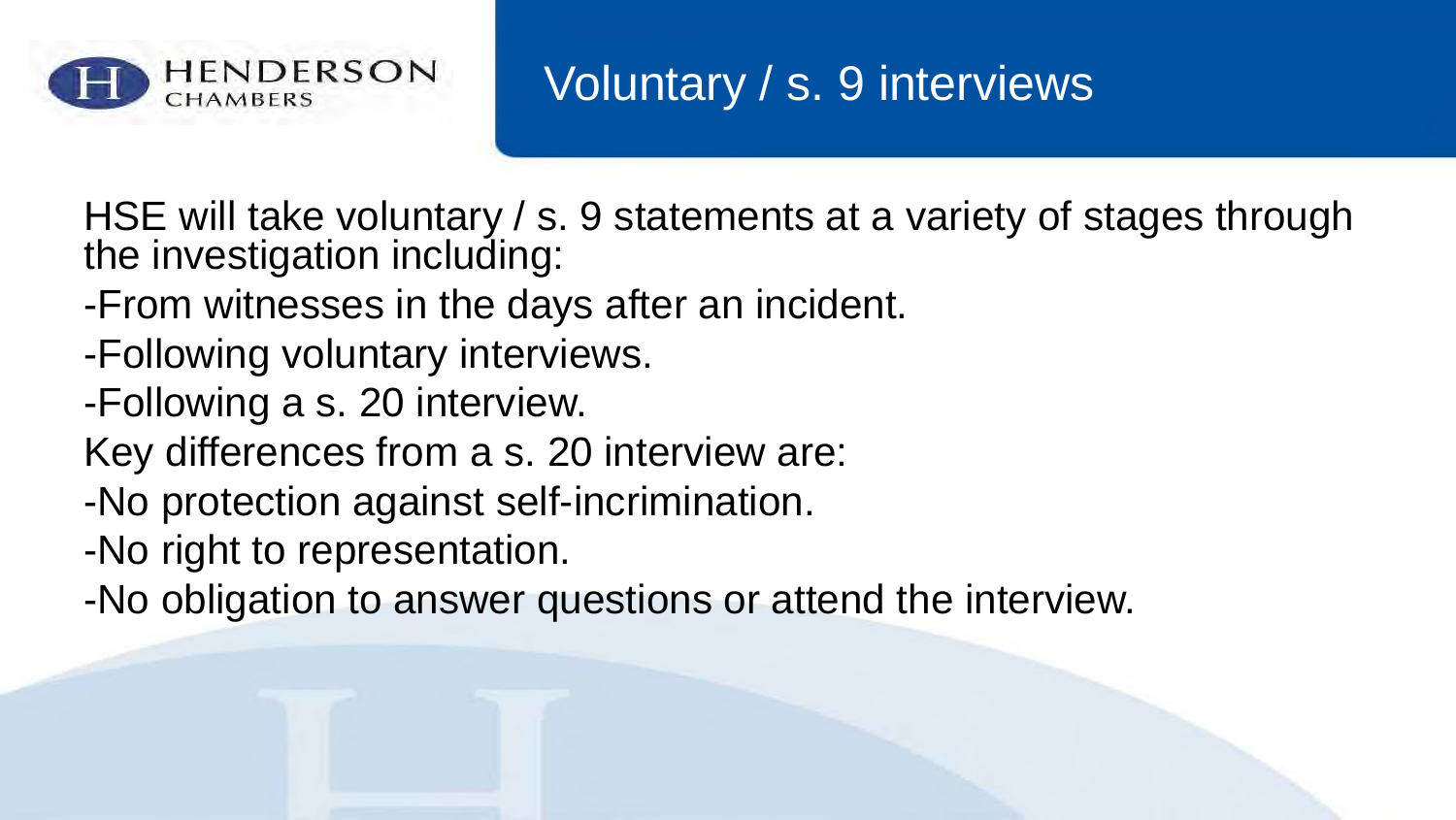

Voluntary statements taken by inspectors and the police

-Witnesses giving statements in the immediate aftermath of an accident can be distressed, affecting their concentration etc. Statements can be incomplete, inaccurate or even misleading.

-Depending on the circumstances, it may be appropriate to give advice and support to witnesses before giving their statements.

-Witness entitled to a copy of the statement.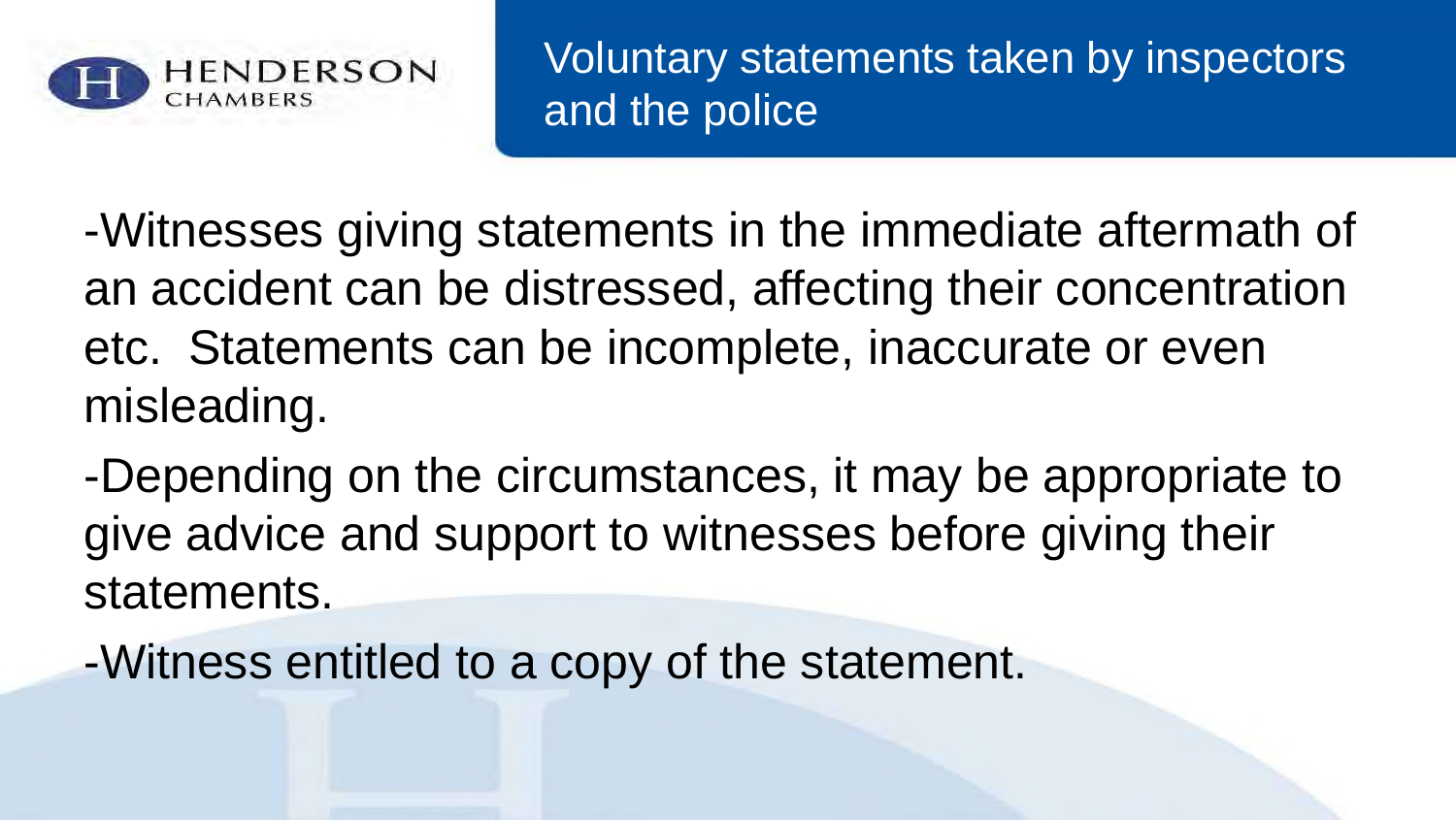

-Often sensible for the employer to take its own statements from witnesses, particularly witnesses present at the scene of an accident.

-Should be done while the events are fresh in the witness's memory, and before they become a prosecution witness.

-Should be signed, so the statement can, if necessary, be put a witness when he or she gives evidence.

-There is a risk that the statement will become discloseable.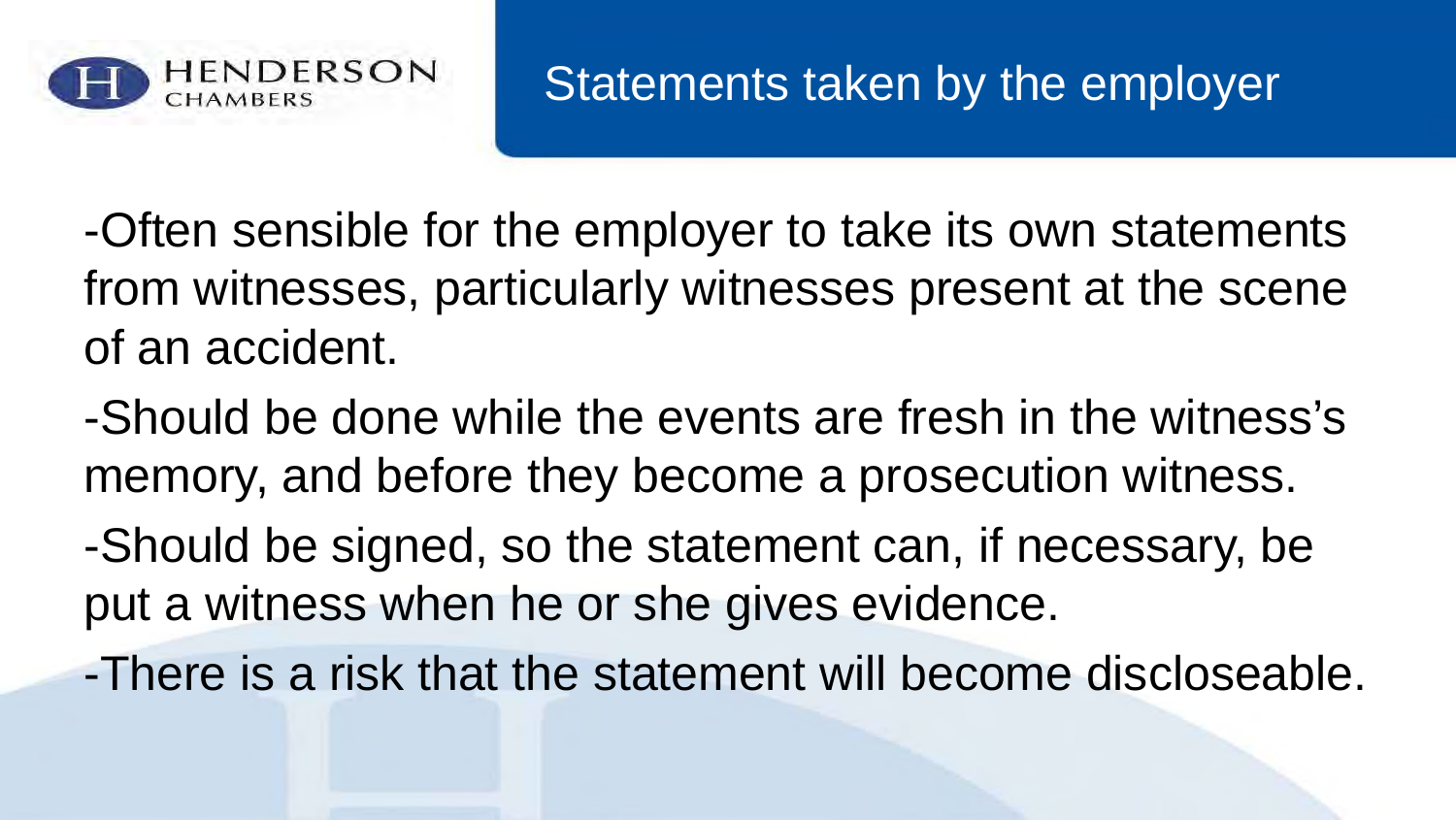

-Employer has a duty to learn from any accidents, and to seek to prevent recurrences. Therefore the employer clearly has a duty to investigate any accident or near miss. -HSE / prosecution may well ask to see an employer's accident investigation report.

-If the report is not produced employer may be criticised; though equally the contents of the report may be damaging. Reports giving a root cause analysis can be particularly damaging evidence.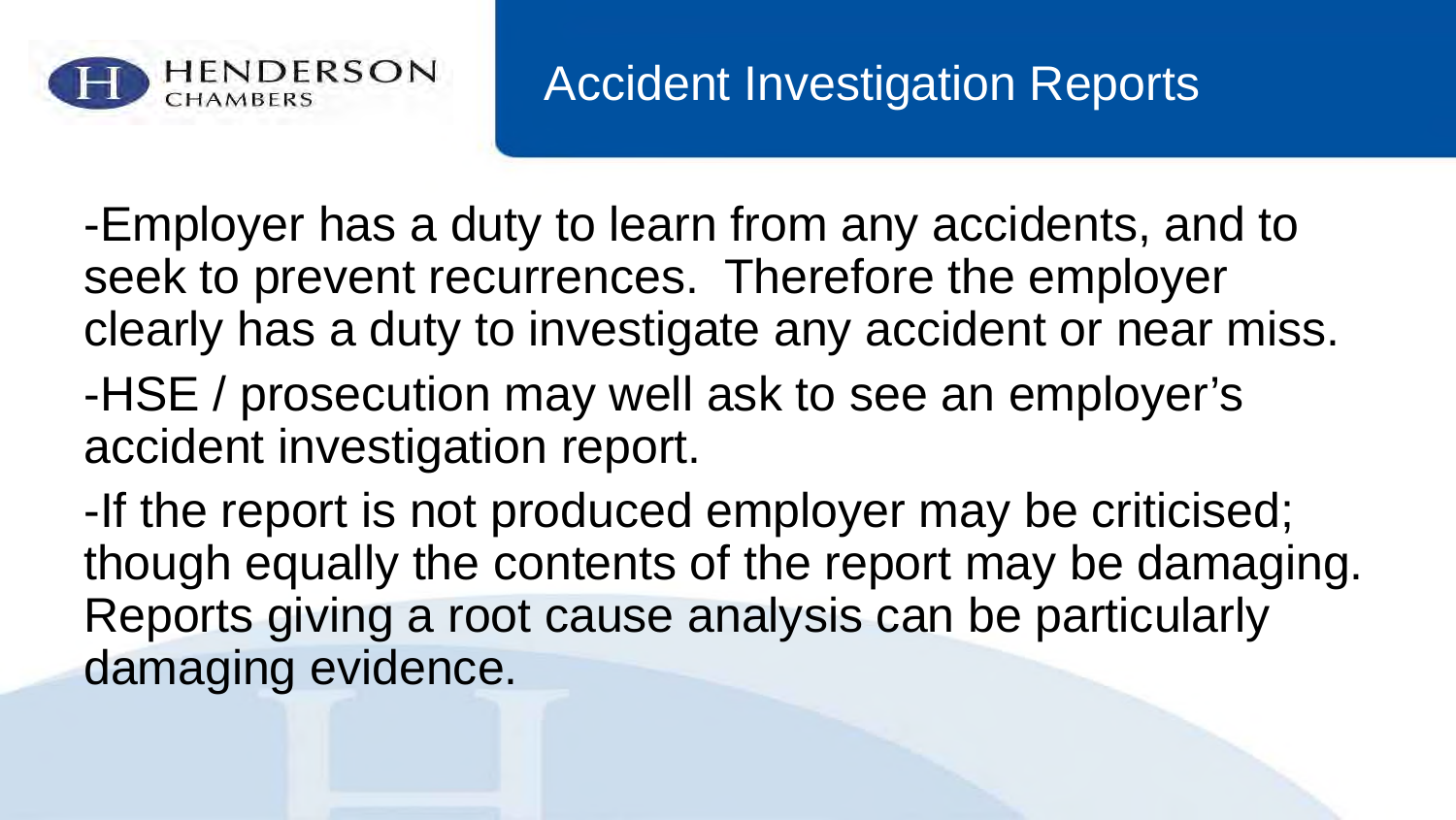

#### Accident Investigation Reports

-Lawyers should ideally be involved in the commissioning of the report, and certainly copied into it. Increases the likelihood of being able to maintain privilege in the report.

-In relation to a serious incident, may be appropriate to produce more than one category of report.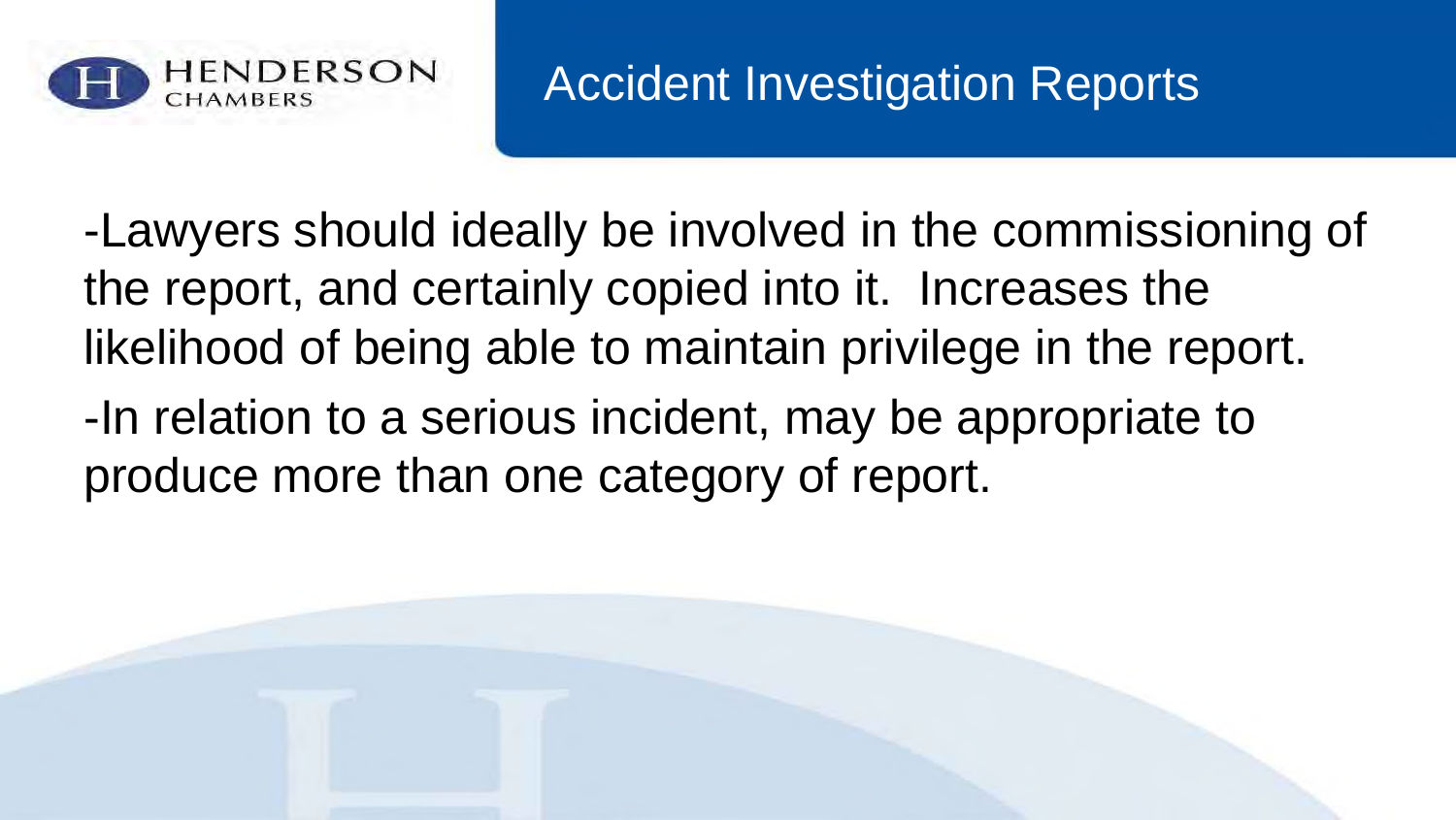

Interviews under caution

Main options on being invited to a PACE interview:

- -Decline invitation.
- -Provide a signed statement seeking to answer the HSE's questions, and making any representations as to why a prosecution is not appropriate.
- -Attend.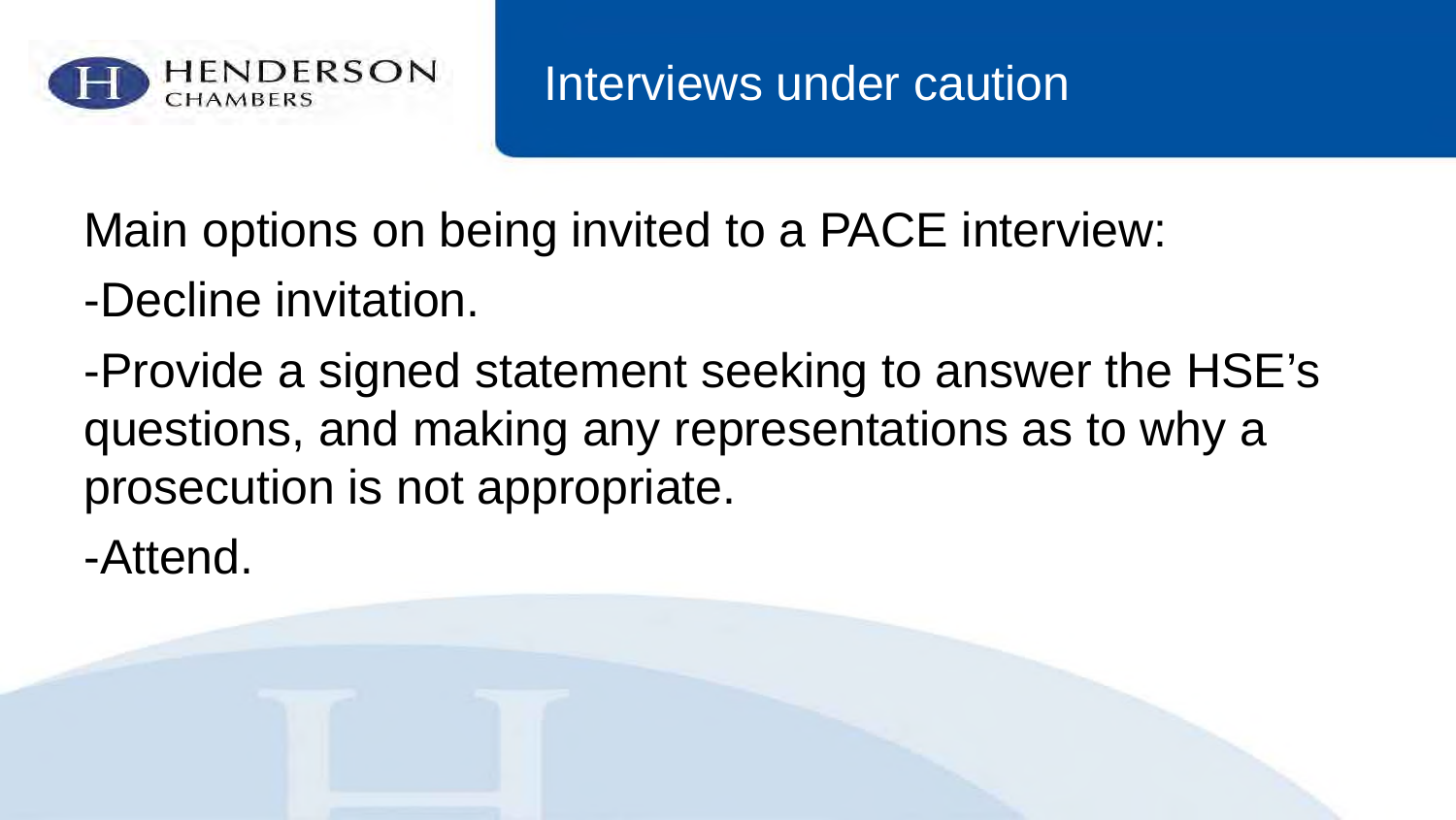

Factors relevant to decision whether to attend:

- -Duty of a public body of candour and to co-operate with another public body's investigations.
- -Would allow you to say in mitigation that you have fully cooperated with the investigation.
- -However care has to be taken in making assertions that employer has done nothing wrong, in circumstances where that may well prove to be mistaken, and give the appearance of the employer not having learned from the accident. Think very carefully before blaming the injured party (or giving that appearance).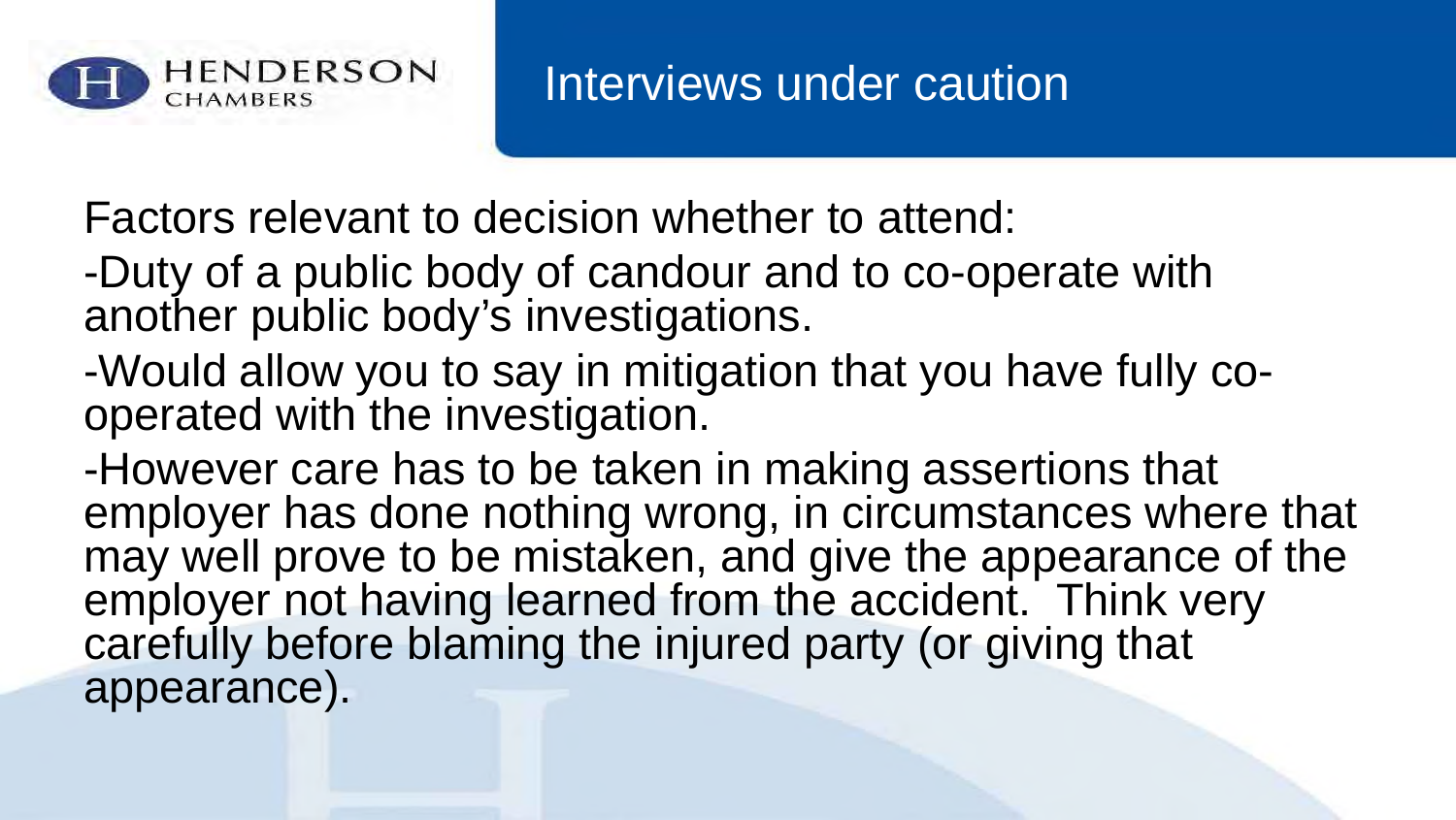

-Opportunity for employer to put forward its position and possibility of persuading the HSE not to prosecute. -Risk of being obliged to give answers which will give assistance to the prosecution and be damaging.

Producing a detailed statement often the best option for a corporate employer invited to attend an interview, but will depend on the circumstances.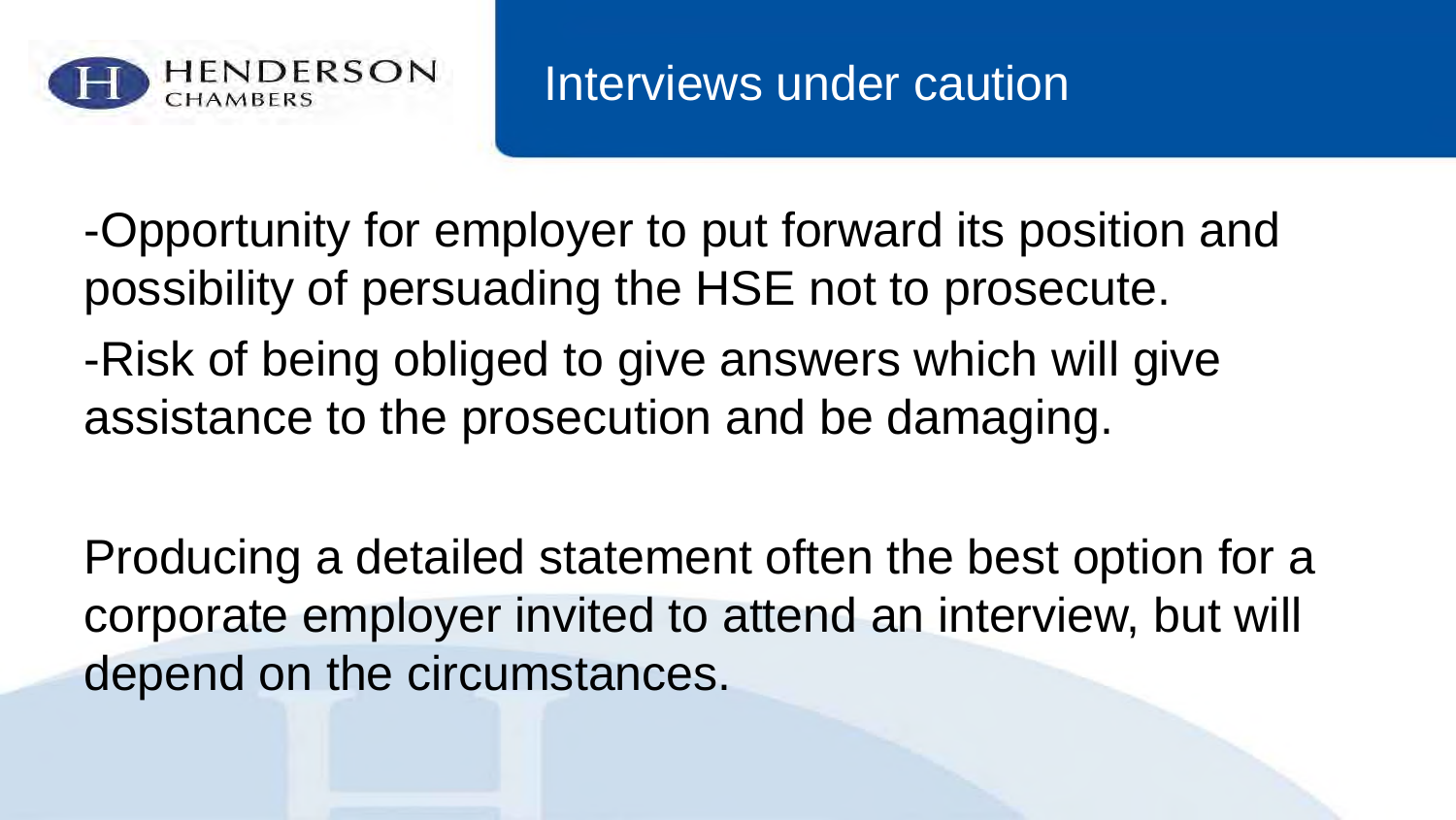

Who should attend on behalf of the employer? Options:

- -Someone with no first hand knowledge of the circumstances, who may be able to deflect questions, but state an overall / corporate position.
- -Someone with detailed knowledge of the circumstances, who is able to correct misapprehensions under which the HSE is labouring.
- Whoever is chosen, preparation is important.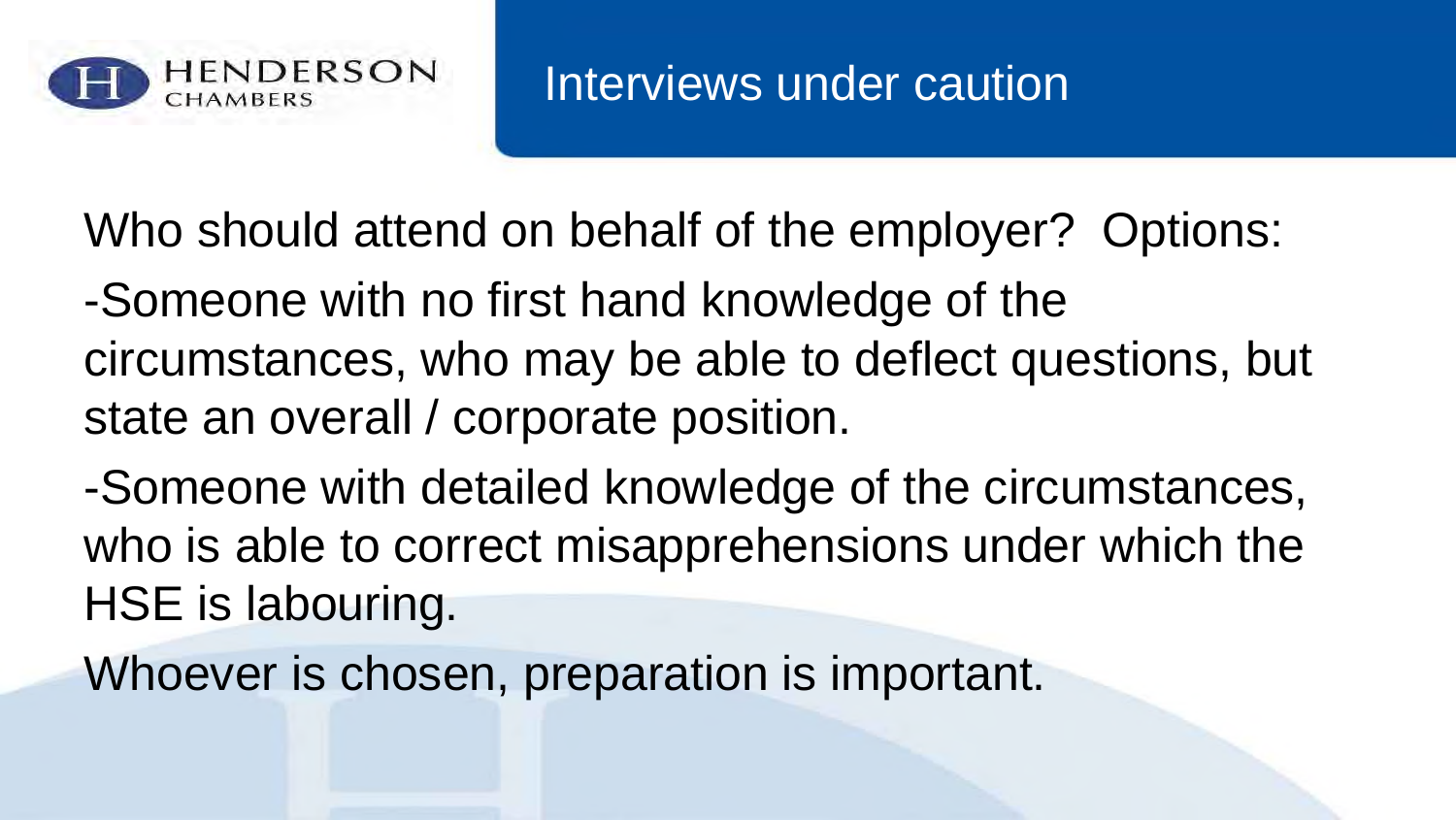

Interviews under caution

Preparation:

-Ask HSE for a list of issues they intend to cover, and any documents they intend to put to the witness.

-If necessary, clarify whether the witness is being interviewed in their own capacity or on behalf of the company / employer.

-Discuss with interviewee areas that are likely to be covered.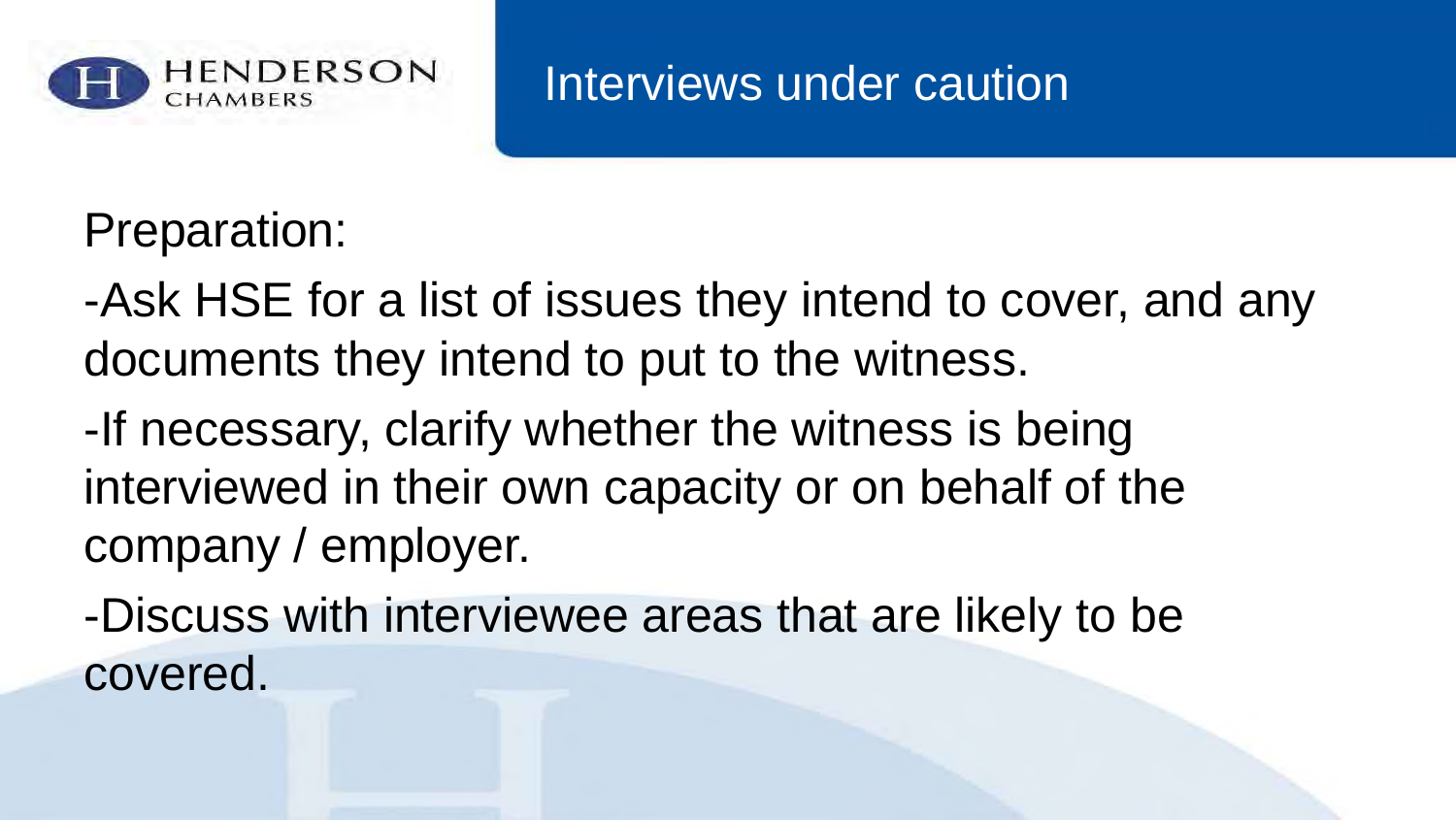

#### RECENT DEVELOPMENTS IN HEALTH & SAFETY LAW AND PRACTICE

#### Oliver Campbell QC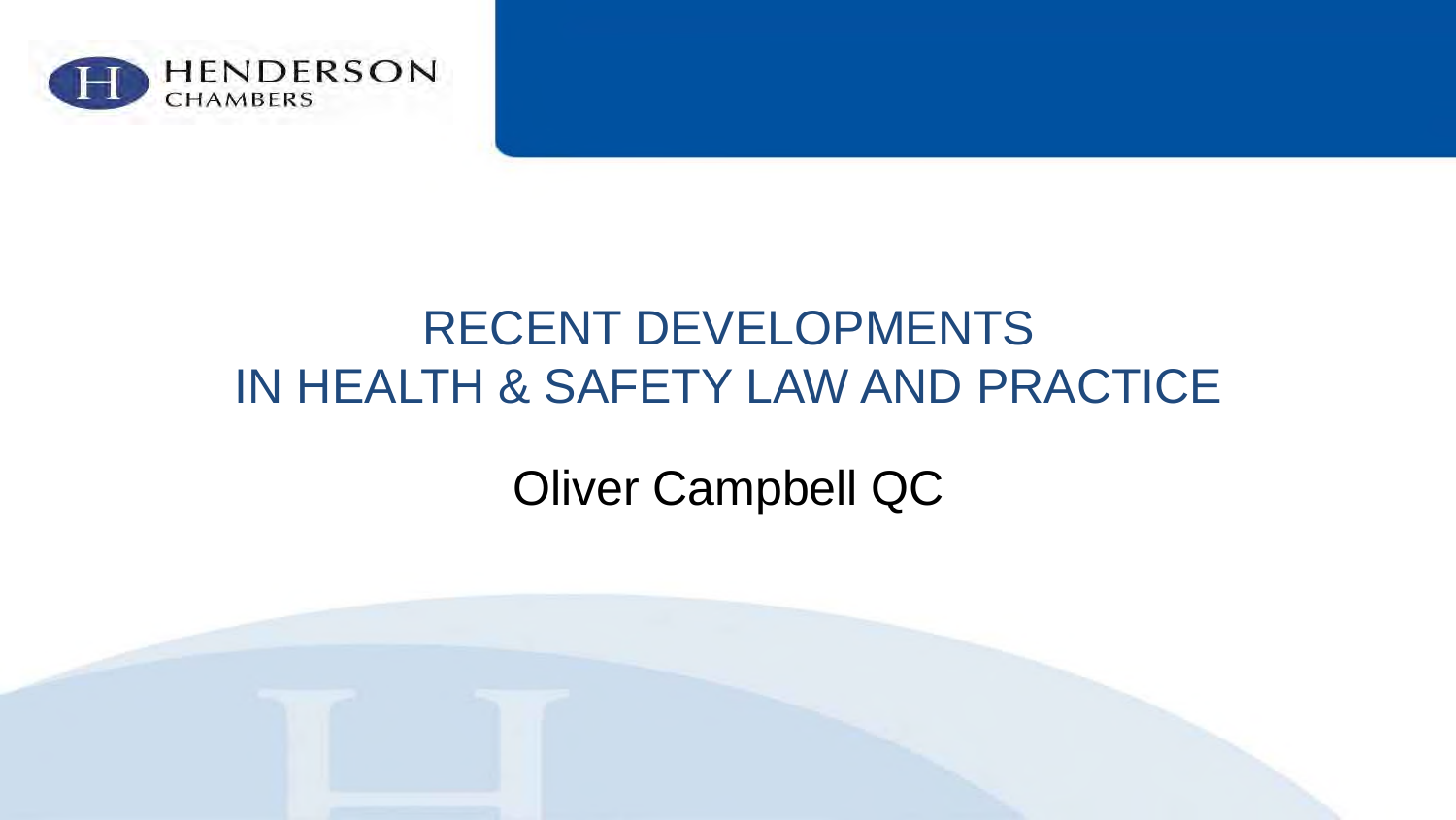

Overview of Recent Developments in H&S Law and **Practice** 

-Increase in the level of fines, particularly for larger organisations, following the Sentencing Council's Guideline which came into force in Feb 2016.

-Greater tendency to prosecute individuals.

-Increased risk and use of custodial sentences for individuals.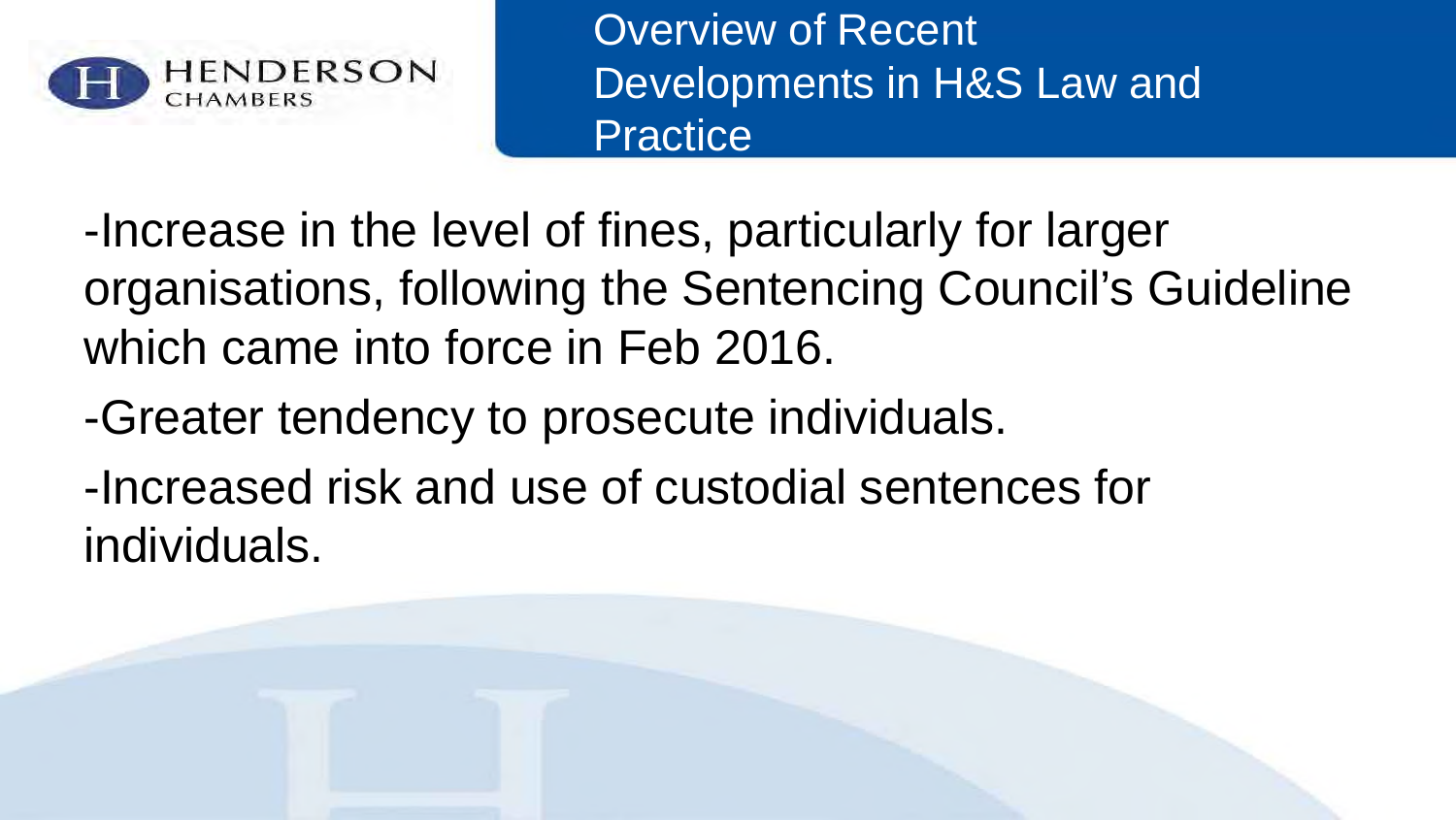

Over view of Recent Developments in **H&S Law and Practice** 

- -More contested trials
- -Longer sentencing hearings.
- -More evidence deployed at sentencing hearings.
- -Greater significance attached to inquests.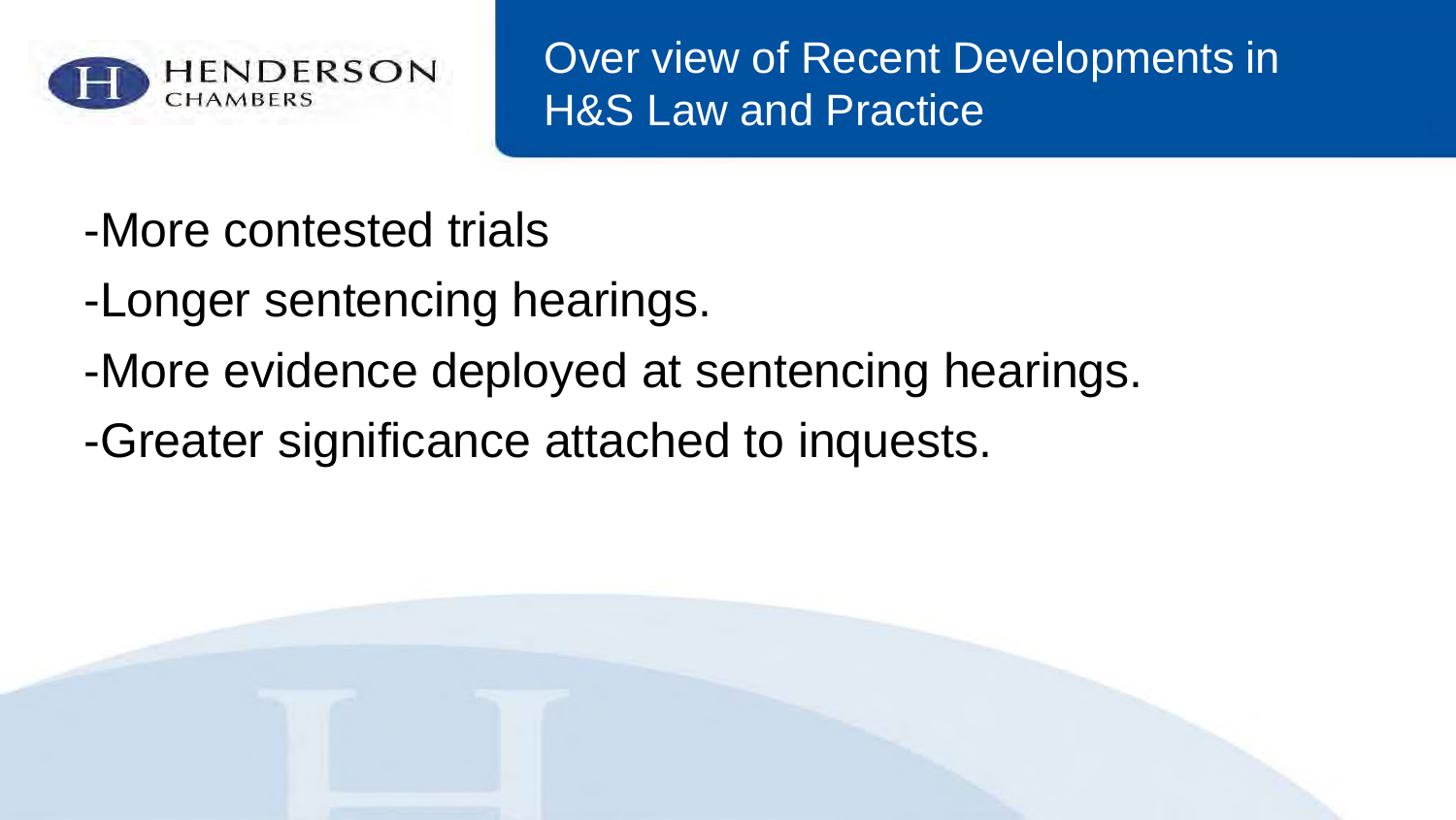

Old law: Edwards v NCB (1949)

-gross disproportion test

-defendant only discharges obligation on him to prove that he has taken all reasonably practicable steps if could establish there was a gross disproportion between measures necessary to avert the risk (in money and trouble) and the risk.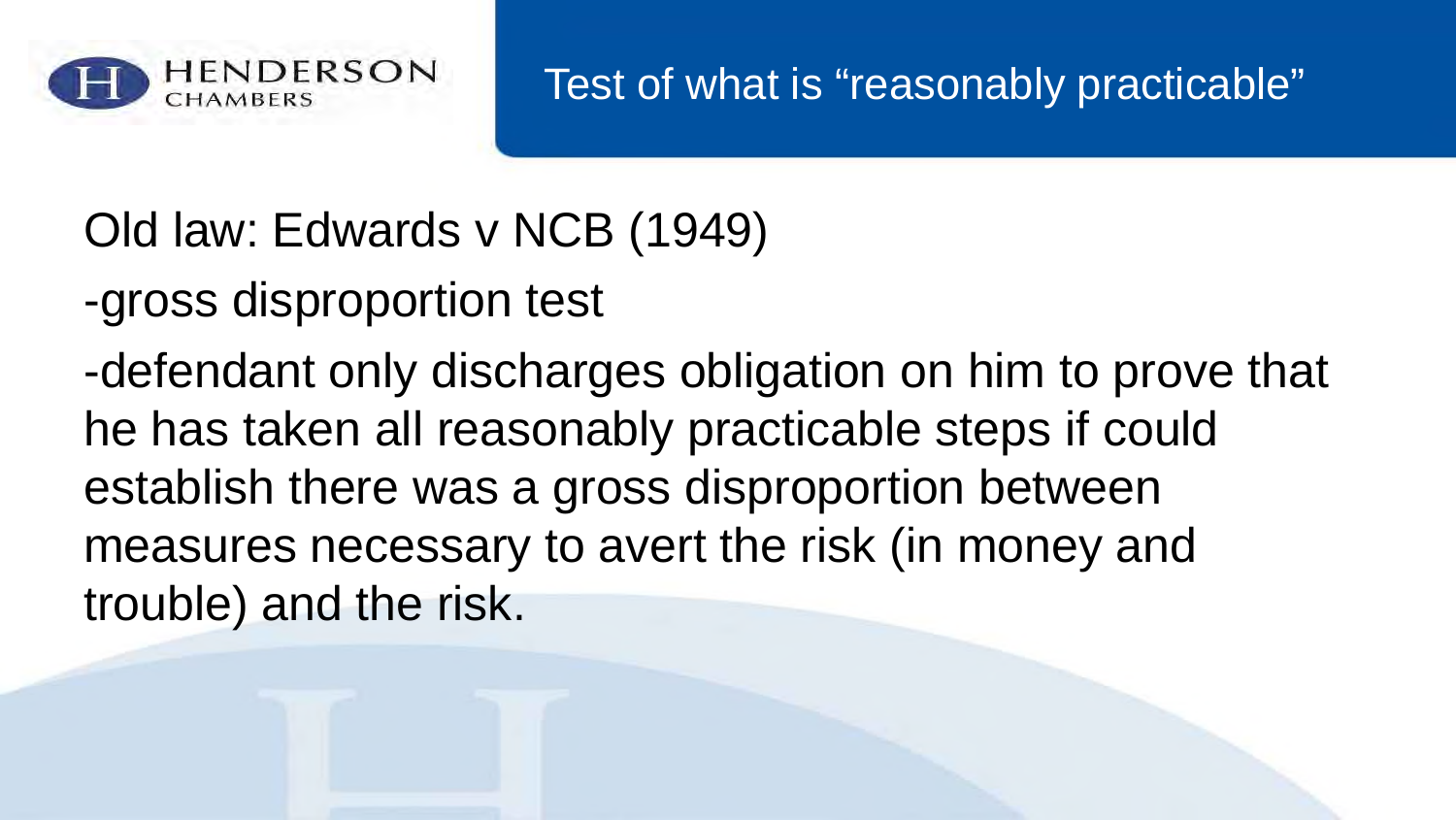

Test re-considered by Supreme Court in civil case of Baker v Quantum (2011)

-Safety is a relative concept. What can be regarded as safe changes over time.

-Lord Mance (para 82): "The criteria relevant to reasonable practicability must on any view very largely reflect the criteria relevant to satisfaction of the common law duty to take care. Both require consideration of the nature, gravity and imminence of the risk and its consequences, as well as of the nature and proportionality of the steps by which it might be addressed, and a balancing of the one against the other. Respectable general practice is no more than a factor, having more or less weight according to the circumstances".

-Therefore test similar to civil test in negligence.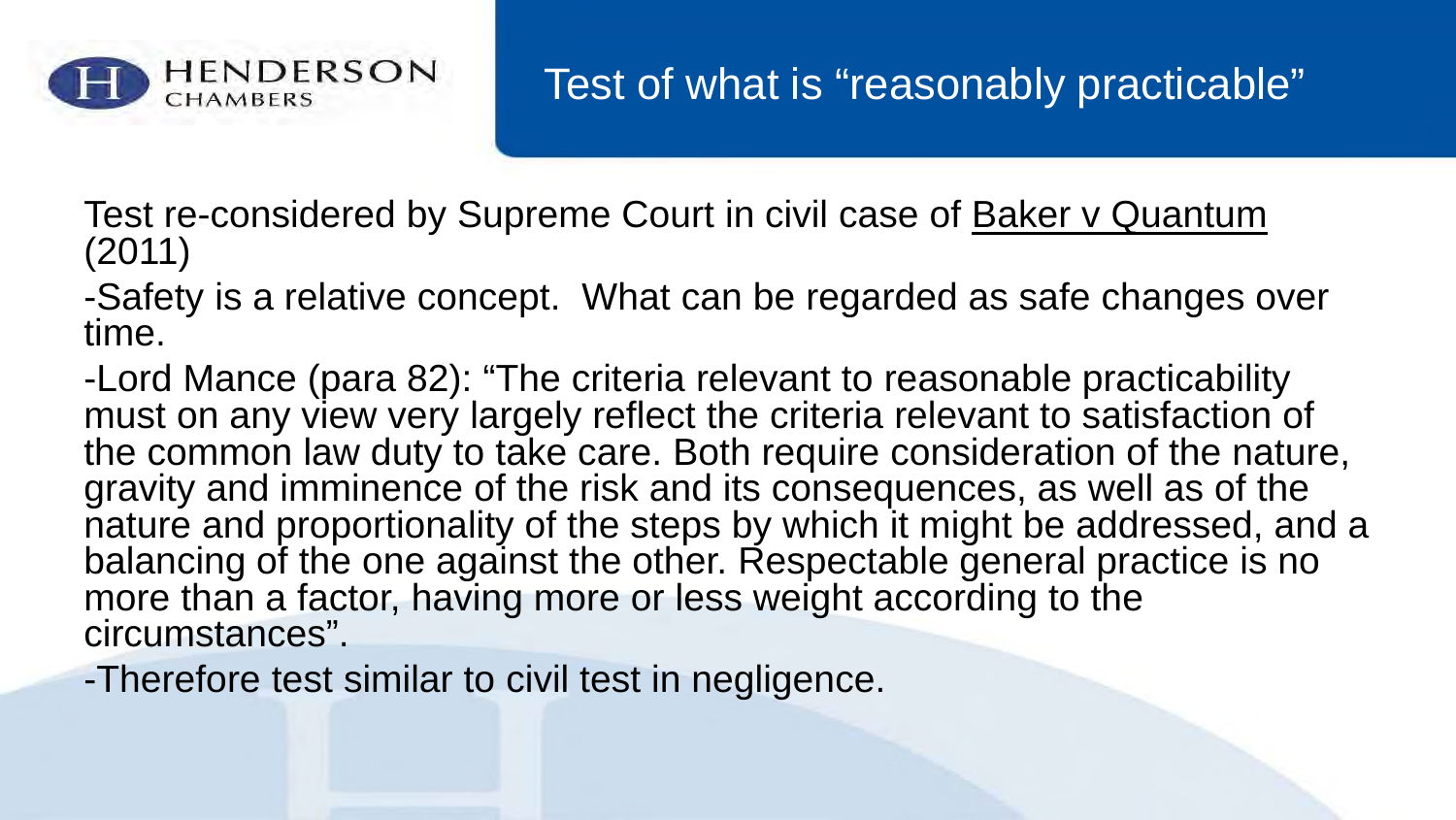

Baker v Quantum considered by Court of Appeal in the criminal law context in  $R$  v Tangerine (2011)

-Analysis in Baker does apply to health and safety prosecutions. -Hughes LJ (para 36): "We note that this defence does not impose on an employer the duty to take every feasible precaution, or even every practicable one; it imposes a duty to take every reasonably practicable one. What is reasonably practicable no doubt depends on all the circumstances of the case, including principally the degree of foreseeable risk of injury, the gravity of injury if it occurs, and the implications of suggested methods of avoiding it."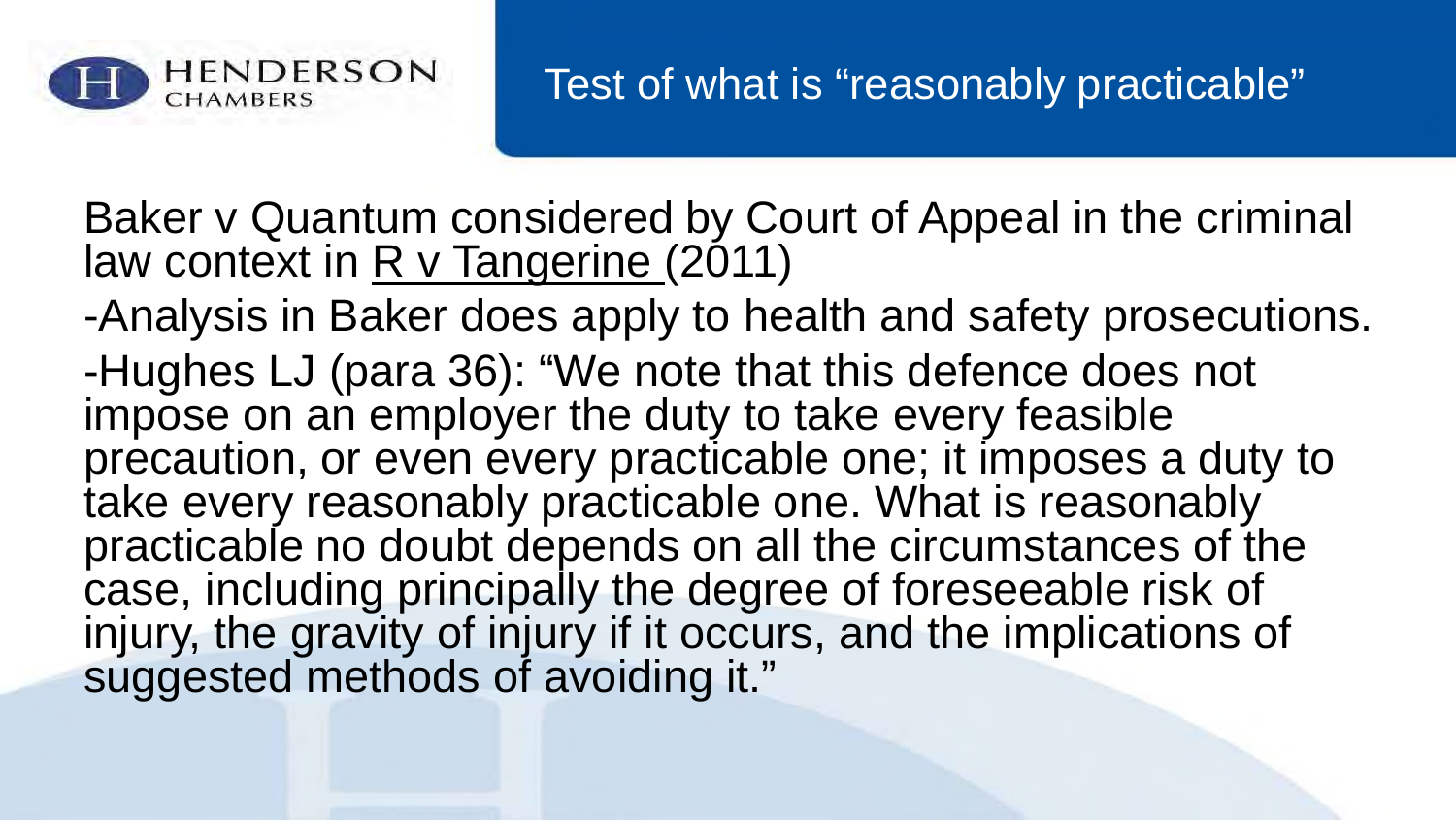

#### Foreseeability of risk

Also established in R v Tangerine:

-Foreseeability of risk potentially relevant to both the existence of a material risk (proof of which rests on the prosecution) and whether defendant has taken all reasonably practicable steps (where burden of proof rests on defence).

-However employers have a duty "to think deliberately about things that are not obvious".

-Further, prosecution does not have an obligation to prove that the accident which occurred was foreseeable.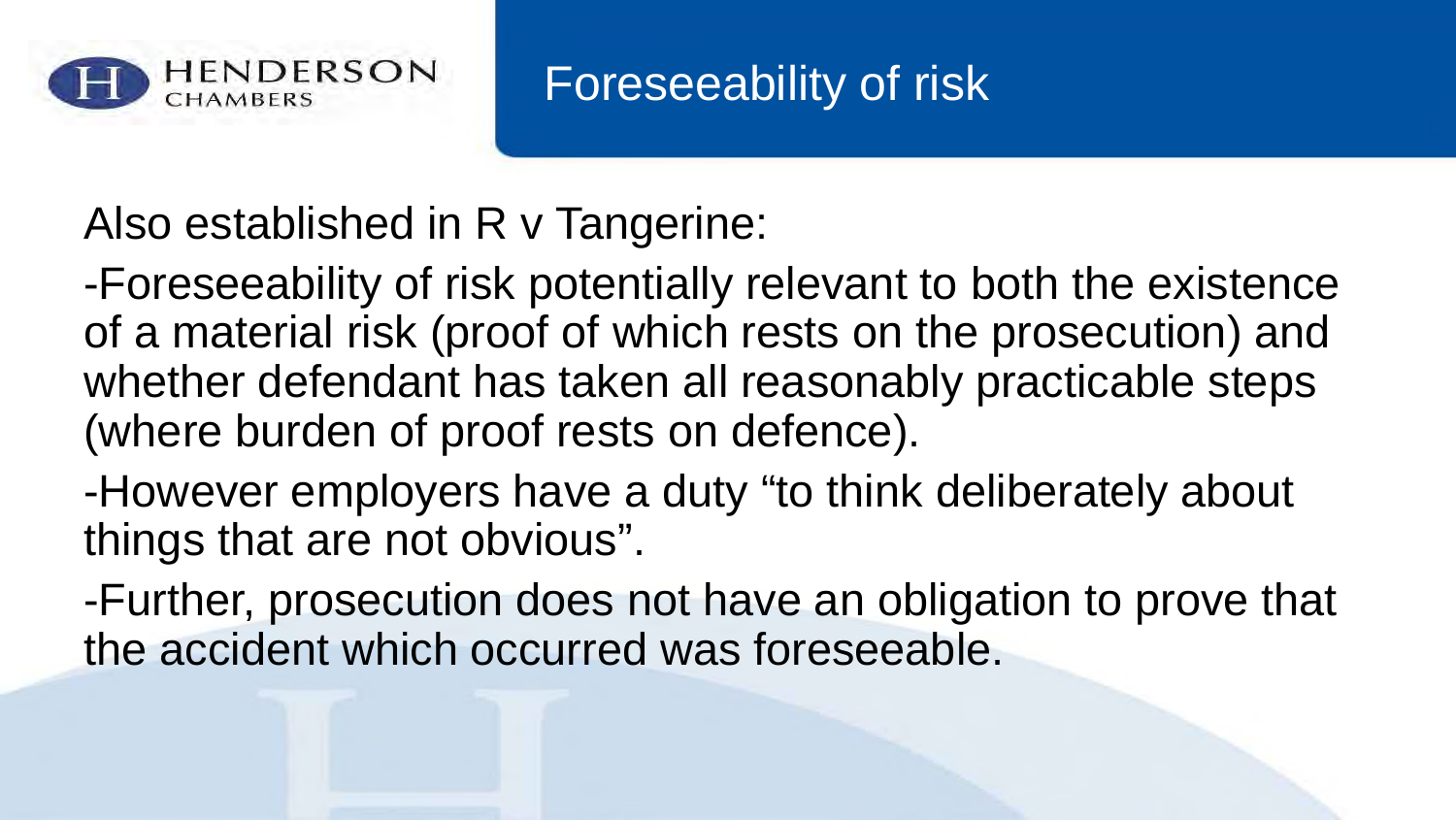

Sentencing Council: Definitive Guideline

Applies to sentences imposed from 1 Feb 2016 in respect of:

- Health & Safety Offences
- Corporate Manslaughter
- Food Safety Hygiene Offences

Separate sections for offences committed by organisations and individuals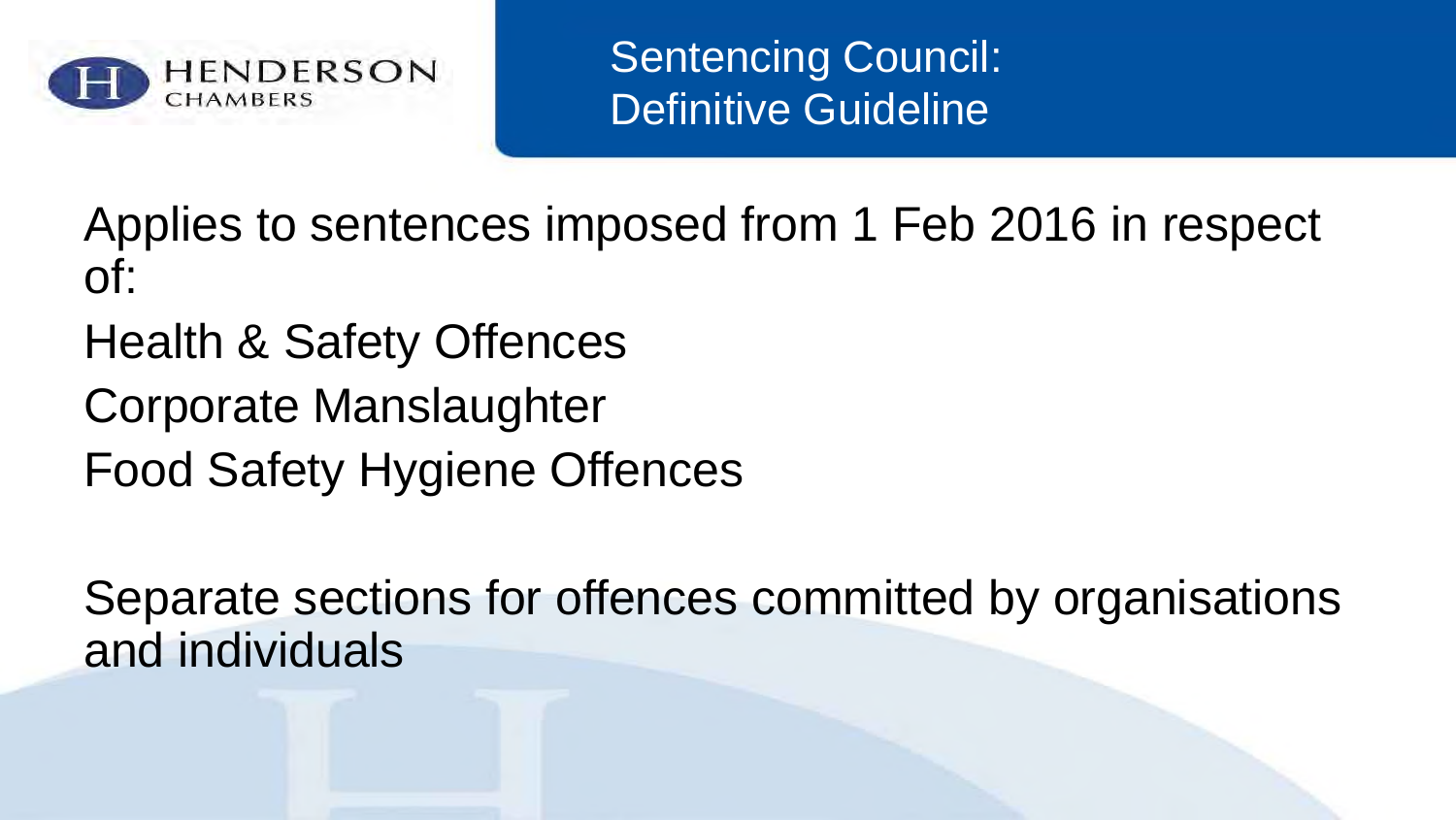

#### General principle to follow in setting a fine.

The level of fine should reflect the extent to which the offender fell below the required standard. The fine should meet, in a fair and proportionate way, the objectives of punishment, deterrence and the removal of gain derived through the commission of the offence; it should not be cheaper to offend than to take the appropriate precautions.

The fine must be **sufficiently substantial to have a real economic impact which will bring home to both management and shareholders the need to comply with health and safety legislation**.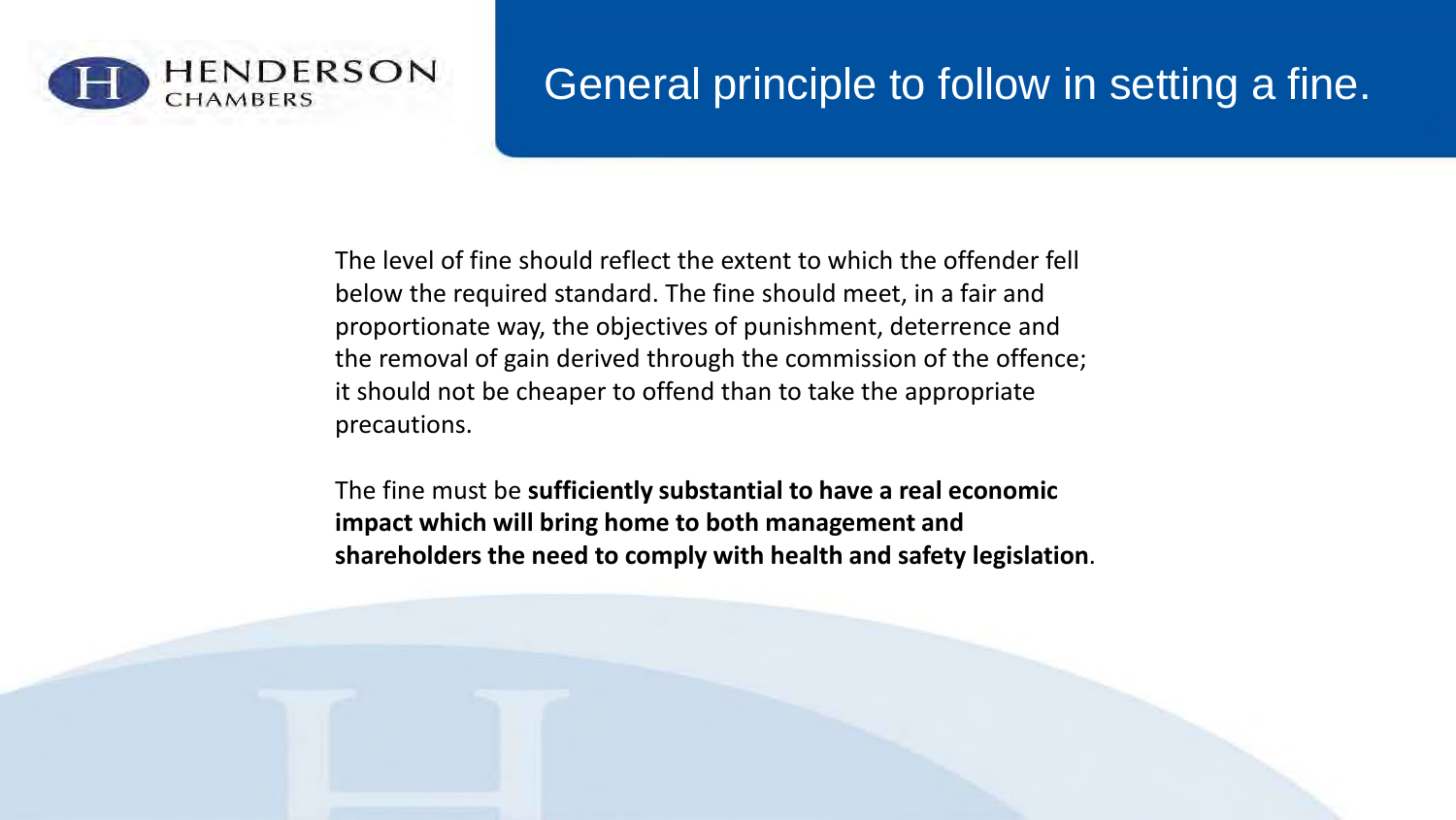

#### Definitive Guideline: Key Steps

- 1. Determine culpability: very high; high; medium or low)
- 2. Harm Category: 1-4 based on seriousness of harm risked and likelihood of harm. Then adjust if exposed many people or cause of actual harm.
- 3. Consider size of organisation.
- 4. Arrive at starting point based on 1, 2 and 3.
- 5. Adjust for aggravating and mitigating features.
- 6. Check whether proposed fine based on turnover is proportionate to overall mean of offender.
- 7. Consider wider impact (eg impact on staff, but not shareholders or directors).
- 8. Reduction for guilty plea.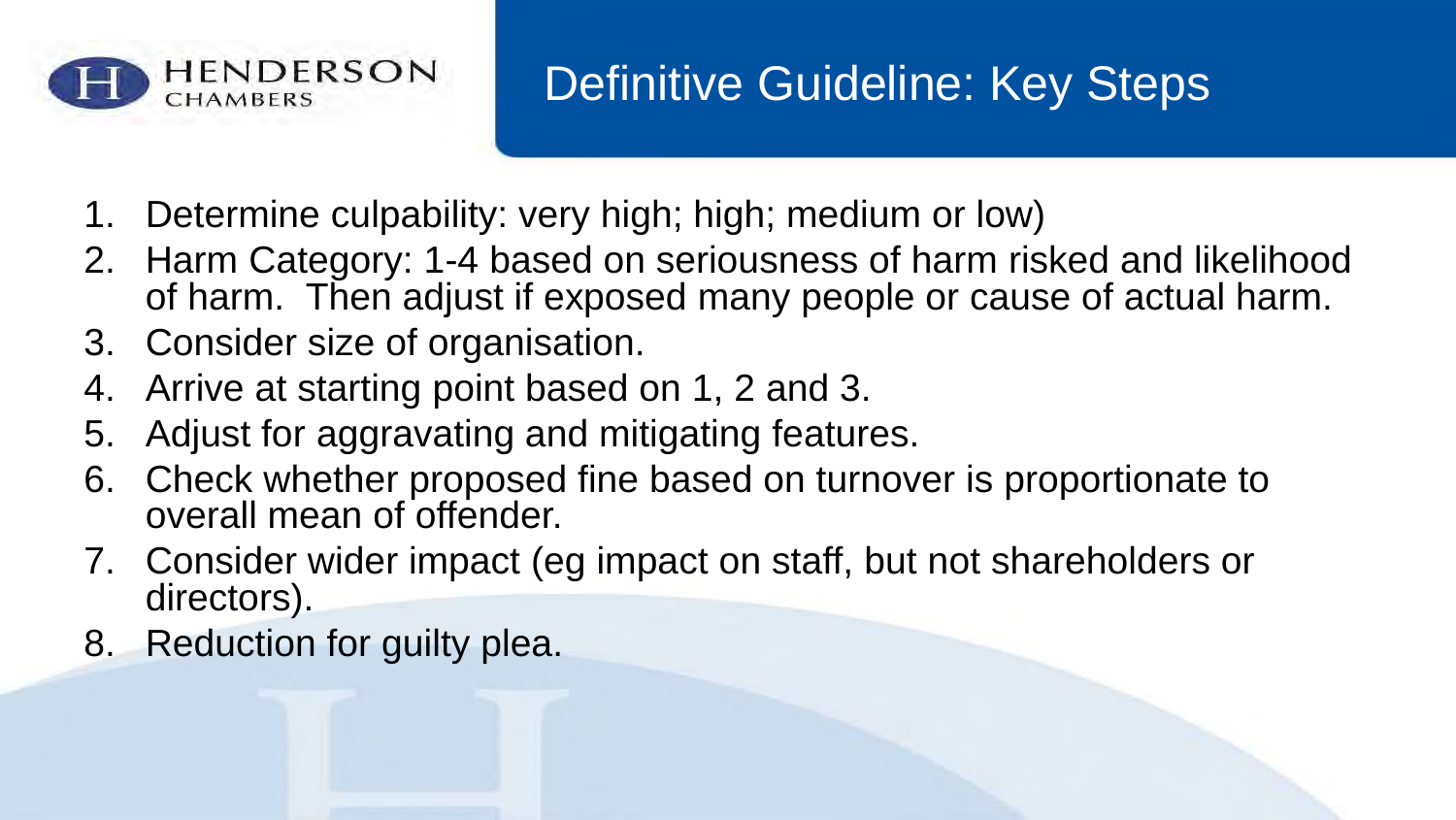

Sentencing Council's Assessment of the Impact of the Guideline

Impact assessment published in April 2019:

"*For health and safety offences, there has been a considerable increase in fine amounts for larger organisations since the guideline came into force, which was anticipated by the Council. Fines also appear to have increased (to a lesser degree) for smaller organisations, which was not anticipated*."

"*A comparison of a sample of judgments for health and safety cases heard by the Court of Appeal (both before and after the guideline came*  into force) suggests that fewer appeals have been successful following *the guideline's introduction (although this finding is indicative only, due to the small sample analysed)."*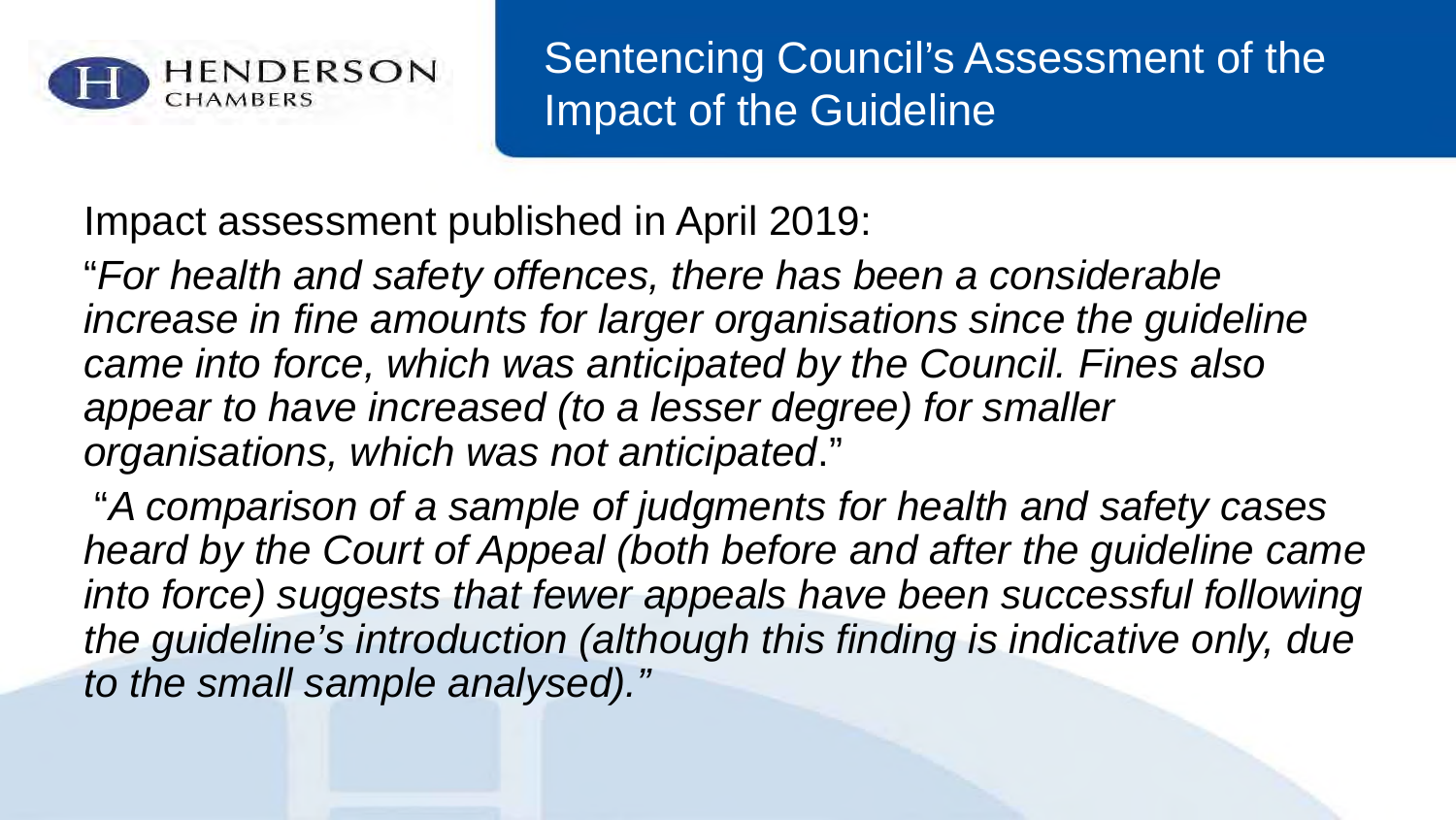

#### Increase in median fines post Guideline

Figure 3: Median fine amounts imposed on organisations prosecuted by the Health & Safety Executive, 16 months pre-guideline compared with 16 months postguideline<sup>30</sup>



Source: HSE prosecutions data, supplemented with information from Companies House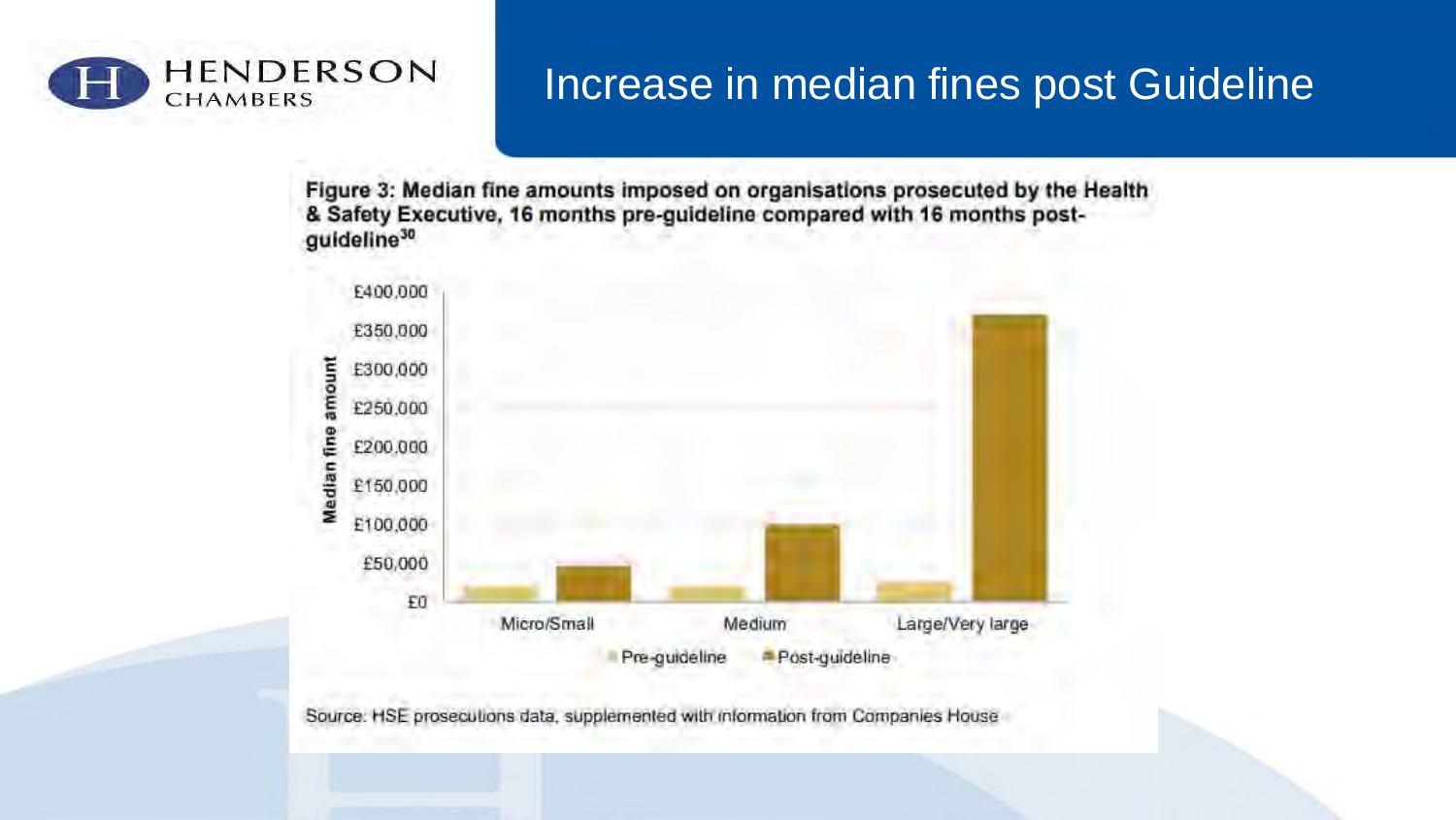

#### Very Large Organisations

Tables for:

Micro: turnover less than £2m Small: turnover of £2-10m Medium: turnover of £10-50m Large: "£50 million and over".

"Very large organisations

Where an offending organisation's turnover or equivalent very greatly exceeds the threshold for large organisations, it may be necessary to move outside the suggested range to achieve a proportionate sentence."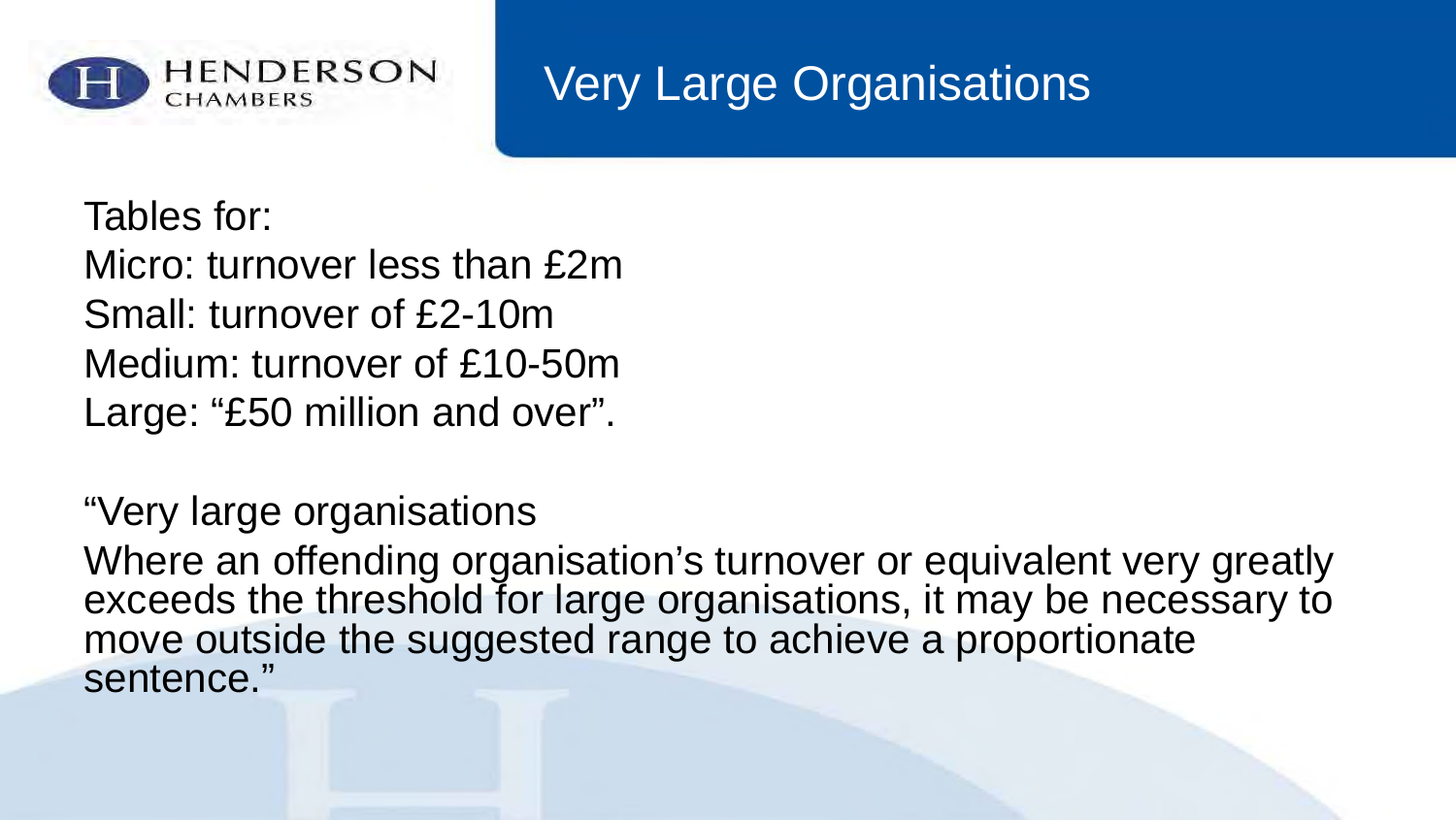

#### R v Thames Water (CA) (2015)

Thames Water: turnover of £1.9bn

Fine of £250,000 for environmental offences upheld.

Lord Thomas: following an attempt by the Crown to define very large organisations as anything with a turnover of over £150m, the Court of Appeal held: "*We do not think that there is any advantage to be gained by such a*  definition. In the case of most organisations, it will be obvious that it either is *or is not very large. Doubtful cases must be resolved as and when they arise*."

*"Even in the case of a large organisation with a hitherto impeccable record, the fine must be large enough to bring the appropriate message home to the directors and shareholders and to punish them…. We would have had no hesitation in upholding a very substantially higher fine."*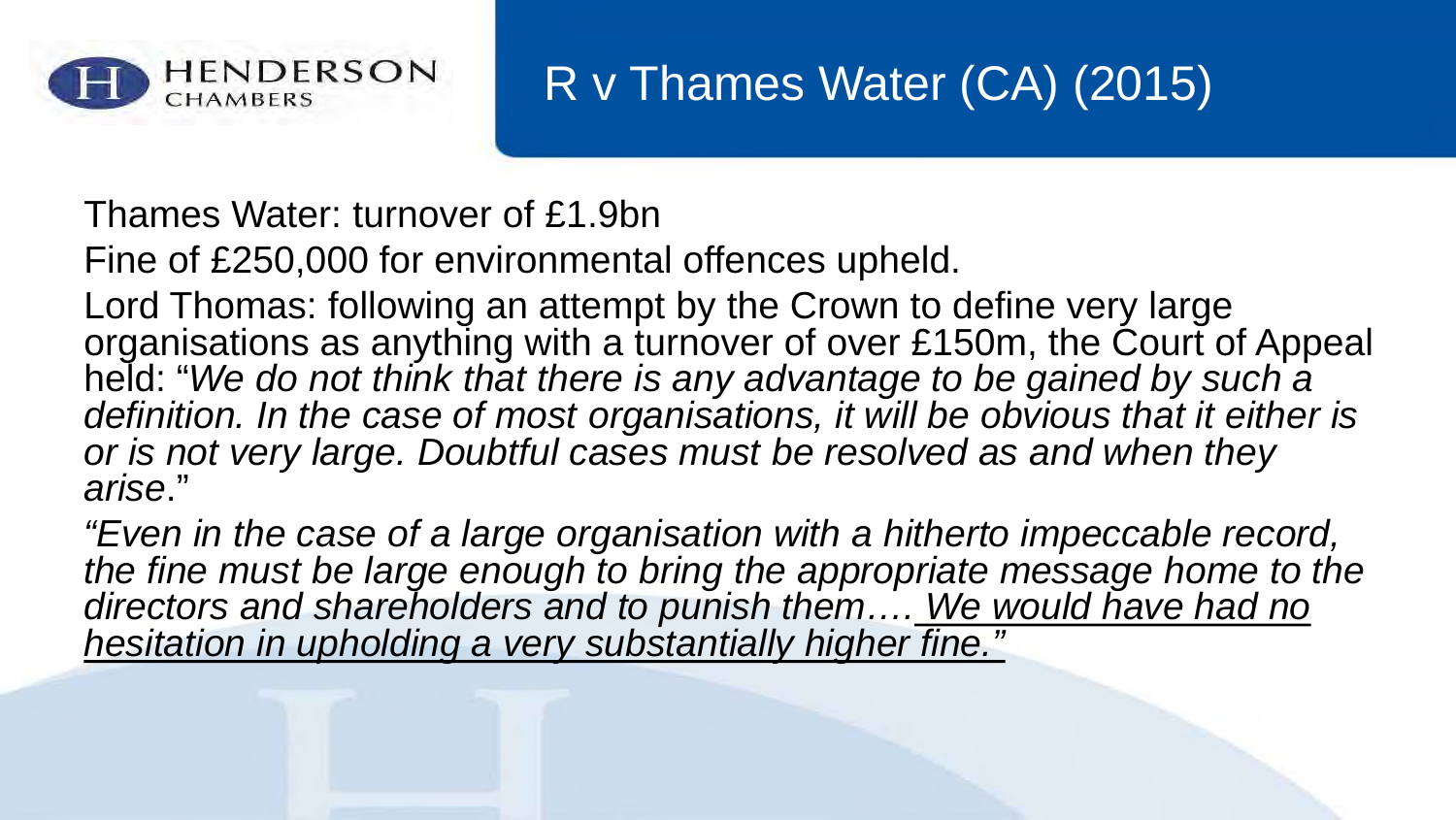

R v Whirlpool (CA)(2017)

Fine of £700,000 reduced on appeal to £300,000 Whirlpool with a turnover of c £600m treated a very large organisation.

*"No two health and safety cases are the same. The Guideline provides for very substantial financial penalties in appropriate cases, particularly when the offender is a*  large or very large organisation. Yet it is subtle enough to recognise that culpability, *likelihood of harm and harm itself should be properly reflected in any fine, as well as turnover. The same degree of actual harm following a breach of section 2 or 3 of the*  1974 Act can deliver very different fines depending on the circumstances. That is *obvious when one considers the table we have reproduced in para 10, with its wide range of potential fines for the same offence."*

*CA emphasise flexibility of the Guideline.*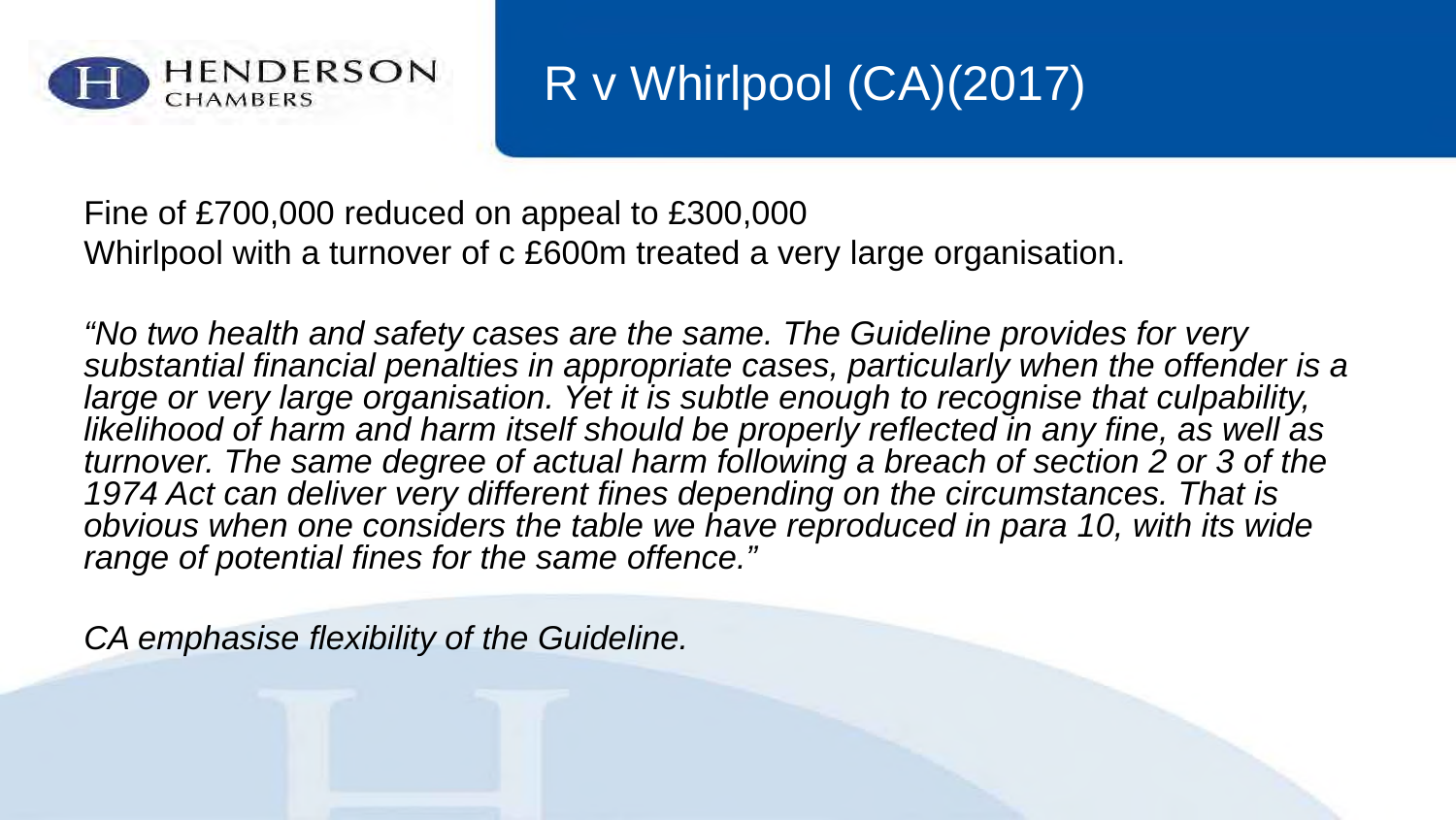

#### Parent Companies / Linked Organisations

Guideline:

"Normally, only information relating to the organisation before the court will be relevant, unless exceptionally it is demonstrated to the court that the resources of a linked organisation

are available and can properly be taken into account."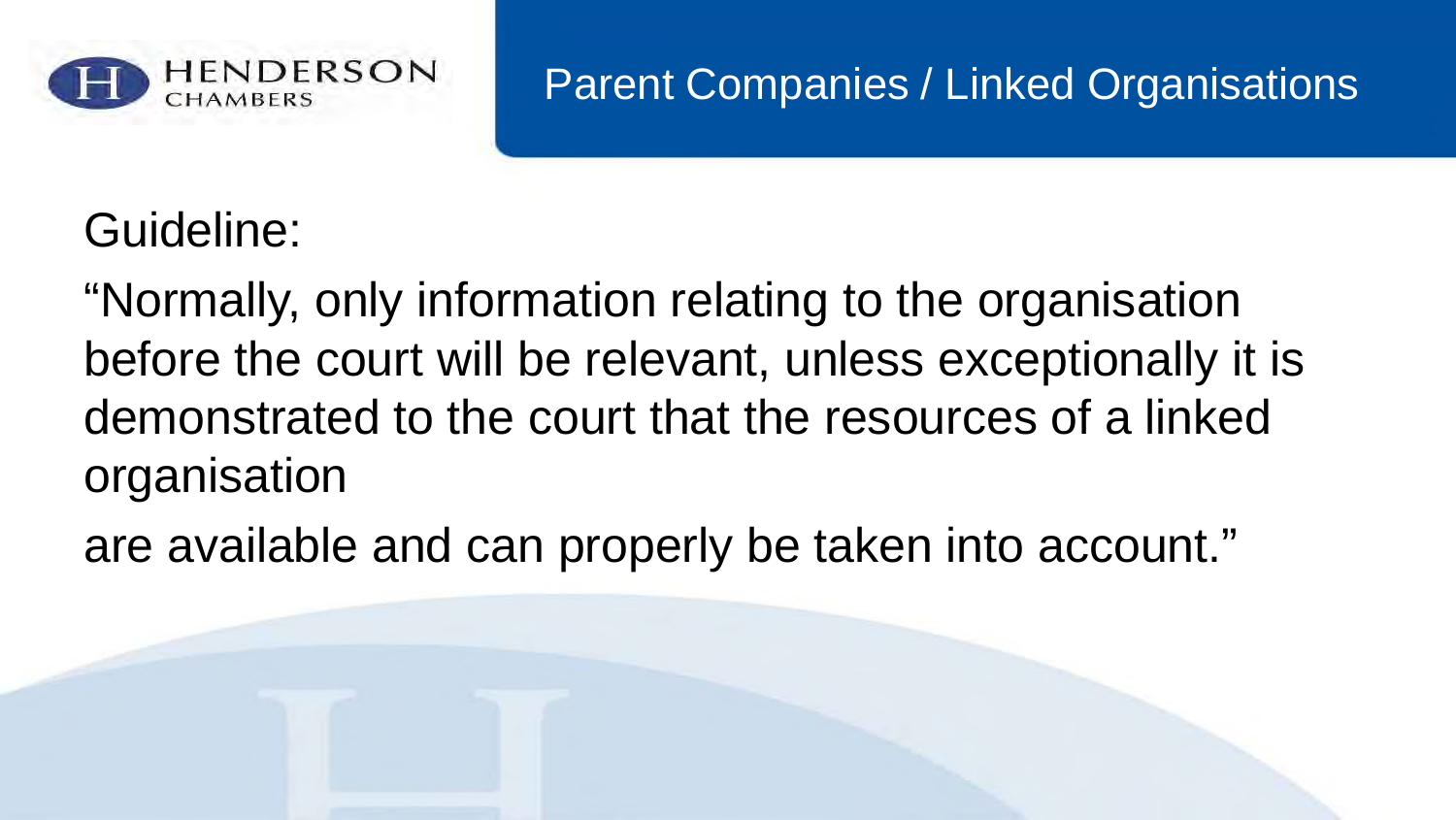

R v Tata Steel (CA) (2017)

Fine of £1.8m for two separate breaches of s. 2. Reduced on appeal to £1.4m.

Tata had a very high turnover (c£4bn), but was not profitable. Judge moved up a harm category to reflect the fact it was a "very large organisation".

CA concluded judge had been entitled to take into account the resources of Tata Steel UK's parent company.

CA relied in particular on a "going concern" provision in the subsidiary's accounts, that subsidiary will be able to rely on support from parent.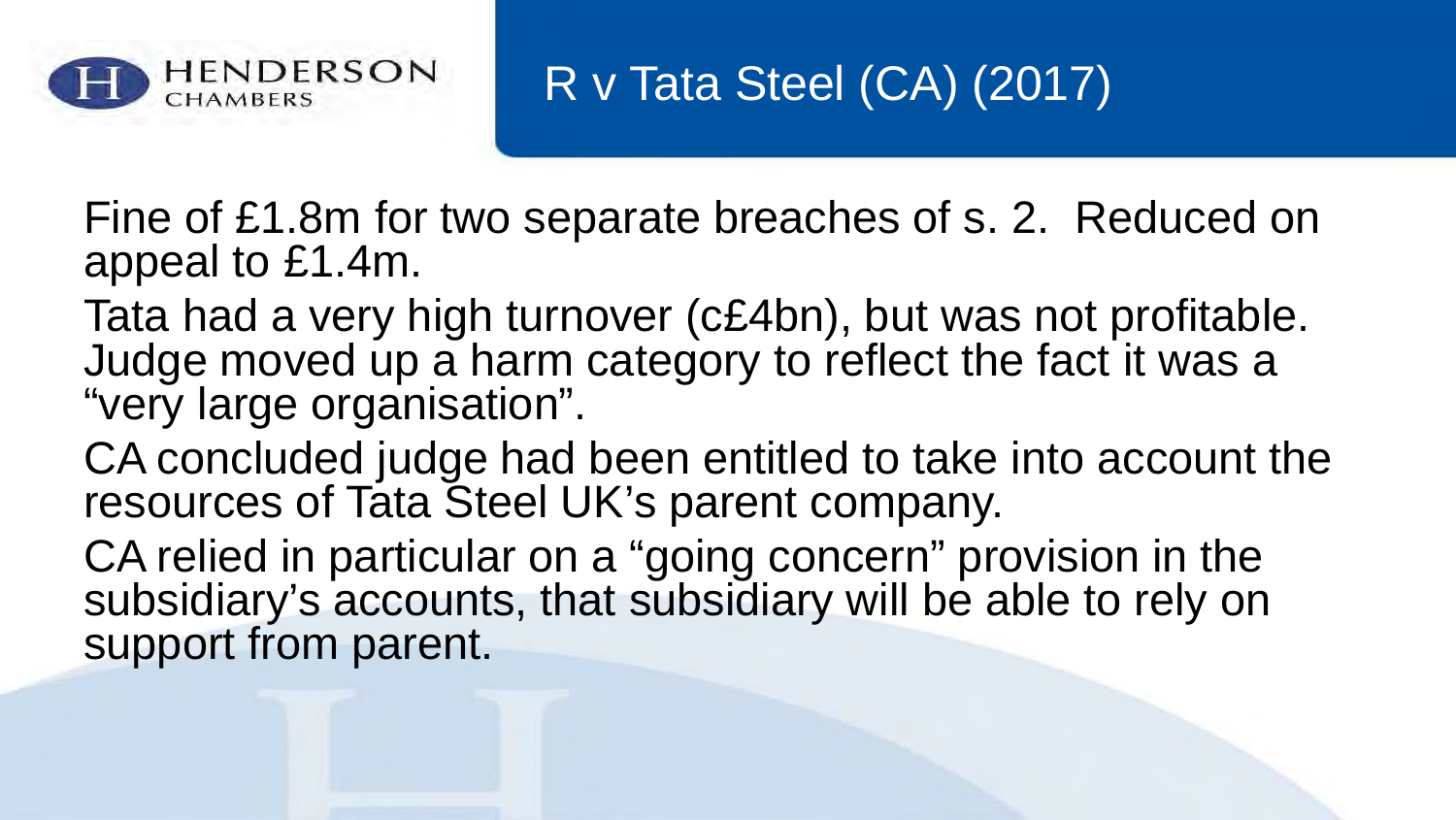

#### R v NPS London (CA)(2019)

Company with turnover of c £6m, wrongly treated as large because of its parent's resources. However:

"Whether the resources of a linked organisation are available to the offender is a factor which may more readily be taken into account at step three when examining the financial circumstances of the offender in the round and assessing "the economic realities of the organisation". It may certainly be relevant at that stage, when checking whether the proposed fine is proportionate to the overall means of the offender, to take into account the economic reality  $-$  if it is demonstrated to the court's satisfaction that it is indeed the reality – that the offender will not be dependent on its own financial resources to pay the fine but can rely on a linked organisation to provide the requisite funds."

CA again draw attention to the "going concern" provision in the subsidiary's accounts.